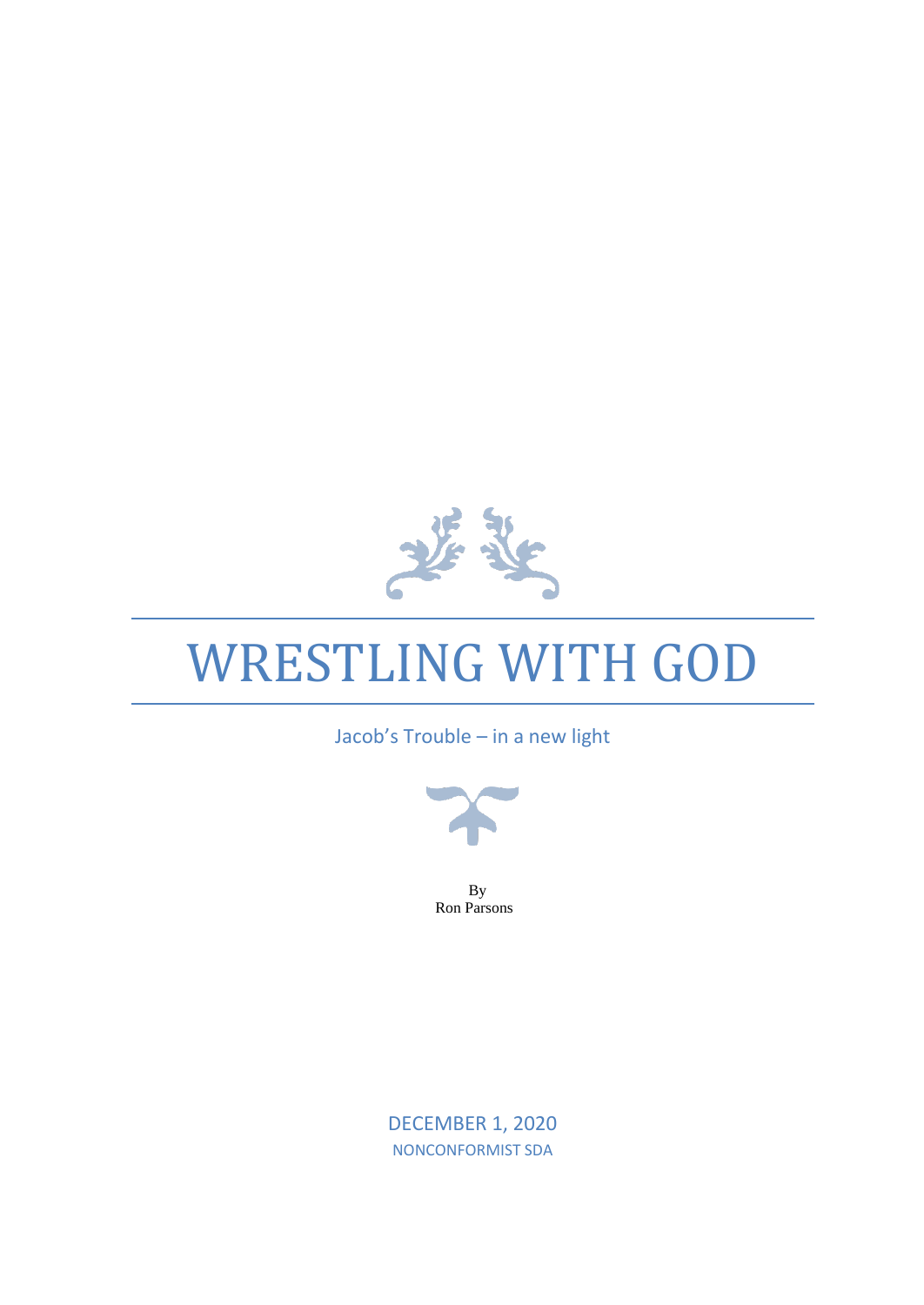

Jacob and his family travelling to Canaan

For more information on this and other subjects,

[To Ancient SDA's](https://ancient-sda.com/index.html)  https://ancient-sda.com/index.html

[To "What's New?"](https://ancient-sda.com/ancient/whatsnew.html) <https://ancient-sda.com/ancient/whatsnew.html>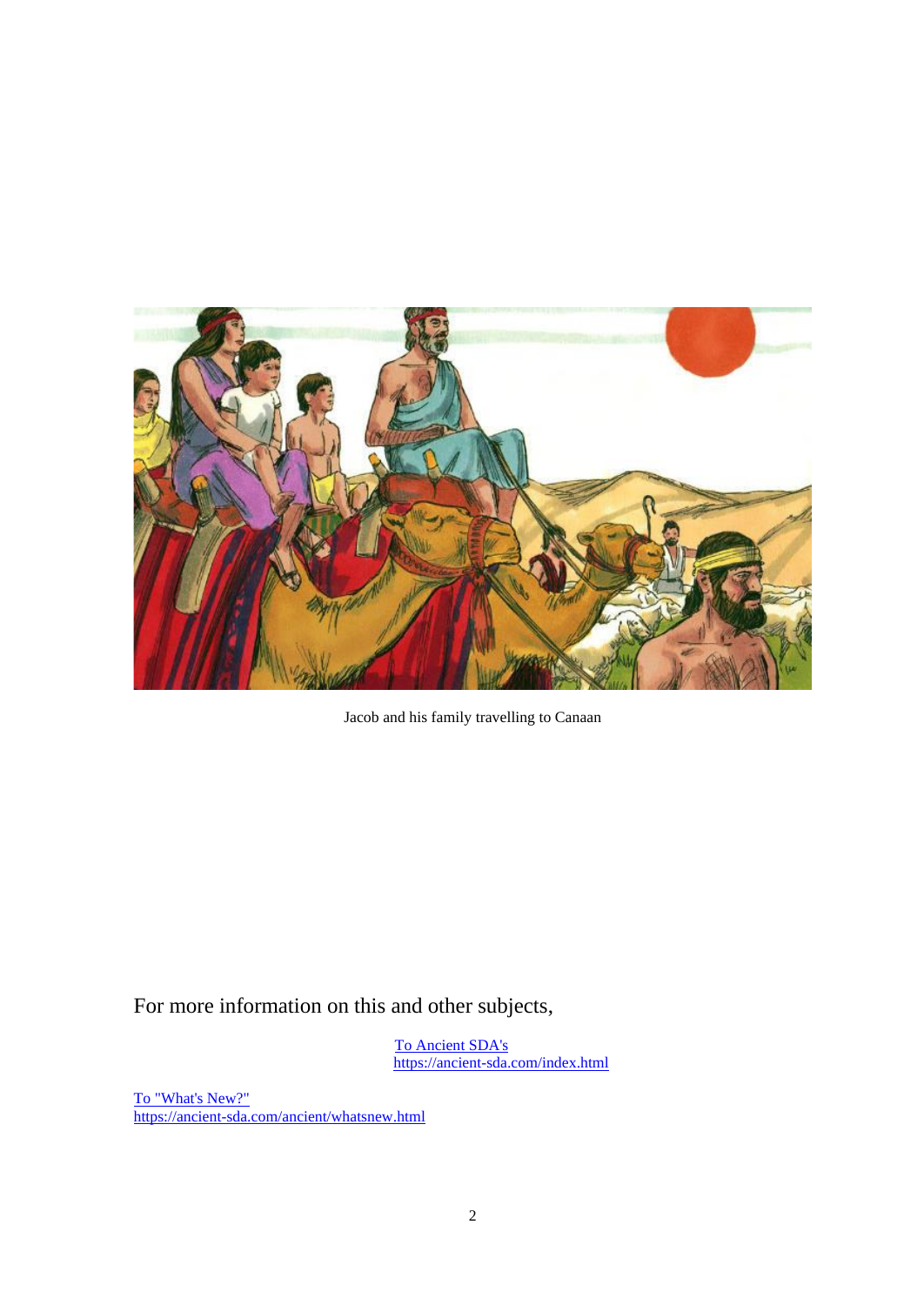| Contents                                  |               |          |
|-------------------------------------------|---------------|----------|
| <b>Title</b>                              | <b>Author</b> | Page No. |
| Jacob's Trouble                           | Ron           | 9        |
| Some thoughts on<br>Jacob's Trouble       | Ellen G White | 19       |
| The Revelation<br>Chapter 14              | Ron           | 39       |
| Appendix A<br>The offering of the virgins | Ron           | 49       |
| Appendix B<br>God's Purpose for Us        | Ellen G White | 58       |
| Appendix C<br>The Special Resurrections   | Ron           | 61       |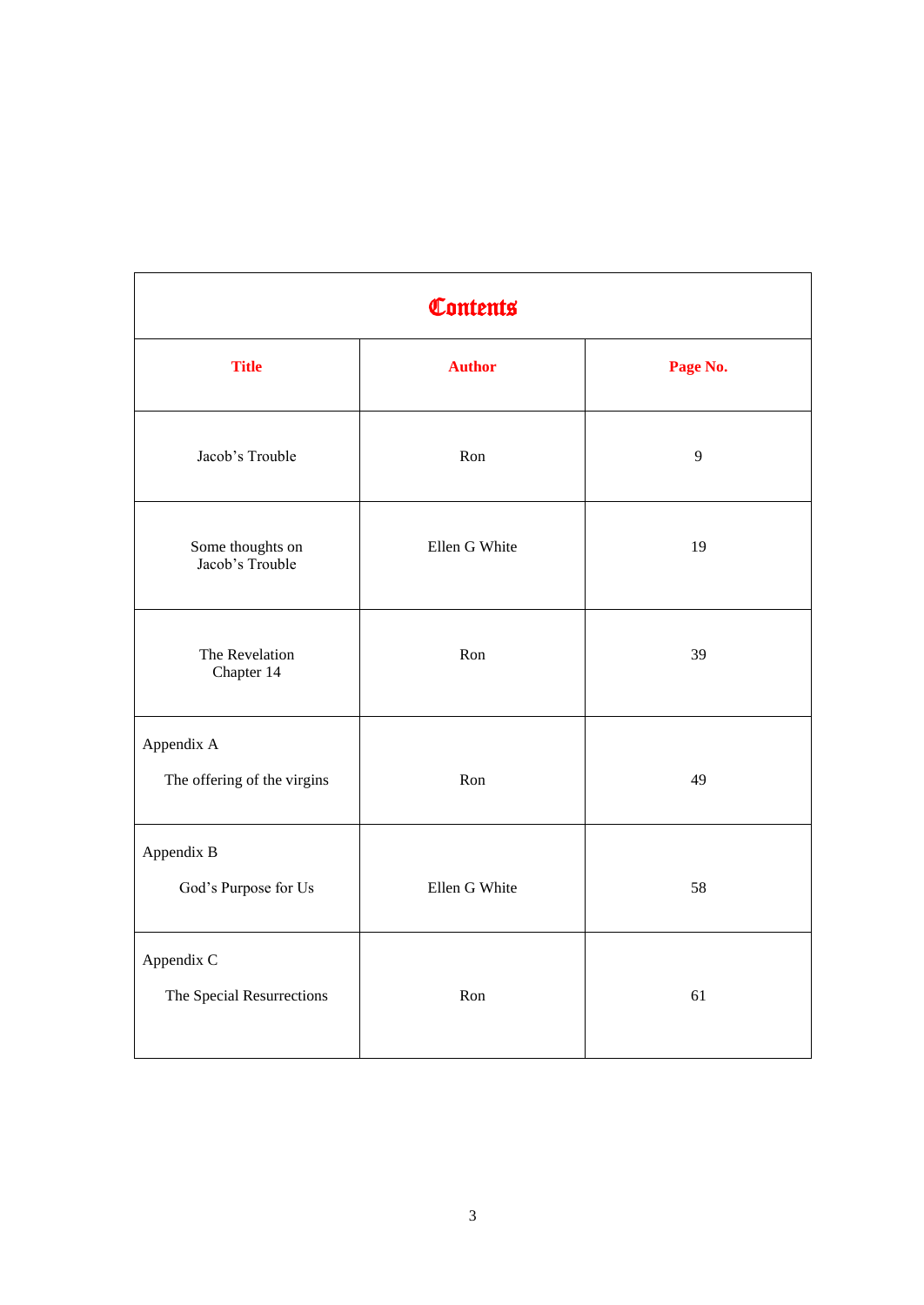# A Most Important Thought

Manuscript 24, 1886 (written in Europe in 1886)

{Vol 1 Selected Messages 20.4 to 21.2}

*The disciples traveling to Emmaus needed to be disentangled in their interpretation of the Scriptures.* Jesus walked with them disguised, and as a man He talked with them. Beginning at Moses and the prophets He taught them in all things concerning Himself, that His life, His mission, His sufferings, His death were just as the Word of God had foretold. He opened their understanding that they might understand the Scriptures. How quickly He straightened out the tangled ends and showed the unity and divine verity of the Scriptures.

*How much men* [and women] *in these times need their understanding opened.* {1SM 20.4}

The Bible is written by inspired men, but it is not God's mode of thought and expression. It is that of humanity. God, as a writer, is not represented. Men will often say such an expression is not like God. But God has not put Himself in words, in logic, in rhetoric, on trial in the Bible. *The writers of the Bible were God's penmen, not His pen. Look at the different writers*. {1SM 21.1}

*It is not the words of the Bible that are inspired, but the men that were inspired.* Inspiration acts not on the man's words or his expressions but on the man himself, who, under the influence of the Holy Ghost, is *imbued* with thoughts. But the words receive the impress of the individual mind. The divine mind is diffused. *The divine mind and will is combined with the human mind and will; thus the utterances of the man are the word of God*.—Manuscript 24, 1886 (written in Europe in 1886). {1SM 21.2}

(Letter 121, 1901)

{Vol 7 Bible Commentary 946.1}

*The Lord speaks to human beings in imperfect speech, in order that the degenerate senses, the dull, earthly perception, of earthly beings may comprehend His words.* Thus is shown God's condescension. He meets fallen human beings where they are. The Bible, perfect as it is in its simplicity, does not answer to the great ideas of God; for infinite ideas cannot be perfectly embodied in finite vehicles of thought.

Instead of the expressions of the Bible being exaggerated, as many people suppose, the strong expressions break down before the magnificence of the thought, though the penman selected the most expressive language through which to convey the truths of higher education. *Sinful beings can only bear to look upon a shadow of the brightness of heaven's glory* (Letter 121, 1901). {7BC 946.1}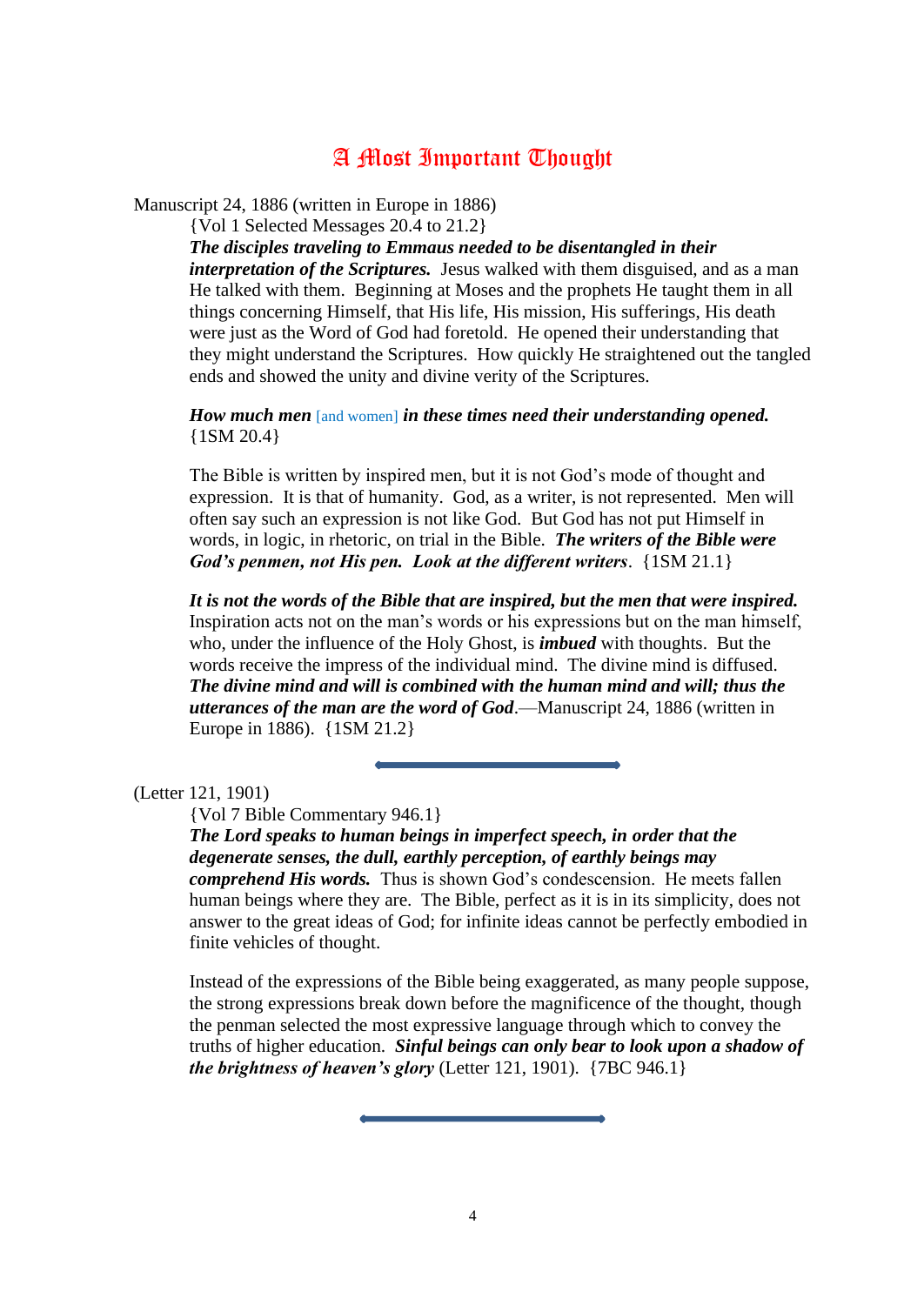

# WRESTLING WITH GOD

Jacob's Trouble – in a new light



By Ron Parsons

DECEMBER 1, 2020 NONCONFORMIST SDA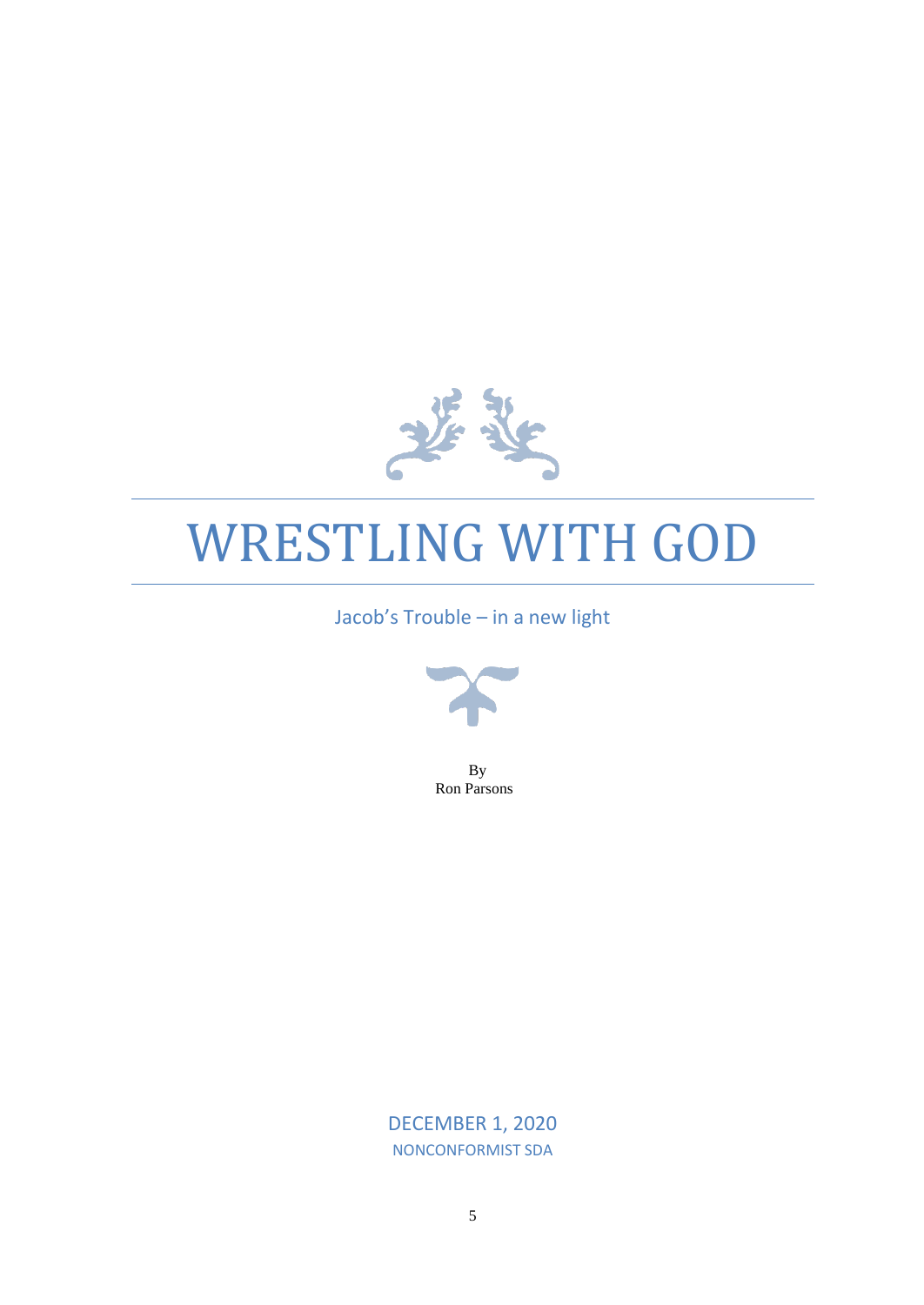

As it might have been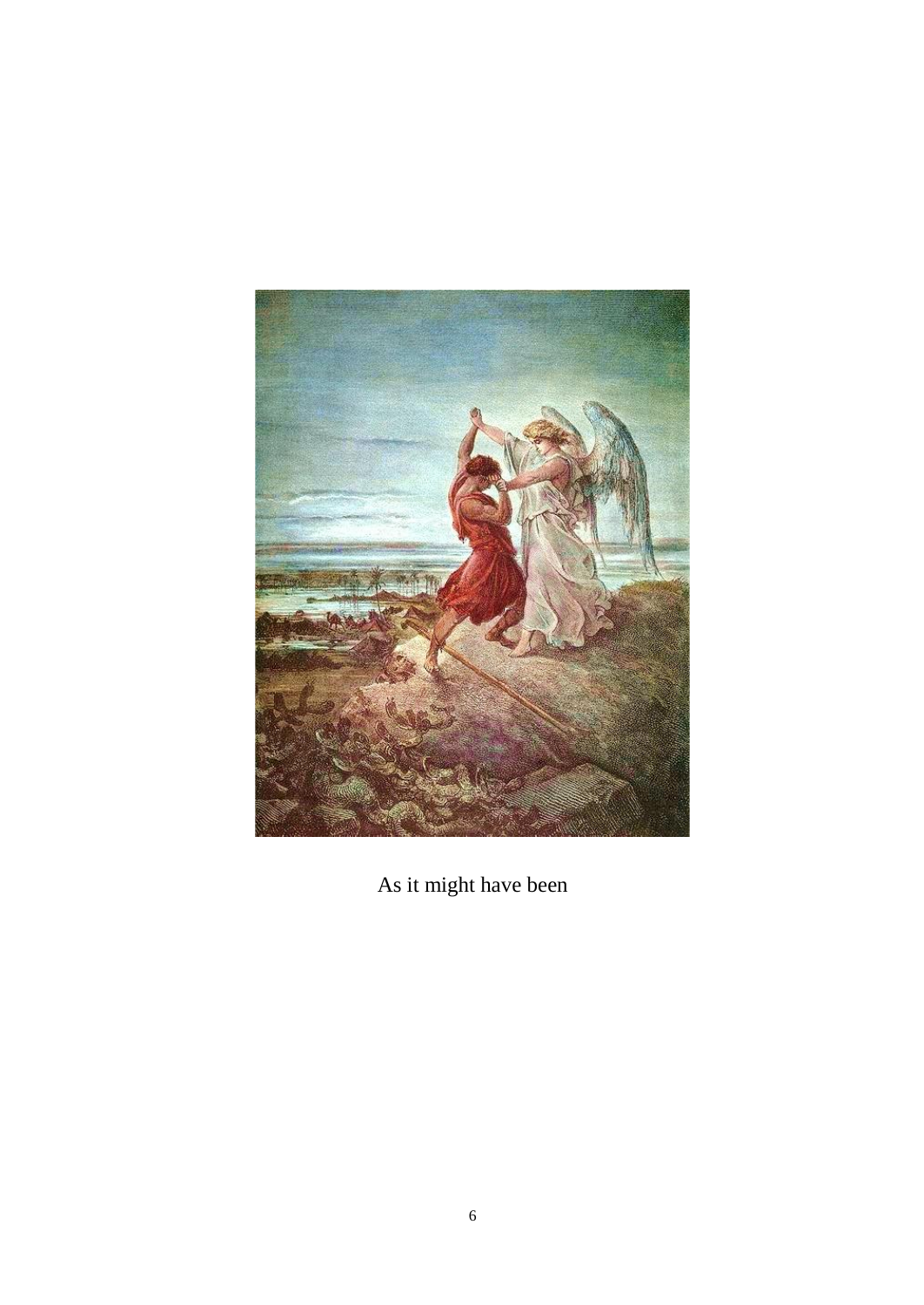# **Preface**

The purpose of this book is to bring together a few refreshed ideas about the experience called "Jacob's Trouble" in the Bible, for I am sure that many have already written much about it. That it is a picture of what will be is very plain, and as such we should be studying to ensure that we know how we can prepare for it.

#### And how can we do that?

Only by entering in "by faith" into the *second* apartment of the Sanctuary and being very conversant with the details of what happens there as described in the Law of Moses, and the effect they have on us who live in the "courtyard" on earth.

In the last words of the Old Testament (the letter of love from God)**<sup>1</sup>** the Spirit writes:

Malachi 4:

<sup>1</sup> For, behold, the day comes, that shall burn as an oven; and all the proud, yea, and all that do wickedly, shall be stubble: and the day that comes shall burn them up, says the LORD of hosts, that it shall leave them neither root nor branch [family.]

<sup>2</sup> But to you that fear [respect] My name [character] shall the Sun of righteousness arise with healing in His wings [preparatory for translation] and you shall go forth, and grow up as calves of the stall [well-fed and with your extended family.]<sup>3</sup> And you shall tread down [overcome] the wicked [you are deciding today whether it will be with joy or with sorrow]; for they shall be ashes under the soles of your feet in the day that I shall do this, says the LORD of hosts.

<sup>4</sup> *Remember* you [i.e. set in your heart] the law of Moses My servant, which I commanded to him in Horeb [Mount Sinai] for all Israel, with the statutes and judgments [the explanations and usage of them.] <sup>2</sup><sup>5</sup> [Then] Behold, I will [be able to] send you Elijah the prophet before the coming of the great and dreadful day of the LORD: <sup>6</sup> and he shall turn the heart of the fathers to the children, and the heart of the children to their fathers [reunite the families], lest I [have to] come and smite the earth with a curse [a continuation of it.]

May the LORD be able to bless you in this. Ron

<sup>&</sup>lt;sup>1</sup> See the second section of the introduction [to the Book of Love by Grace Aquilar.](https://ancient-sda.com/women_of_israel/introduction.html)

<sup>&</sup>lt;sup>2</sup> [It might help to read this old \(1846\) article](https://ancient-sda.com/crozier/crosier_revisited/egw_introduction.htm) by Owen Crozier.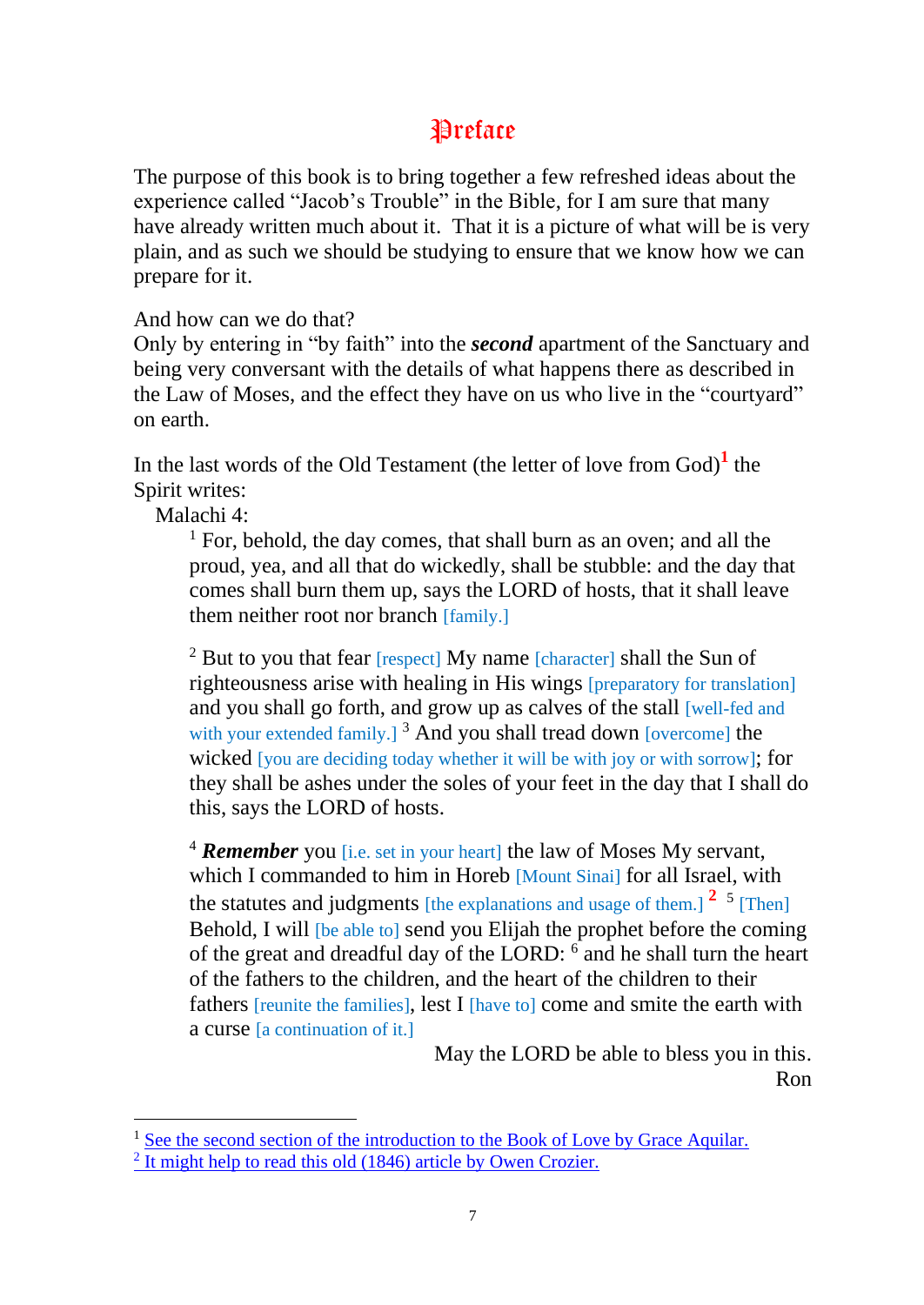

As it really was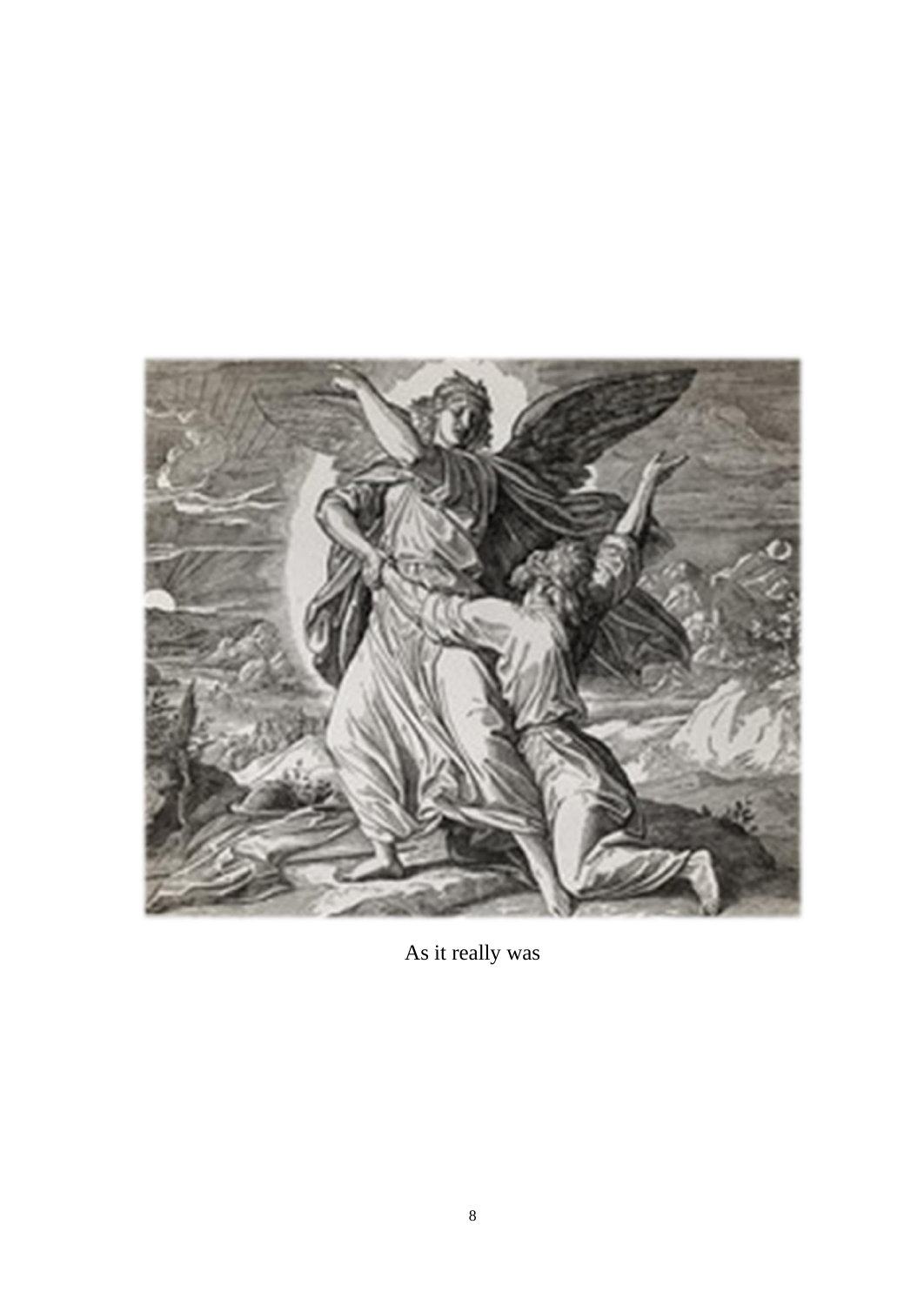# Jacob's Trouble In a new light

Patriarchs and Prophets, 201(1890)

*Jacob's experience during that night of wrestling and anguish represents the trial through which the people of God must pass just before Christ's second coming.* 

First, the literal experience:

Genesis 32:

<sup>1</sup> And Jacob [this name means thief or supplanter] went on his way [back to Canaan] at God's request], and the angels of God met him.  $^2$  And when Jacob saw them, he said, This is God's host [and I am protected because I confessed and was forgiven and cleansed. 1 John 1:9]: and he called the name of that place *Mahanaim*. . . .

<sup>7</sup> Then Jacob was greatly afraid and distressed: and he divided the people that was with him, and the flocks, and herds, and the camels, into two bands; <sup>8</sup> and said, *If Esau come to the one company, and smite it, then the other company which is left shall escape.* [He did all he could to co-operate with the angels.]

<sup>9</sup> And Jacob said, O God of my father Abraham, and God of my father Isaac, the LORD which said to me, *Return to your country, and to your kindred, and I will deal well with you:* <sup>10</sup> I am not worthy of the least of all the mercies, and of all the truth, which You have showed to Your servant; for with my staff [as my only possession] I passed over this Jordan; and now I am become two bands [of people in my family, plus servants and much cattle.]

 $11$  Deliver me, I pray You, from the hand of my brother, from the hand of Esau: for I fear him, lest he will come and smite me, and the mother with the children. <sup>12</sup> And *You said, I will surely do you good, and make your seed as the sand of the sea, which cannot be numbered for multitude.* This time he left it in God's hands.] **. . .**

<sup>21</sup> So went the present over before him  $[$  to placate Esau]: and himself lodged that night in the company.  $22$  And he rose up that night, and took his two wives, and his two women servants, and his eleven sons, and passed over the ford Jabbok. <sup>23</sup> And he took them, and sent them over the brook, and sent over [all] that he had [which is a picture of their deaths.]

 $24$  And Jacob was left alone:

and there wrestled a [being in the form of a] Man with him until the breaking of the day. <sup>25</sup> And when He saw that He prevailed not against him, He touched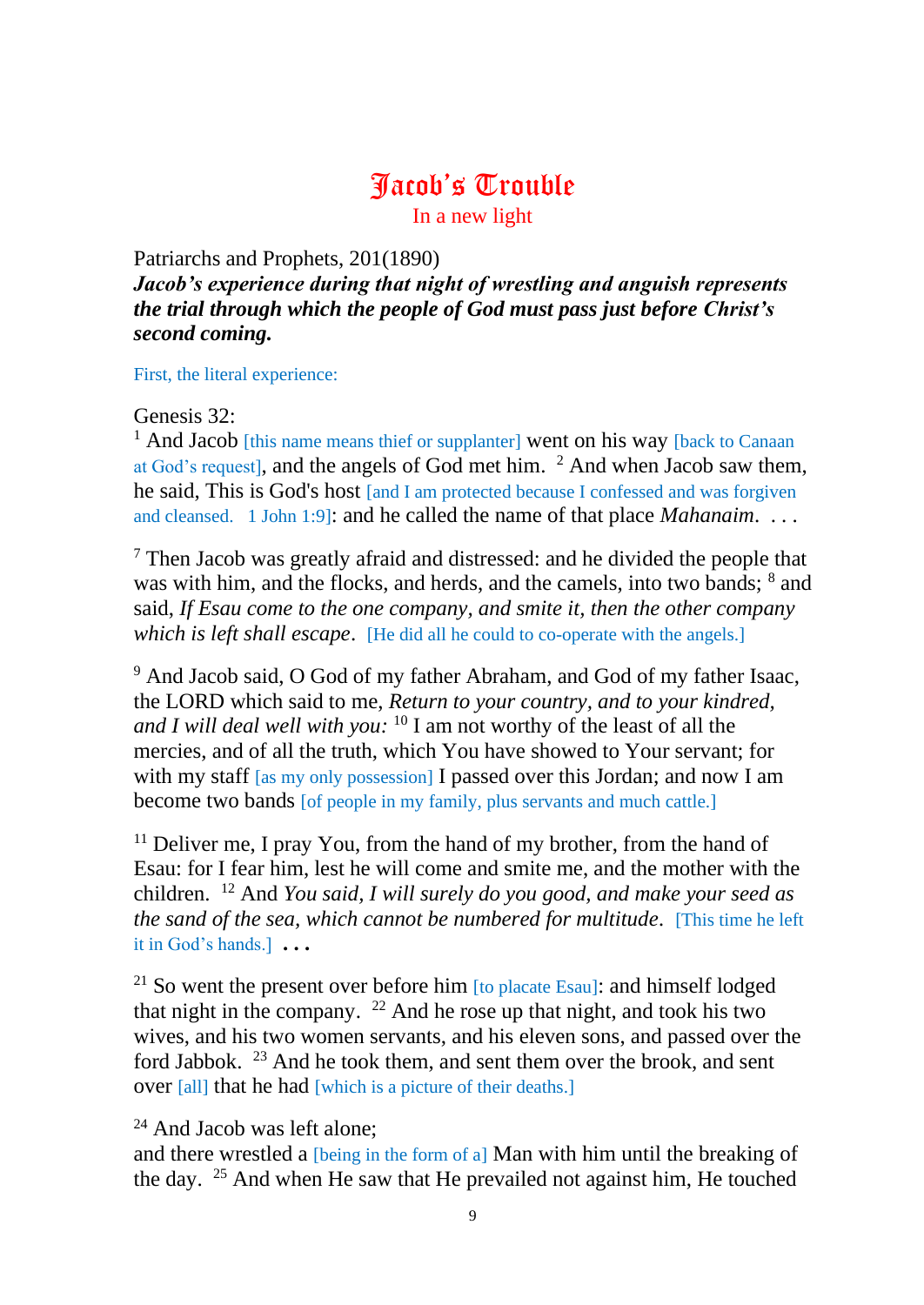the hollow of his [Jacob's] thigh; and the hollow of Jacob's thigh was out of joint, as he wrestled with Him. [He attacked his person!!]

<sup>26</sup> And He said, *Let Me go, for the day breaks.* And he [Jacob] said, I will not let You go, except You bless me [thus acknowledging His superiority. Hebrews 7:7.]

<sup>27</sup> And He said to him, *What is your name* [character]? And he said, *Jacob* [I am a great sinner, for I tricked my brother from his inheritance.]  $^{28}$  And He said, Your name shall be called no more *Jacob*, but *Israel*: for as a prince have you power with God and with men, and have prevailed [over both!]

 $29$  And Jacob asked Him, and said, Tell me, I pray You, Your name [he still] didn't know that he already knew it – it is *Saviour*.] And He said, *Wherefore is it that you do ask after My name?* [Don't you believe already?]

And He blessed him [right] there [and then.]

<sup>30</sup> And Jacob called the name of the place *Peniel* [face to face with God]: for I have seen God face to face, and my life is preserved.

<sup>31</sup> And as he passed over Penuel **<sup>3</sup>** the sun rose upon him, and he halted [limped] upon his thigh. <sup>32</sup> Therefore the children of Israel eat not of the sinew which shrank, which is upon the hollow of the thigh, to this day: because He [the LORD God] touched the hollow of Jacob's thigh in the sinew that shrank. **4**

------------------------------------------------------

Hosea 12: [About 785BC – approximately 800 years later.]

<sup>1</sup> Ephraim [Israel's firstborn] feeds on wind [empty thoughts], and follows after the east wind [of lies and deception]: he daily increases lies and desolation; and they do make a covenant with the Assyrians [the false religions], and [olive] oil [the beginning of trading] is carried into Egypt [the Pagans].

<sup>2</sup> The LORD has also a controversy with Judah [the third child of Israel, who remained faithful], and will punish Jacob [i.e. Israel, through the tribe of Judah] according to his ways; according to his doings will He recompense him.

<sup>3</sup> He took his brother by the heel in the womb [in a physical attempt to be first-born and was beaten], and [yet] by his [spiritual] strength he had power with God.

<sup>4</sup> Yea, he had power over the Angel, and prevailed: he wept *[in an attempt to*] save his family], and made supplication to Him [he showed Him His own promises].

<sup>&</sup>lt;sup>3</sup> There is no Biblical explanation for the different spelling.

 $<sup>4</sup>$  A peculiar custom, but it does help to show the importance of the story.</sup>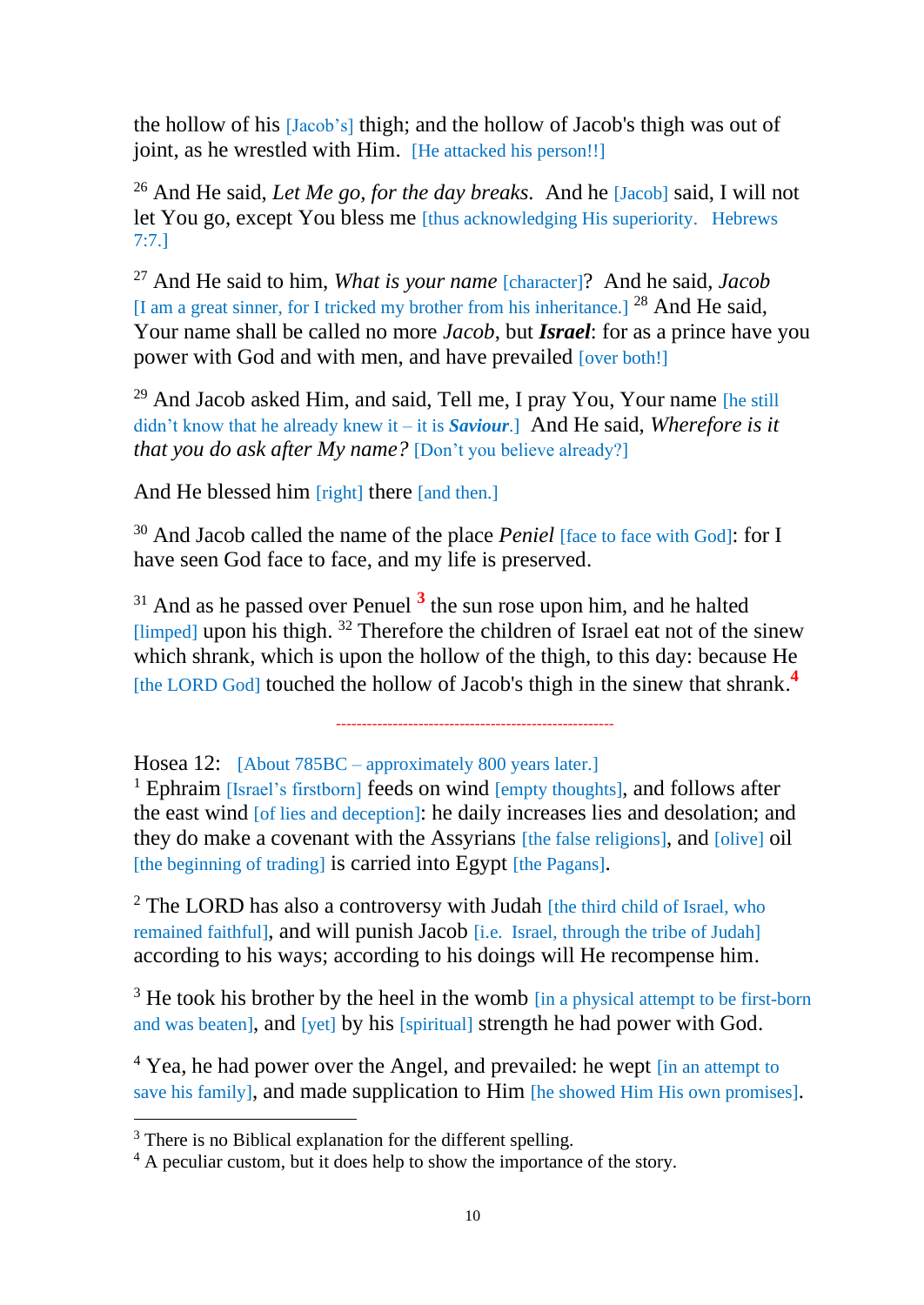He found Him in Bethel [the house of God], and there He spoke with us;  $5$  even the LORD God of hosts; the LORD is His [God's] memorial [His emissary].

<sup>6</sup> Therefore turn you to your God: keep mercy and judgment, and wait on your God continually.

------------------------------------------------------

Jeremiah 30: [About 1,000 years after Jacob.]

<sup>1</sup> The word that came to Jeremiah from the LORD, saying,  $2$  Thus speaks the LORD God of Israel, saying, Write you all the words that I have spoken to you in a book [for others to read in the future]. <sup>3</sup> For, lo, the days come, says the LORD, that I will bring again [release] the captivity of My people Israel and Judah [from their graves], says the LORD: and I will cause them to return to the land [the new earth] that I gave to their fathers, and they shall possess it. <sup>4</sup> And these are the words that the LORD spoke concerning Israel and concerning Judah.

<sup>5</sup> For thus says the LORD; We have heard a voice of trembling, of fear, and not of peace. <sup>6</sup> Ask you now, and see whether a man does travail with child? [Is this normal?] Wherefore do I see every man with his hands on his loins, as [or, just like] a woman in travail, and all faces are turned into paleness?  $^7$  Alas! for that day is great, so that none is like it: it is even the time of Jacob's trouble; *but he shall be saved out of it*.

<sup>8</sup> For it shall come to pass in that day, says the LORD of hosts, that I will break his [Satan's last] yoke [the fear of death] from off your neck, and will burst your bonds, and strangers [non-Jews] shall no more serve themselves of him:  $\frac{9}{9}$  but they shall serve the LORD their God, and David their King, whom I will raise up to them.

<sup>10</sup> Therefore fear you not, O My servant Jacob, says the LORD; neither be dismayed, O Israel: for, lo, I will save you from afar [from all around the world], and your seed from the land of their captivity; and Jacob shall return, and shall be in rest, and be quiet, and none shall make him afraid.

<sup>11</sup> For I am with you, says the LORD, to save you. Though I make a full end of all nations whither I have scattered you, yet will I not make a full end of you: but I will correct you in measure, and will not leave you altogether unpunished.

------------------------------------------------------

Daniel 12: [About 606BC – over 1,100 years later.]

<sup>1</sup> And at that time shall Michael [He who is like God] stand up [cease His mediating], the great Prince which stands for the children of your people: and there shall be a time of trouble, such as never was since there was a nation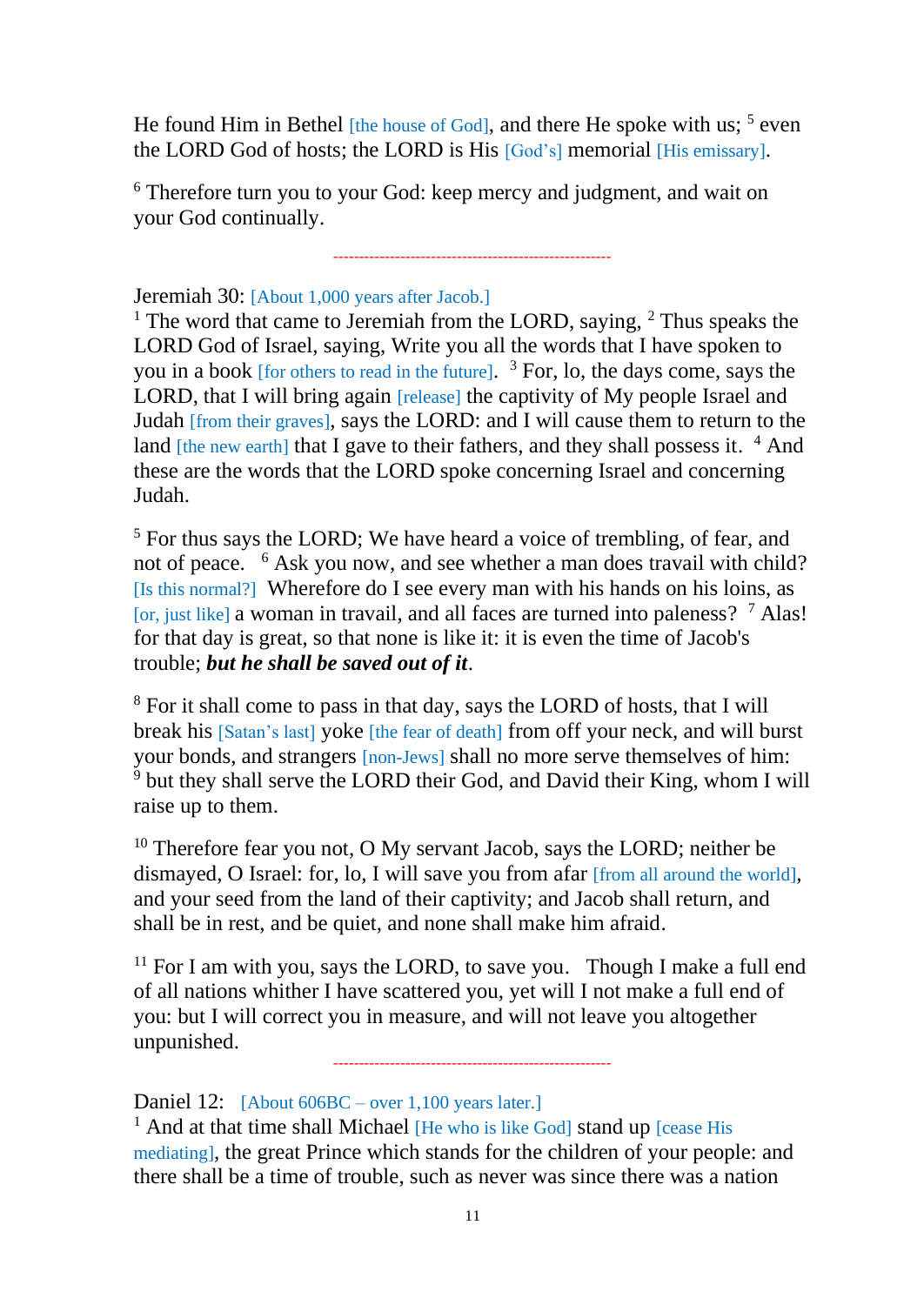even to that same time: and at that time your people shall be delivered [resurrected], every one that shall be found written in the Book [of Life.]

------------------------------------------------------

#### Matthew 24: [Nearly 2,000 years later.]

 $21$  [Jesus told us] For then shall be great tribulation, such as was not since the beginning of the world to this time, no, nor ever shall be.  $22$  And except those days should be shortened, there should no flesh be saved: but for the elect's sake those days shall be shortened. **. . .**

<sup>29</sup> Immediately *after the tribulation* of those days shall the sun be darkened, and the moon shall not give her light, and the stars shall fall from heaven, and the powers of the heavens shall be shaken: <sup>30</sup> and then shall appear the sign of the Son of man in heaven [a little black cloud which turns white as it approaches, EW 15:2]: and then shall all the tribes of the earth mourn, and they shall see the Son of man coming in the clouds of heaven with power and great glory.  $31$  And He shall send His angels with a great sound of a trumpet  $\lceil$  to wake the dead], and they shall gather together His elect from the four winds, from one end of heaven to the other.

With those verses safely in our minds we can now look at the experience that God the Spirit calls "Jacob's trouble" and which awaits the living saints just before the Second Advent.

------------------------------------------------------

It all began when the LORD God called Jacob to leave his comfortable life with Laban and return home. This was after about twenty-one years of selfexile. But his destiny lay in Canaan, not Syria. So he packed up everything and left, and true to his nature, did not tell his father-in-law that he was taking his daughters and his grandchildren with him, but tried to sneak away.

However, as he approached the border of Canaan he began to worry about his twin brother Esau and his feelings. Maybe he would want revenge and repayment for his trickery even though it was a long time ago.

As you will have read (if you have looked at the omitted portions), he heard that Esau was coming towards him with a large band of warriors. Jacob and his family were defenceless (and as a "Christian" **5** he had no intention of fighting anyway) and so he had to rely on the fact that he knew

<sup>&</sup>lt;sup>5</sup> A follower of the LORD God, whether in the Old Testament or the New, is given the surname of "Christian" (or Christ-like) in recognition that he or she has been "born a second time" by the power inherent in the Son of God. e.g. Joseph the Christian, or Joseph the son of God.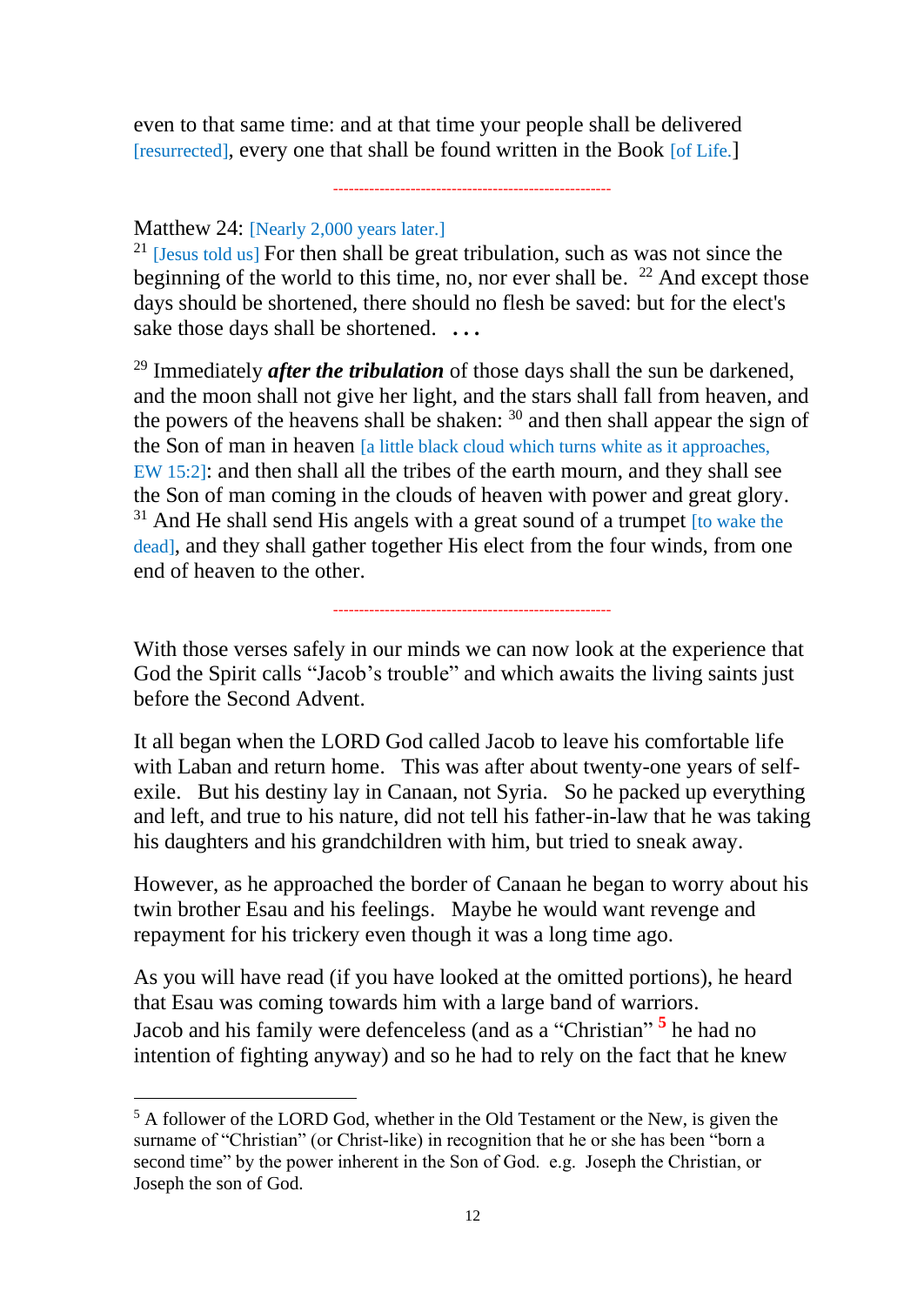the angels were with him. After seeing his family and friends leave him (going over the river), he was left absolutely alone, until suddenly in the middle of the night, someone attacked him. Guilt began to assail him.**<sup>6</sup>** At first he thought it was Satan attacking him, but then he concluded that it was God the Son Himself.

All this was picked up by the Spirit and turned into a story which describes what is going to happen to the remnant of the church in the very last days.

You will have noticed that this will happen AFTER Christ ceases His intercession in the heavenly sanctuary, and probation for the entire world has ceased. The seven last plagues will have begun to fall while God the Son is shown to us changing from His priestly robes and arraying Himself in the garments "of vengeance" [depicting His type of retribution, and His position as "Judge of all the earth". Genesis 18:25.]

Then we are told that halfway through the last seven plagues He attacks His lonely follower and appears to want to end his life!! Even physically assaulting him. It is not, as many have supposed, that He withdraws and allows Satan to test His man. This is a full-on fight to the finish (to the death) by God against man! [Or so it appears!]

Most of us would normally say that such a match would be extremely unfair and not in keeping with the character of God the Son as we know it. But we have the word of God the Spirit that it is so. We should have been surprised to read on and find out that Jacob actually prevailed in such a contest, but were we?

If we really know our God (i.e. the Godhead) we will know that They have always wanted a clean and permanent end to this controversy, and this is the only way to obtain that.

Nahum 1:9:

<sup>9</sup> What do you imagine against the LORD? He will make an utter end: *affliction shall not rise up the second time*. <sup>10</sup> For while they be folded together as thorns, and while they are drunken as drunkards, they shall be devoured as stubble fully dry.

We must learn to be individuals, with our own minds, prepared to use God's own words in an argument against Him, and yet realise that we are totally dependent on Him to even exist!!

 $6$  This is what it will be like for the 144,000.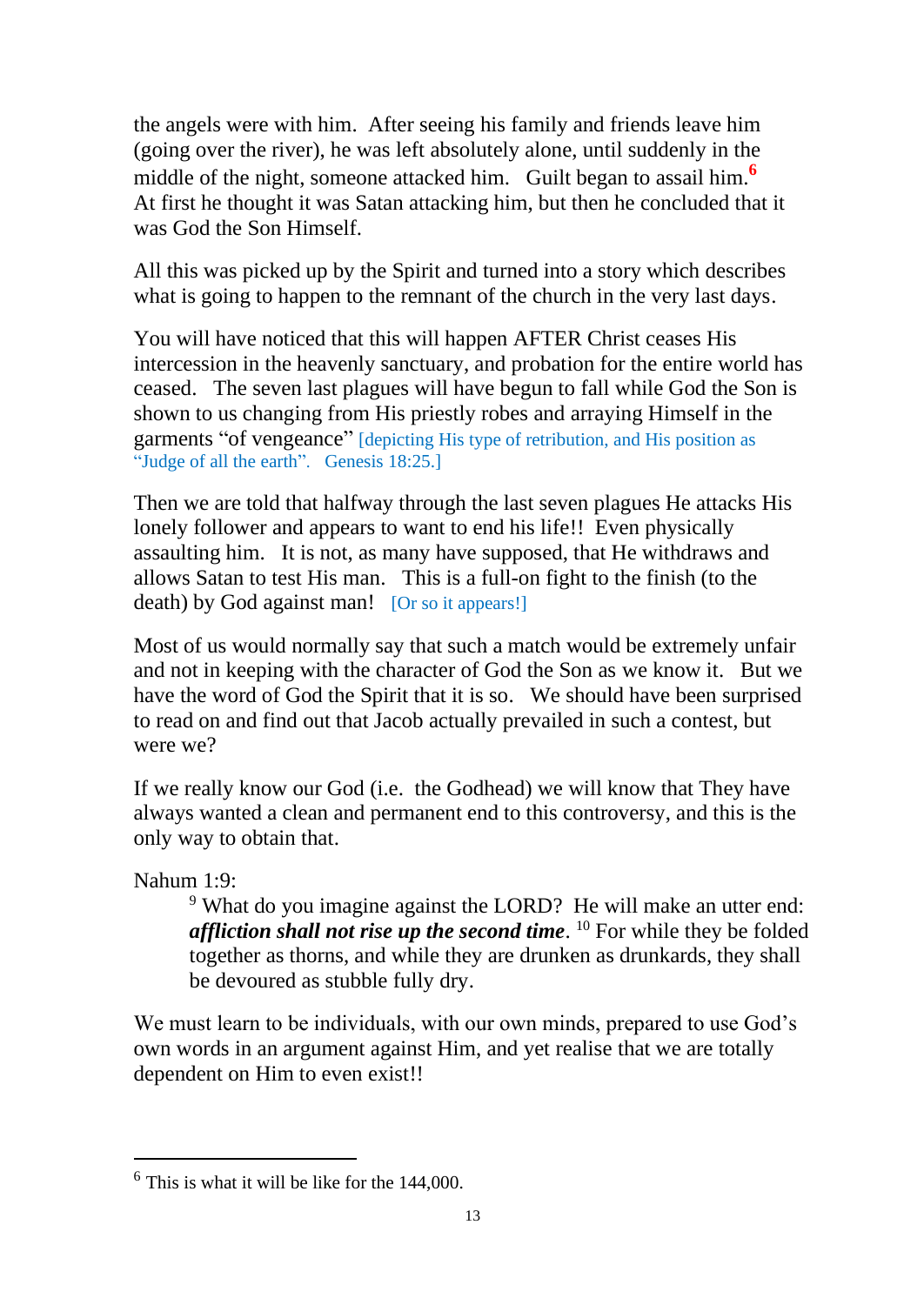We have missed all this because as a church we have stubbornly stuck to teaching about three angels in Revelation 14 when there are six of them, with another brought in from Revelation 18 which we have called "the loud cry" angel. When we read chapter 14 [of Revelation carefully](https://ancient-sda.com/modernised_bible_chapters/revelation_14_seven_angels.pdf)  $^7$  we can see a picture developing there as well.

What was the wrestling all about?

#### [Copied from query #71 December 2020.]

If we were to analyse Jacob's experience in the original (Genesis 32) we would find that, under the call of the Spirit he left the comparative safety of his father-in-law's household (where he was being continually cheated (or facing attempts to do so) – a reflection on his own past so that he would know what it felt like), and voluntarily went into the "lion's den", meaning Esau's territory.

It is important that we realise that he was not dragged there, nor fooled into it, he KNEW where he was going and what he could expect. (Despite this, he took with him his wives and children and servants.) This tells us that ALL the 144,000 are volunteers – they are not just those who HAPPEN to be alive at the Second Coming. (Many of their friends and family die before this experience. EW16.1.)

Don't get me wrong – they will all be terrified at the prospect – but others are depending on them, so they come forward, for it is in their Christian nature.

Then, as we read on, we find that Jacob is separated from his family (they go over the river, which is a synonym for dying) and he is left alone to wrestle with God. So fierce is the attack BY THE LORD that Jacob believes at first that it is of the devil! He fights back with all his strength (which is based on the promises of God) and refuses to let go.

What is this wrestling? It is a verbal argument with the LORD bringing up all the reasons why He should NOT save Jacob from Esau (i.e. Satan).

It is Jacob bringing up his ONLY reason why he should be saved – not his goodness (he is sure that he has none), but the fact that his family are all depending on him. This translates into the 144,000 fighting **<sup>8</sup>** for *the necessity* of the Son of God resurrecting the righteous dead, using the promises He made to them as their weapon. **9**

<sup>&</sup>lt;sup>7</sup> Maybe we should learn to discuss things with Him now? See note 2, page 18.

<sup>8</sup> God ONLY fights with words. Ephesians 6:17; Hebrews 4:12.

<sup>&</sup>lt;sup>9</sup> This is what the church misses when they ignore the fifth angel of Revelation 14:14-16.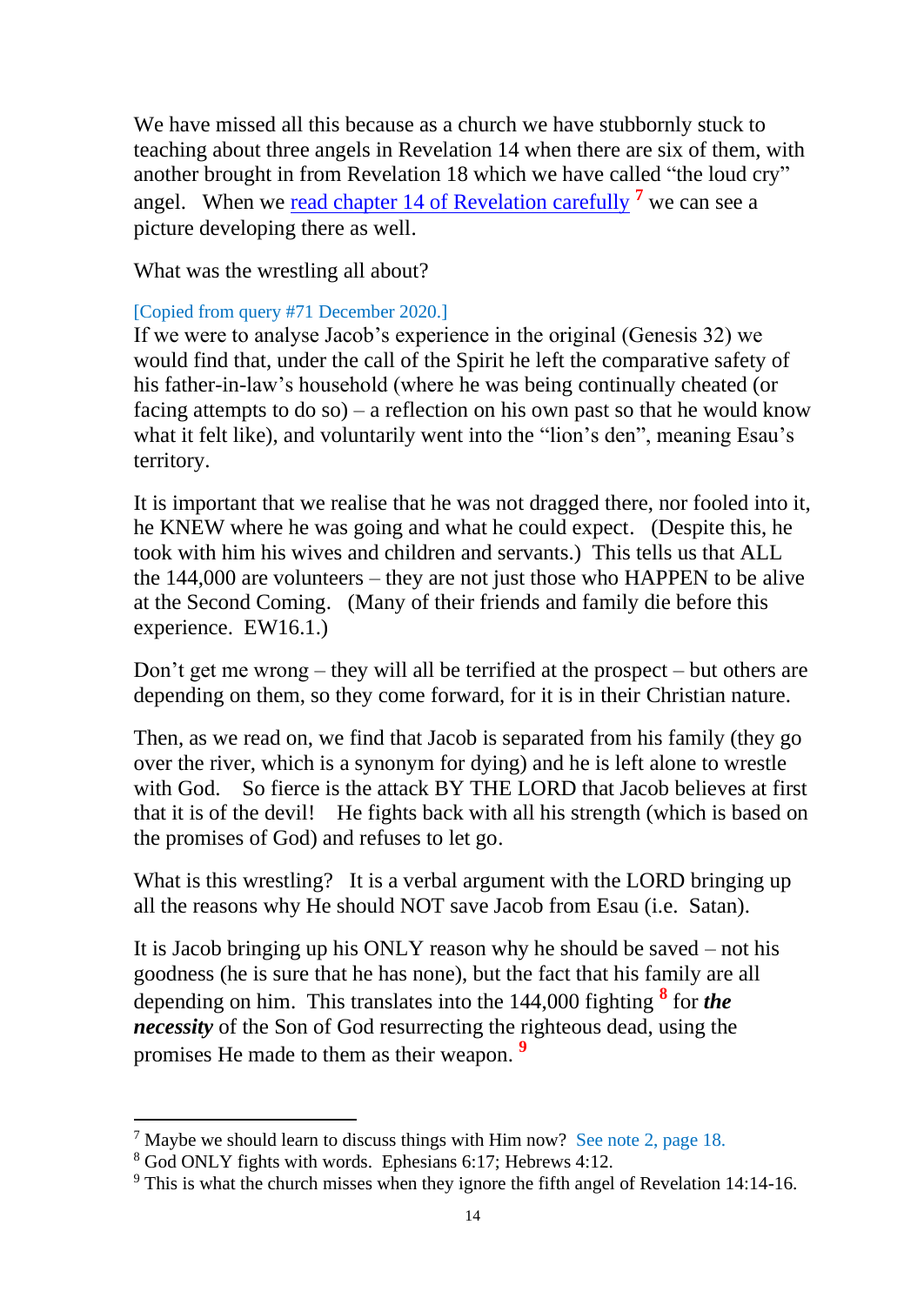We can be sure that Satan is there in the background cheering on the contest and chipping in when he can, but the contest is mainly with the LORD.

The greatest of all the enemies will be Jacob himself – he knows that all the accusations he is hearing and feeling are correct – they are what he *was* like. But God has said that he has escaped the corruption of the world (2 Peter 1:4; 18:20) and he BELIEVES that although he doesn't FEEL like it.

With faith in this promise, he/she/they offer their lives in place of those who need redemption – and are refused because they have proved the point of the controversy. They are like Moses.

Exodus 32:

<sup>31</sup> And Moses returned to the LORD, and said, *Oh, this people have sinned a great sin, and have made them gods of gold. <sup>32</sup> Yet now, if You will forgive their sin --* [Moses could not finish his request]*; and if not, blot me, I pray You, out of Your book which you have written.* 

<sup>33</sup> And the LORD said to Moses, *Whosoever has sinned against Me, him will I blot out of My Book* [of Life]*.* 

{Signs of the Times November 27, 1879, par. 12}

Deep anguish of soul will be felt by the people of God, yet their sufferings cannot be compared with the agony endured by our adorable Redeemer *in the*  **garden of Gethsemane** [not on the cross]. He was bearing the weight of our sins; we endure anguish on our own account. Wrestling with God — how few know what it is! To wrestle with God is to have the soul drawn out with intensity of desire until every power is on the stretch, while waves of despair that no language can express sweep over the soul;**<sup>10</sup>** and yet the suppliant will not yield, but clings with deathlike tenacity to the promise. {ST November 27, 1879, par. 12.}

They ARE Christians – Christ-like people and they do what He did. But He too was also terrified in the beginning as the following Psalm shows!

Psalm 22:1

<sup>1</sup> To the chief Musician upon Aijeleth Shahar,

A [prophetic] Psalm of David [for it is really the words of Christ on the cross].

<sup>&</sup>lt;sup>10</sup> He was feeling *the effects* of the sins which had been transferred to Him over the ages – desire and despair from many repentant souls. This is what it will feel like for the 144,000 except that they will only bear their own sins.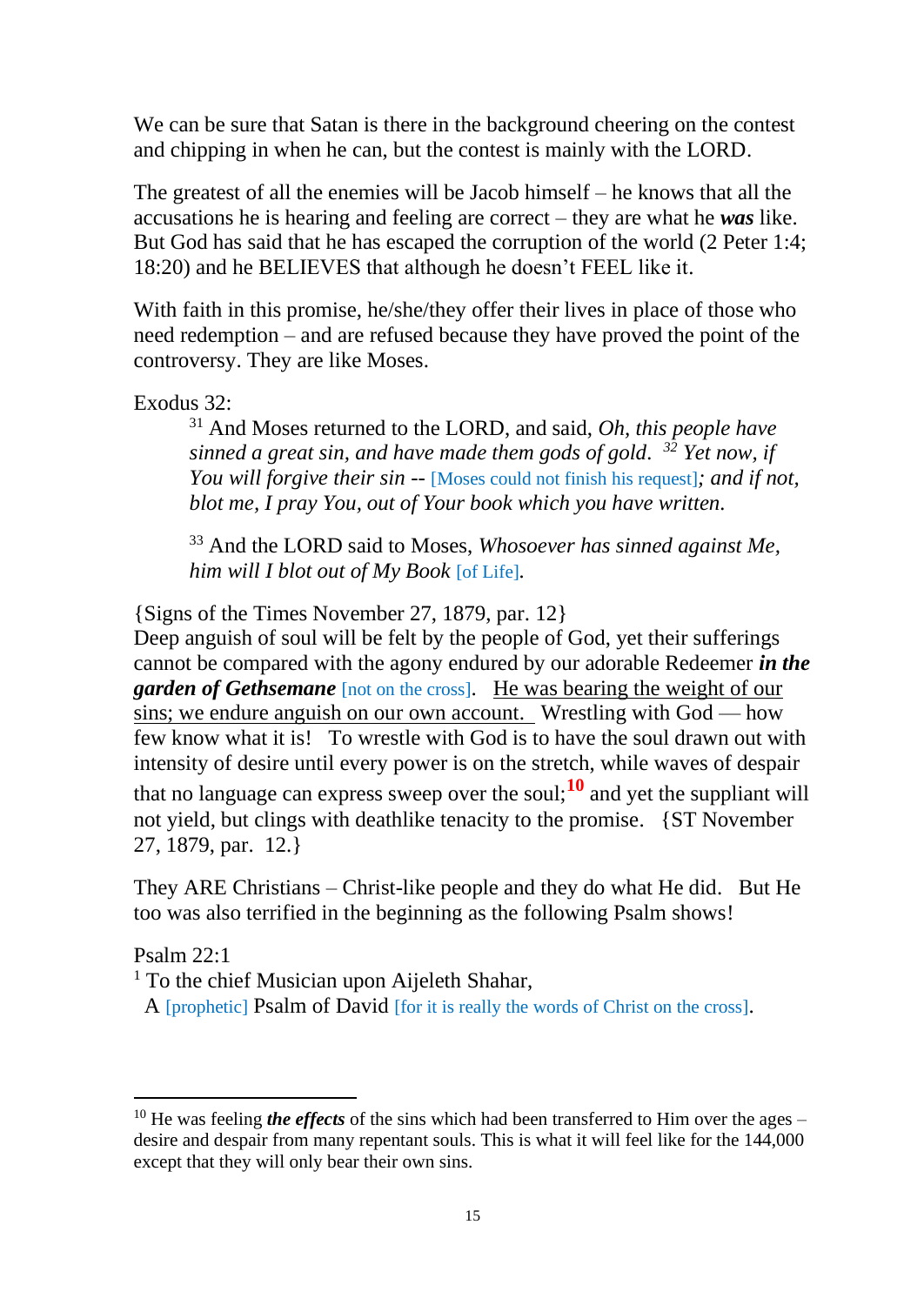My God, My God, why have You forsaken Me? [Matthew 27:46.] Why are You so far from helping Me  $\ldots$ <sup>4</sup> Our fathers trusted in You: they trusted, and You did deliver them.<sup>5</sup> They cried to You, and were delivered: they trusted in You, and were not confounded. <sup>6</sup> But I am a worm [I feel worthless], and no man; a reproach of men, and despised of the people.

#### Matthew 26:

 $36$  Then came Jesus with them to a place called Gethsemane, and said to  $[$ eight of] the disciples, *Sit you here, while I go and pray yonder*. [Judas had left them.]

<sup>37</sup> And He took with Him Peter and the two sons of Zebedee [John and James], and began to be sorrowful and very heavy. <sup>38</sup> Then said He to them, *My soul is exceeding sorrowful, even to death: tarry you here, and watch with Me.*

<sup>39</sup> And He went a little farther, and fell on His face, and prayed, saying, *O My Father, if it be possible, let this cup* [the agony of sin] *pass from Me: nevertheless not as I will, but as You will.* [Psalm 20:4.]

 $40$  And He came to the [three] disciples, and finding them asleep, and said to Peter, *What, could you not watch with Me one hour?* [Experience My trauma?] <sup>41</sup> *Watch and pray, that you enter not into temptation: the spirit indeed is willing, but the flesh is weak* [and you need to pray differently, i.e. realise what you are facing.]

<sup>42</sup> He went away again the second time, and prayed, saying, *O My Father, if this cup may not pass away from Me, except I drink it, Your will be done.* 

{Desire of Ages 686.3-4}

He went a little distance from them — not so far but that they could both see and hear Him — and fell prostrate upon the ground. He felt that by sin He was being separated from His Father. The gulf was so broad, so black, so deep, that His spirit shuddered before it. This agony He must not exert His divine power to escape.

*As man* He must suffer the consequences of man's sin. As man He must endure the wrath of God against transgression. {DA 686.3}

# *Christ was now standing in a different attitude from that in which He had ever stood before.*

His suffering can best be described in the words of the prophet, "Awake, O sword, against My shepherd, and against the man that is My fellow [equal], saith the Lord of hosts." Zechariah 13:7. As the substitute and surety for sinful man, Christ was suffering under divine justice [as a man]. He saw what justice meant. Hitherto He had been as an intercessor for others; now He longed to have an intercessor for Himself. [Hebrews 5:7-8.] {DA 686.4}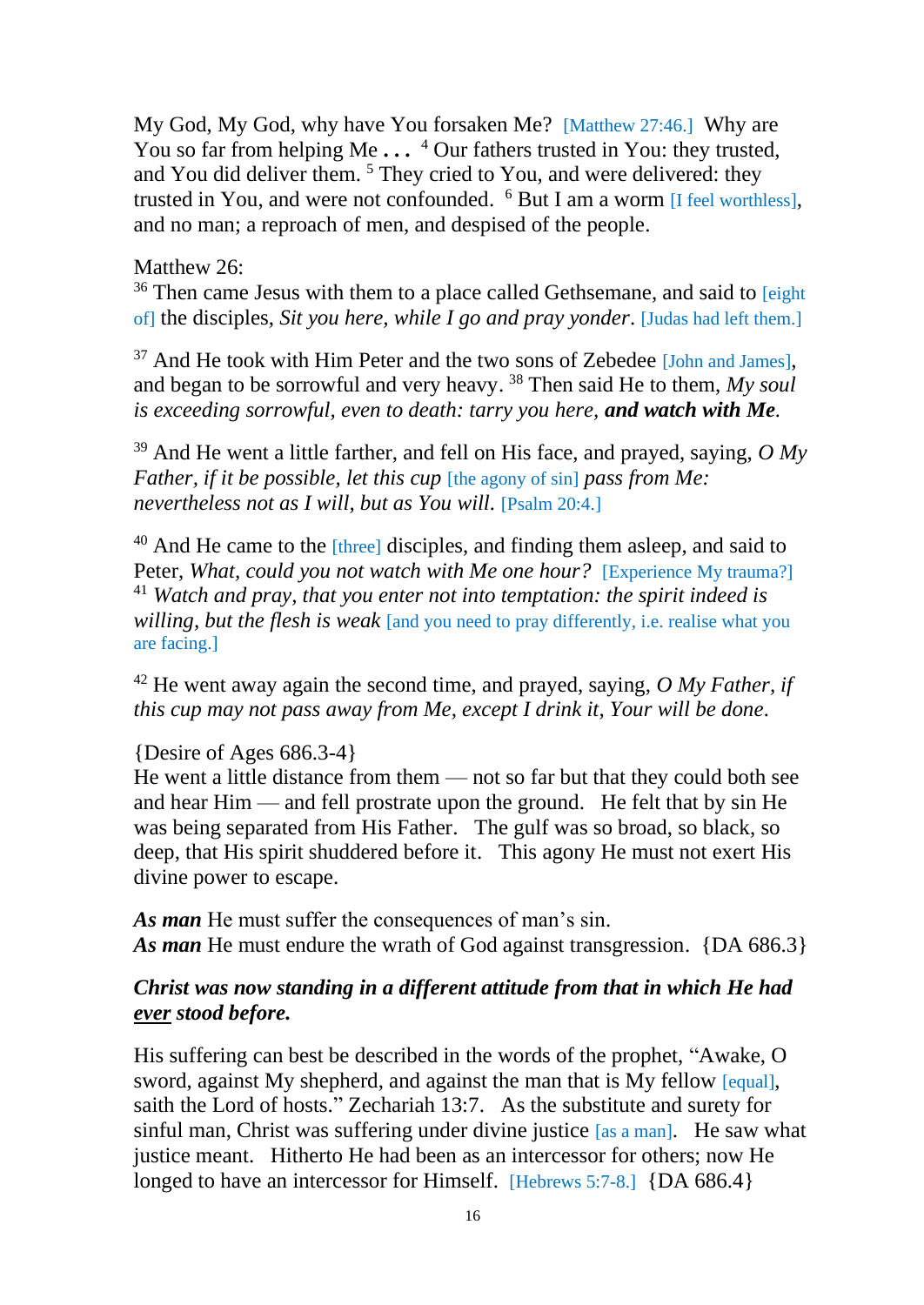<sup>43</sup> And He came and found them asleep again: for their eyes were heavy. <sup>44</sup> And He left them [to sleep, Matthew 25:5], and went away again, and prayed the third time, saying the same words. [He [and they] were tested three times. See note 1, page 18 for more.]

### {Desire of Ages 693.1-3}

Having made the decision, He fell *dying* to the ground from which He had partially risen. [This was Thursday night, our time.] Where now were His disciples, to place their hands tenderly beneath the head of their fainting Master, and bathe that brow, marred indeed more than the sons of men? The Saviour trod the wine press alone, and of the people there was none with Him. [But He had wanted them to be.]  $\{DA 693.1\}$ 

But God [and the people of heaven] suffered with His Son. Angels beheld the Saviour's agony. They saw their Lord enclosed by legions of satanic forces, His nature weighed down with a shuddering, mysterious dread [which they could not understand]. There was silence in heaven. No harp was touched.

Could mortals have viewed the amazement of the angelic host as in silent grief they watched the Father separating His beams of light, love, and glory from His beloved Son, they would better understand how offensive in His sight is sin.  $\{DA 693.2\}$ 

The worlds unfallen and the heavenly angels had watched with intense interest as the conflict drew to its close. Satan and his confederacy of evil, the legions of apostasy, [also] watched intently this great crisis in the work of redemption. The powers of good and evil waited to see what answer would come to Christ's thrice-repeated prayer. Angels had longed to bring relief to the divine sufferer, but this might not be.

No way of escape was found for the Son of God.

In this awful crisis, when everything was at stake, when the mysterious cup trembled in the hand of the sufferer, the heavens opened, a light shone forth amid the stormy darkness of the crisis hour, and the mighty angel who stands in God's presence [Gabriel], occupying the position from which Satan fell, came to the side of Christ. The angel came not to take the cup from Christ's hand, but to strengthen Him to drink it, with the assurance of the Father's love.

He came to give power to the divine-human suppliant. [What was that power? What power could a creature give to a fellow creature? For it was as a MAN that the Son of God faced death.]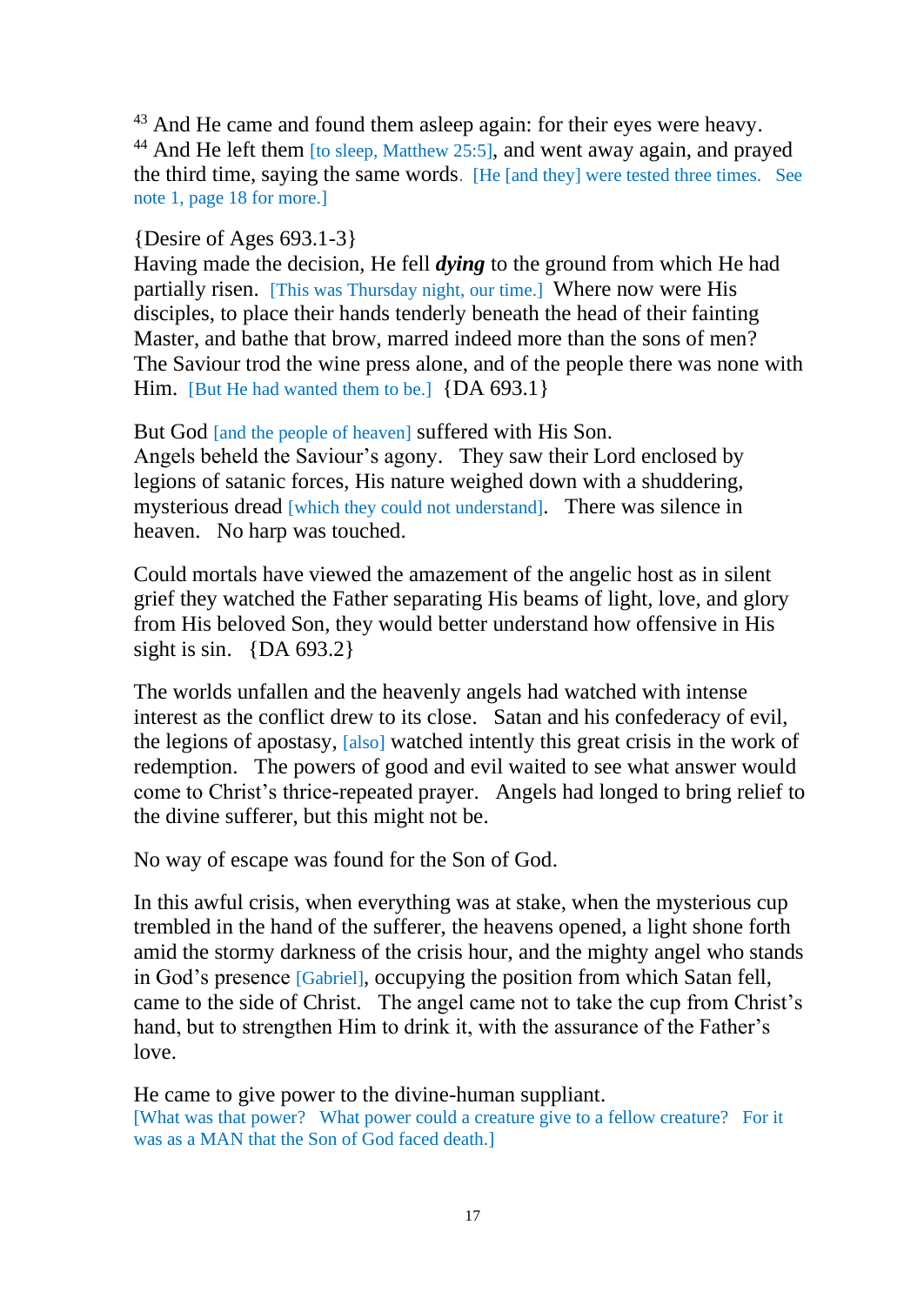He pointed Him to the open heavens, telling Him of the souls that would be saved as the result of His sufferings. He assured Him that His Father is greater and more powerful than Satan, that His death would result in the utter discomfiture of Satan, and that the kingdom of this world would be given to the saints of the Most High. He told Him that He would see of the travail of His soul, and be satisfied, for He would see a multitude of the human race saved, eternally saved. {DA 693.3}

------------------------------------------------------

And love overcame death!!

Note 1: [from p17] Three is the minimum number for love. One person loving themselves is egotistic. Two people loving each other invites a mutual self-satisfaction. But three beings loving each other allows for sharing in a unique way – the way of a family; husband/father, wife/mother, child/sibling.

------------------------------------------------------

Note 2: [From footnote p14]

{The Great Controversy 621.2}

The season of distress and anguish before us will require a faith that can endure weariness, delay, and hunger — a faith that will not faint though severely tried. The period of probation is granted to all to prepare for that time.

Jacob prevailed because he was persevering and determined. His victory is an evidence of the power of importunate prayer. All who will lay hold of God's promises, as he did, and be as earnest and persevering as he was, will succeed as he succeeded. Those who are unwilling to deny self, to agonize before God, to pray long and earnestly for His blessing, will not obtain it. *Wrestling with God — how few know what it is!* 

How few have ever had their souls drawn out after God with *intensity of desire* until every power is on the stretch. When *waves of despair* which no language can express sweep over the suppliant, how few cling with unyielding faith to the promises of God. {GC 621.2}

------------------------------------------------------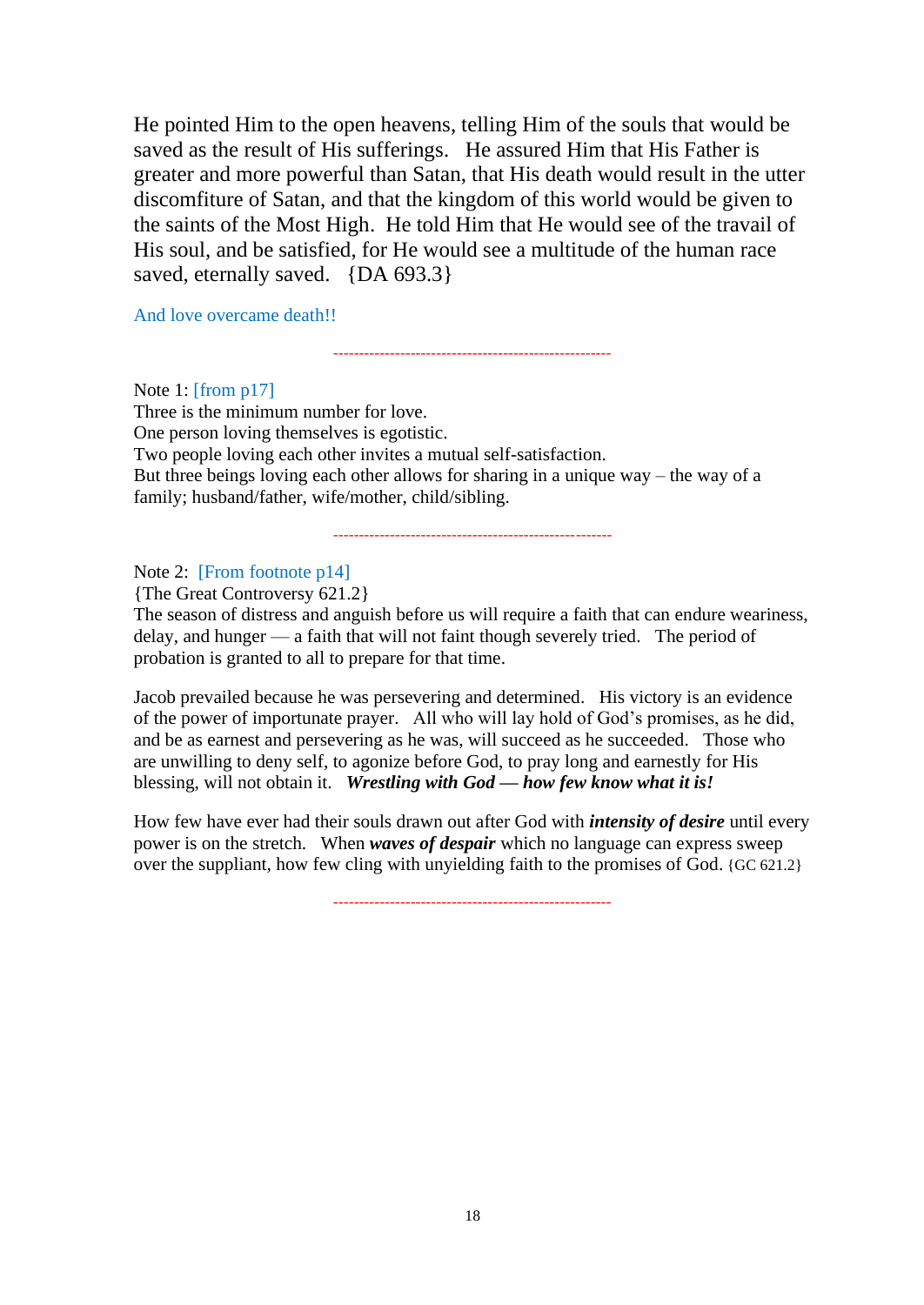# Some thoughts on Jacob's Trouble

# by EGW

{Last Day Events 261.4 to 270.3}. [A church produced book. 1992.] [Note that these quotes come from many places and times. All the emphases are mine.]

{The Great Controversy, 615, 616 (1911)}

A decree will finally be issued against those who hallow the Sabbath of the fourth commandment, denouncing them as deserving of the severest punishment, and giving the people liberty, *after a certain time*, to put them to death. Romanism in the Old World, and apostate Protestantism in the New [through the agency of spiritualism, Revelation 16:13-14], **<sup>11</sup>** will pursue a similar course toward those who honor all the divine precepts.

The people of God will *then* be plunged into those scenes of affliction and distress described by the prophet as the time of Jacob's trouble. — The Great Controversy, 615, 616 (1911). {LDE 261.4}.

To human sight it will appear that the people of God must soon seal their testimony with their blood, as did the martyrs before them. They themselves begin to fear that the Lord has left them to fall by the hand of their enemies. It is a time of fearful agony. Day and night they cry unto God for deliverance.... Like Jacob, all are wrestling with God. Their countenances express their *internal* struggle. Paleness sits upon every face. Yet they cease not their earnest *intercession* [for the righteous dead.] — The Great Controversy, 630 (1911). {LDE 262.1}.

# {Patriarchs and Prophets, 201 (1890)}

*Jacob's experience during that night of wrestling and anguish represents the trial through which the people of God must pass just before Christ's second coming.* The prophet Jeremiah, in holy vision looking down to this time, said, "We have heard a voice of trembling, of fear, and not of peace....

<sup>&</sup>lt;sup>11</sup> "Among the most successful agencies of the great deceiver are the delusive teachings and lying wonders of spiritualism. Disguised as an angel of light, *he spreads his nets where least suspected.* [Consider the TV films etc.!] If men would but study the Book of God with earnest prayer that they might understand it, they would not be left in darkness to receive false doctrines. But as they reject the truth they fall a prey to deception. {GC 524.1} See also note 1, page 38.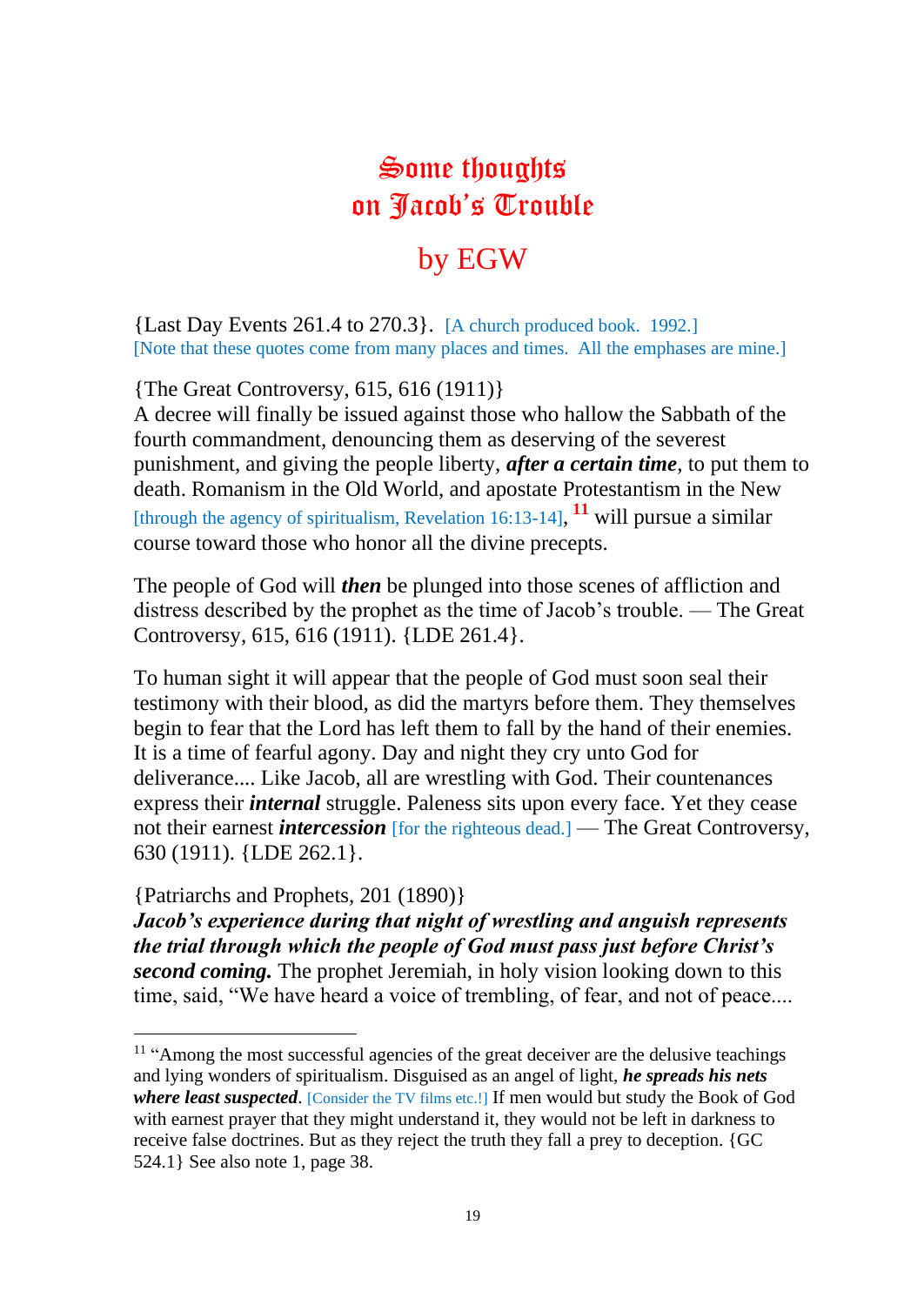All faces are turned into paleness. Alas! for that day is great, so that none is like it: it is even the time of Jacob's trouble; but he shall be saved out of it". (Jeremiah 30:5-7). — Patriarchs and Prophets, 201 (1890). {LDE 262.2}.

#### {The Great Controversy, 620 (1911)}

In the time of trouble, if the people of God had unconfessed sins to appear before them while tortured with fear and anguish, they would be overwhelmed; despair would cut off their faith, and they could not have confidence to plead with God for deliverance. But while they have a deep sense of their unworthiness, they have no concealed wrongs to reveal. Their sins have gone beforehand to judgment, and have been blotted out; and they cannot bring them to remembrance. — The Great Controversy, 620 (1911). {LDE 263.1}.

# {Patriarchs and Prophets, 202 (1890)}

*God's people ... will have a deep sense of their shortcomings, and as they review their lives their hopes will sink. But remembering the greatness of God's mercy, and their own sincere repentance, they will plead His promises made through Christ to helpless, repenting sinners.* Their faith will not fail because their prayers are not immediately answered. They will lay hold of the strength of God, as Jacob laid hold of the Angel, and the language of their souls will be, "I will not let Thee go, except Thou bless me." — Patriarchs and Prophets, 202 (1890). {LDE 263.2}.

# {Early Writings, 284 (1858)}

God would not suffer the wicked to destroy those who were expecting translation, and who would not bow to the decree of the beast or receive his mark. I saw that if the wicked were permitted to slay the saints, Satan and all his evil host, and all who hate God, would be gratified. And oh, what a triumph it would be for his satanic majesty, to have power, in the last closing struggle, over those who had so long waited to behold Him whom they loved! Those who have mocked at the idea of the saints' going up will witness the care of God for His people, and behold their glorious deliverance. — Early Writings, 284 (1858). {LDE 263.3}.

# The Great Controversy, 629 (1911)

The people of God will not be free from suffering; but while persecuted and distressed, while they endure privation, and suffer for want of food, they will not be left to perish. — The Great Controversy, 629 (1911). {LDE 264.1}.

# The Great Controversy, 634 (1911)

*If the blood of Christ's faithful witnesses were shed at this time, it would not, like the blood of the martyrs, be as seed sown to yield a harvest for God.* — The Great Controversy, 634 (1911). {LDE 264.2}.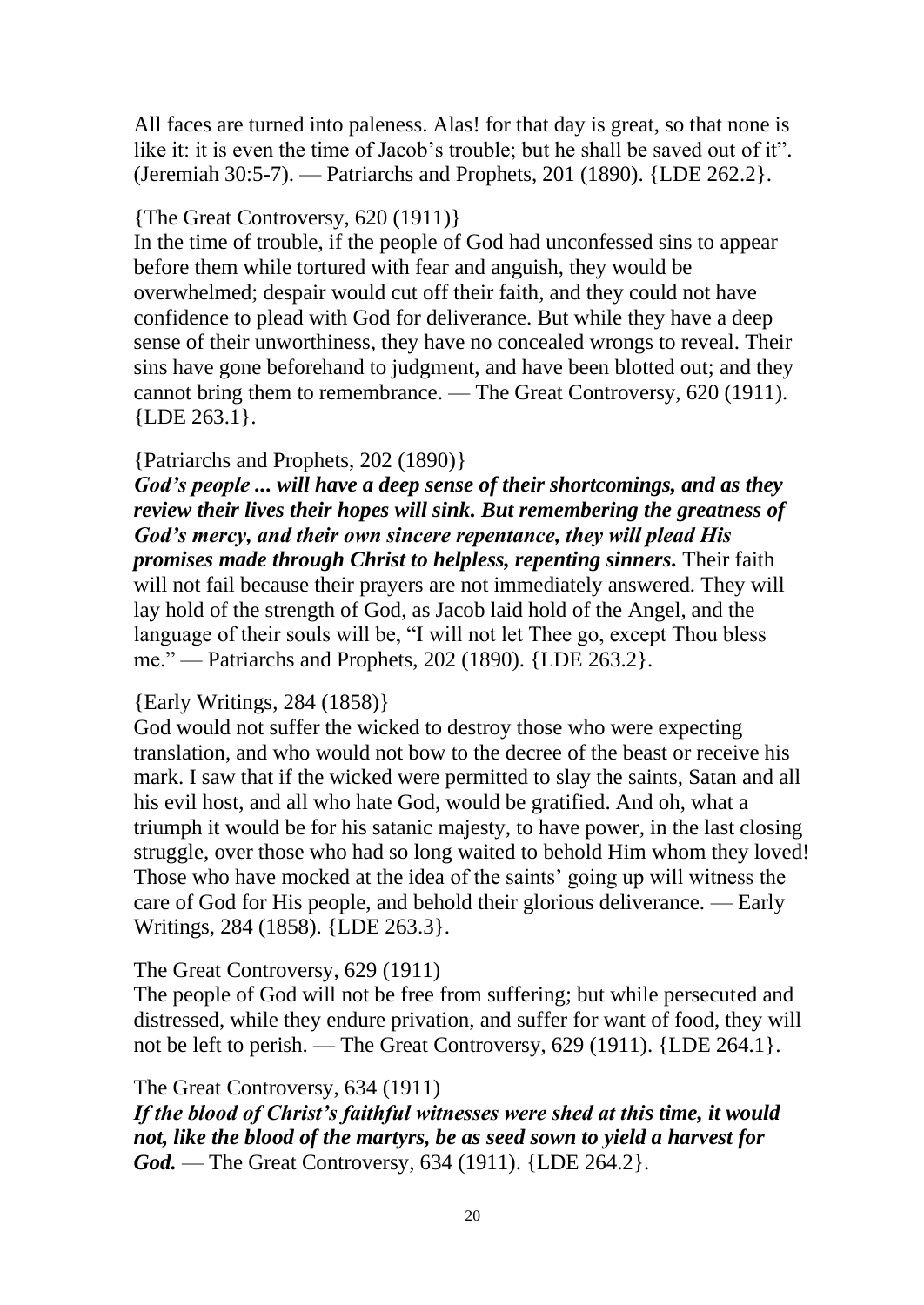#### Early Writings, 56 (1851)

*The Lord has shown me repeatedly that it is contrary to the Bible to make any provision for our temporal wants in the time of trouble.* I saw that if the saints had food laid up by them or in the field in the time of trouble, when sword, famine, and pestilence are in the land, it would be taken from them by violent hands, and strangers would reap their fields. {LDE 264.3}.

Then will be the time for us to trust wholly in God, and He will sustain us. I saw that our bread and water will be sure at that time, and that we shall not lack or suffer hunger, for God is able to spread a table for us in the wilderness. If necessary He would send ravens to feed us, as He did to feed Elijah, or rain manna from heaven, as He did for the Israelites. — Early Writings, 56 (1851). {LDE 264.4}.

#### Manuscript 2, 1858

I saw that a time of trouble was before us, when stern necessity will compel the people of God to live on bread and water.... In the time of trouble none will labor with their hands *[there will be no harvests]*. *Their sufferings will be mental*, and God will provide food for them. — Ms 2, 1858. {LDE 265.1}.

Testimonies For The Church 1:206 (1859)

The time of trouble is just before us, and then stern necessity will require the people of God to deny self and to eat merely enough to sustain life, but God will prepare us for that time [by training us now]. In that fearful hour our necessity will be God's opportunity to impart His strengthening power and to sustain His people. — Testimonies For The Church 1:206 (1859). {LDE 265.2}.

{Signs of the Times April 8, 1880, par. 9} *Bread and water is all that is promised to the remnant in the time of trouble.* — The Story of Redemption, 129 (1870). {LDE 265.3}.

Patriarchs and Prophets, 256 (1890)

In the time of trouble, just before the coming of Christ, the righteous will be preserved through the ministration of heavenly angels. — Patriarchs and Prophets, 256 (1890). {LDE 265.4}.

The Great Controversy, 613, 614 (1911)

Christ has made the atonement for His people and blotted out their sins. The number of His subjects is made up  $12$ ....  ${LDE 265.5}$ .

<sup>&</sup>lt;sup>12</sup> This is the number required to replace the rebel angels and make God's family complete again.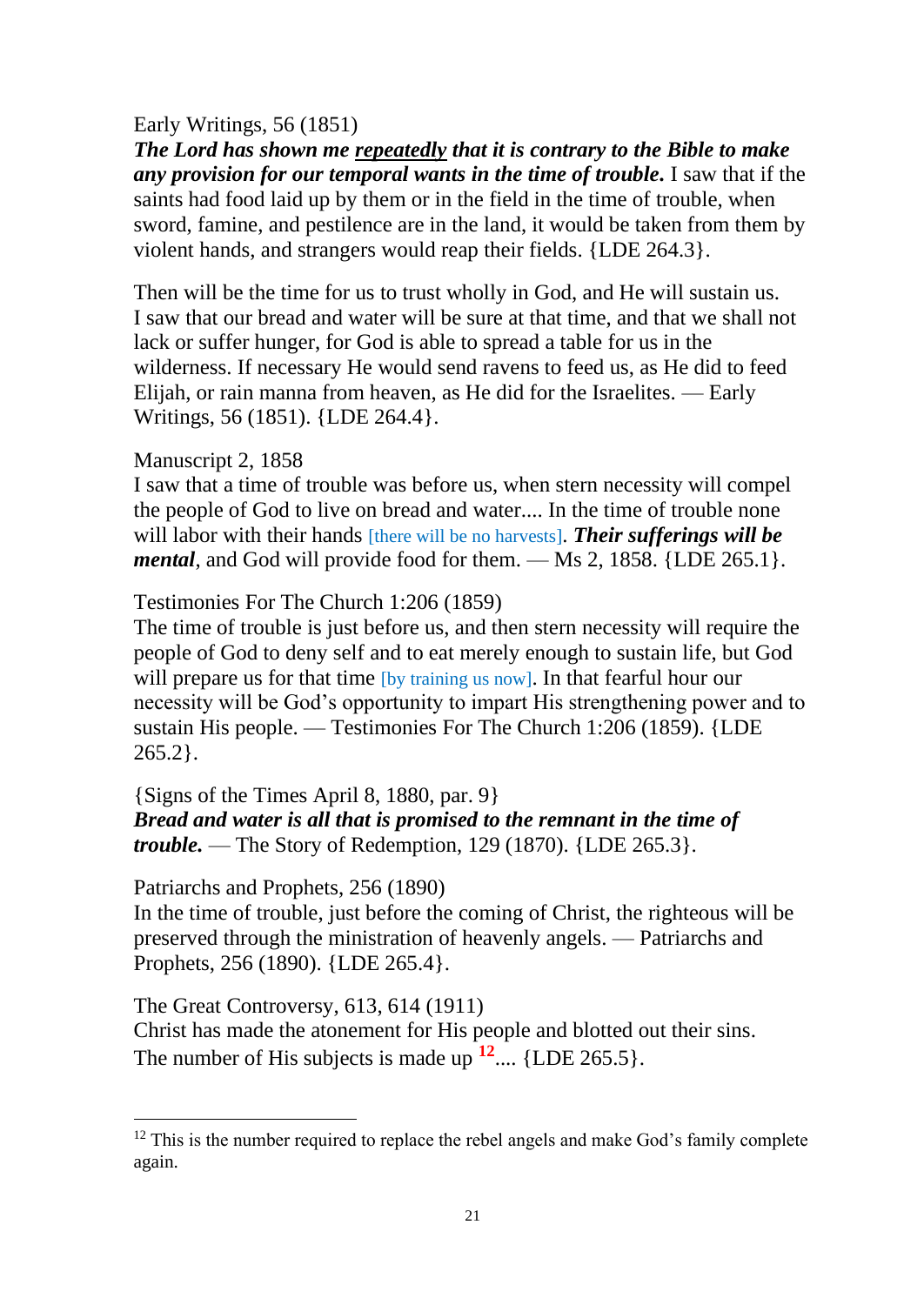When He leaves the sanctuary, [spiritual] darkness covers the inhabitants of the earth. *In that fearful time the righteous must live in the sight of a holy God without an intercessor*. — The Great Controversy, 613, 614 (1911). {LDE 265.6}.

#### The Great Controversy, 626, 627 (1911)

Will the Lord forget His people in this trying hour?... Though enemies may thrust them *into prison*, yet dungeon walls cannot cut off the communication between their souls and Christ. One who sees their every weakness, who is acquainted with every trial, is above all earthly powers, and angels will come to them in lonely cells, bringing light and peace from heaven. The prison will be as a palace, for the rich in faith dwell there, and the gloomy walls will be lighted up with heavenly light as when Paul and Silas prayed and sang praises at midnight in the Philippian dungeon. — The Great Controversy, 626, 627 (1911). {LDE 266.1}.

#### The Great Controversy, 630, 633 (1911)

Could men see with heavenly vision, they would behold companies of angels that excel in strength stationed about those who have kept the word of Christ's patience [waiting for Him.] With sympathizing tenderness, angels have witnessed their distress and have heard their prayers. They are waiting the word of their Commander to snatch them from their peril.... The precious Saviour will send help just when we need it. — The Great Controversy, 630, 633 (1911). {LDE 266.2}.

#### Testimonies for the Church 9:16, 17 (1909)

*It is impossible to give any idea of the experience of the people of God who shall be alive upon the earth when celestial glory and a repetition of the persecutions of the past are blended.* They will walk in the light proceeding from the throne of God. By means of the angels there will be constant communication between heaven and earth.... {LDE 266.3}.

In the midst of the time of trouble that is coming — a time of trouble such as has not been since there was a nation — God's chosen people will stand unmoved. Satan and his host cannot destroy them, for angels that excel in strength will protect them. — Testimonies for the Church 9:16, 17 (1909). {LDE 267.1}.

#### The Great Controversy, 623 (1911)

*Now, while our great High Priest is making the atonement for us, we should seek to become perfect in Christ.* Not even by a thought could our Saviour be brought to yield to the power of temptation. Satan finds in human hearts some point where he can gain a foothold; some sinful desire is cherished, by means of which his temptations assert their power. But Christ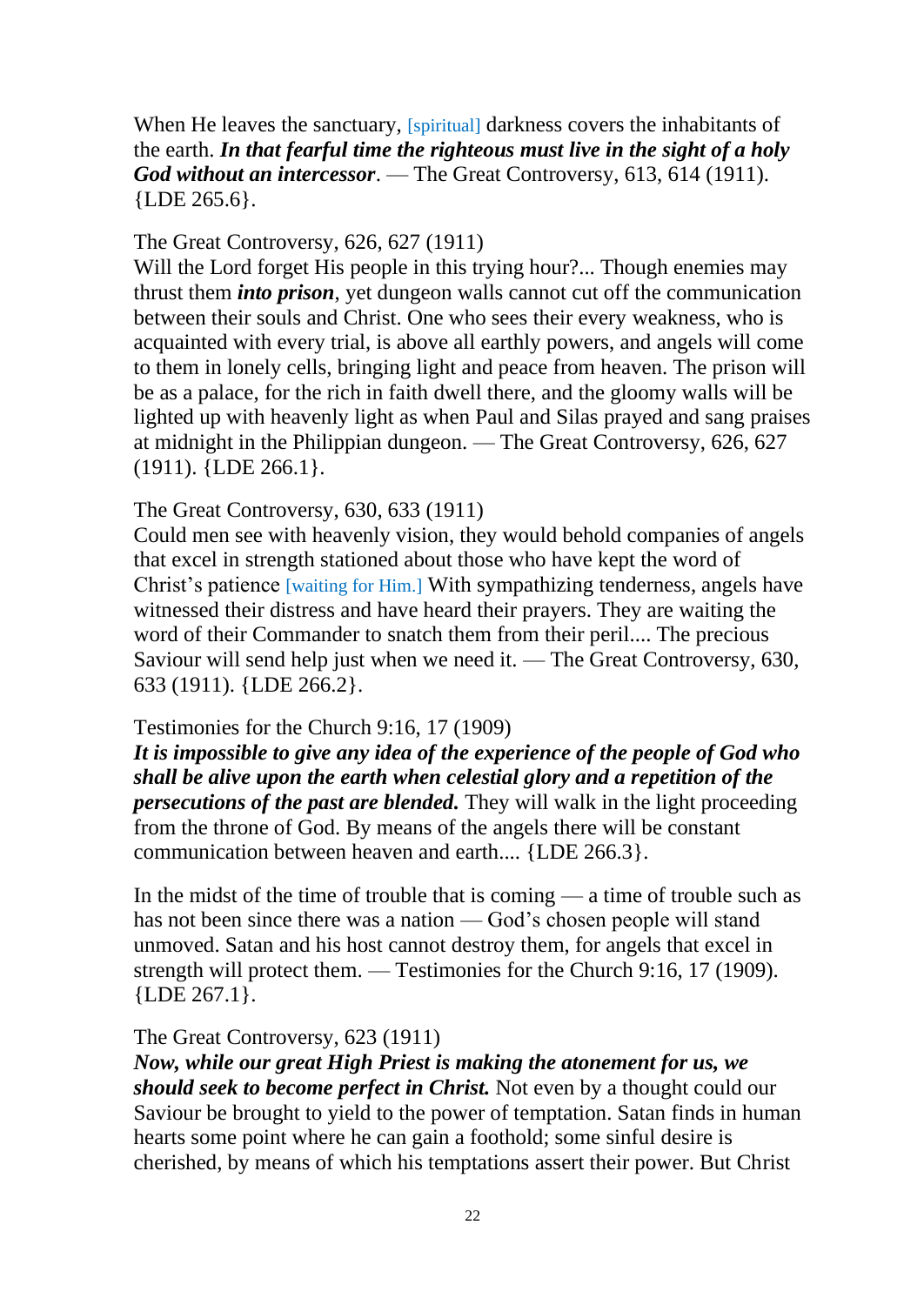declared of Himself: "The prince of this world cometh, and hath nothing in Me." (John 14:30). Satan could find nothing in the Son of God that would enable him to gain the victory. He had kept His Father's commandments, and there was no sin in Him that Satan could use to his advantage.

### *This is the condition in which those must be found who shall stand in the time of trouble*. — The Great Controversy, 623 (1911). {LDE 267.2}.

The Acts of the Apostles, 560, 561 (1911)

So long as Satan reigns, we shall have *self* [i.e. our choices] to subdue, besetting [long continued] sins to overcome; so long as life shall last, there will be no stopping place, no point which we can reach and say, I have fully attained. [Philippians 3:12.] *Sanctification is the result of lifelong obedience*. — The Acts of the Apostles, 560, 561 (1911). {LDE 267.3}.

Testimonies for the Church 2:479 (1870)

Constant war against the carnal *mind* must be maintained;**<sup>13</sup>** and we must be aided by the refining influence of the grace of God, which will attract the mind upward and habituate it to meditate upon pure and holy things. — Testimonies for the Church 2:479 (1870). {LDE 268.1}.

The Review and Herald, August 8, 1893

*We may create an unreal world in our own mind or picture an ideal church, where the temptations of Satan no longer prompt to evil; but* [such] *perfection exists only in our imagination.* — The Review and Herald, August 8, 1893. {LDE 268.2}.

Selected Messages 2:33 (1901)

When human beings receive holy flesh, they will not remain on the earth, but will be taken to heaven. While sin is forgiven in this life, *its results* are not now *wholly* removed. It is at His coming that Christ is to "change our vile *body*, that it may be fashioned like unto His glorious body." — Selected Messages 2:33 (1901). {LDE 268.3}.

The Great Controversy, 648, 649 (1911)

They sing "a new song" before the throne, a song which no man can learn save the hundred and forty and four thousand. It is the song of Moses and the Lamb — a song of deliverance. None but the hundred and forty-four thousand can learn that song, for it is the song of their experience — *an experience such as no other company have ever had*. "These are they which follow the Lamb whithersoever He goeth." These, having been translated

<sup>&</sup>lt;sup>13</sup> By this she means human nature, caused by a sin-racked body. Consider Hebrews 2:14.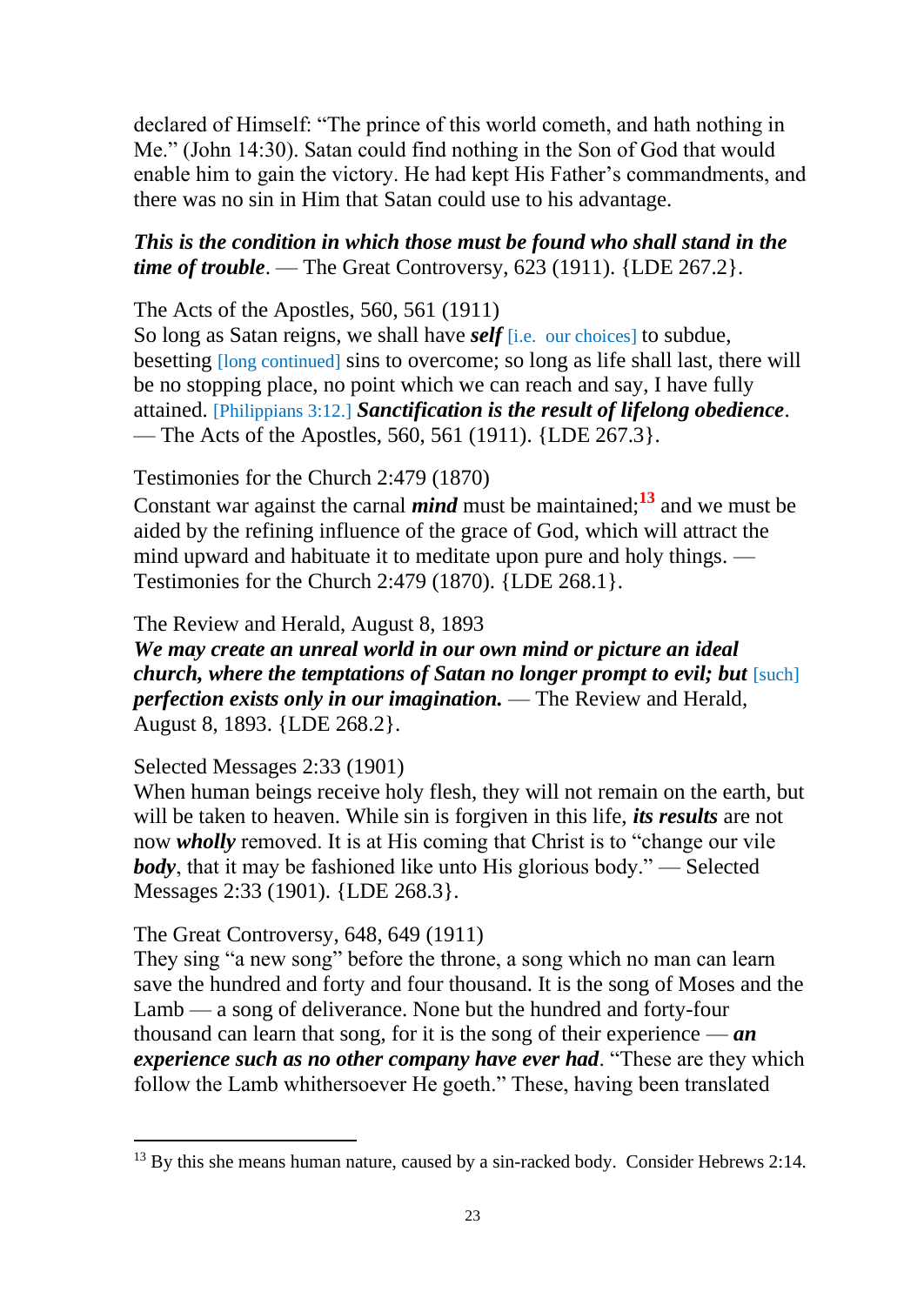from the earth, from among the living, are counted as "the first fruits unto God and to the Lamb" (Revelation 15:2, 3; 14:1-5.)

"These are they which came out of great tribulation"; they have passed through the time of trouble such as never was since there was a nation; they have endured the anguish of the time of *Jacob's trouble*; they have stood *without an intercessor* through the final outpouring of God's judgments. — The Great Controversy, 648, 649 (1911). {LDE 268.4}.

#### Vol 1 Selected Messages 174 (1901).

*It is not His will that they shall get into controversy over questions which will not help them spiritually, such as, Who is to compose the hundred and forty-four thousand? This those who are the elect of God will in a short time know without question.* — Selected Messages 1:174 (1901). {LDE 269.1}.

Testimonies for The Church 1:353, 354 (1862)

Satan's host and wicked men will surround them and exult over them because there will seem to be no way of escape for them. But in the midst of their revelry and triumph there is heard peal upon peal of the loudest thunder. The heavens have gathered blackness, and are only illuminated by the blazing light and terrible glory from heaven, as God utters His voice from His holy habitation. {LDE 269.2}.

The foundations of the earth shake, buildings totter and fall with a terrible crash. The sea boils like a pot and the whole earth is in terrible commotion. The captivity of the righteous is turned, and with sweet and solemn whisperings they say to one another: "We are delivered. It is the voice of God." — Testimonies For The Church 1:353, 354 (1862). {LDE 269.3}.

#### The Great Controversy, 635-637 (1911)

When the protection of human laws shall be withdrawn from those who honor the law of God, there will be, *in different lands, a simultaneous movement* for their destruction. As the time appointed in the decree draws near, *the people* [apart from their governments] will conspire to root out the hated sect. *It will be determined to strike in one night a decisive blow*, which shall utterly silence the voice of dissent and reproof. {LDE 269.4}.

The people of God — *some in prison cells, some hidden in solitary retreats in the forests and the mountains* — still plead for divine protection, while in every quarter companies of armed men, urged on by hosts of evil angels, are preparing for the work of death.... With shouts of triumph, jeering, and imprecation, throngs of evil men are about to rush upon their prey when, lo, a dense blackness, deeper than the darkness of the night, falls upon the earth [the  $5<sup>th</sup>$  plague, Revelation 16:10]....  ${LDE\ 270.1}.$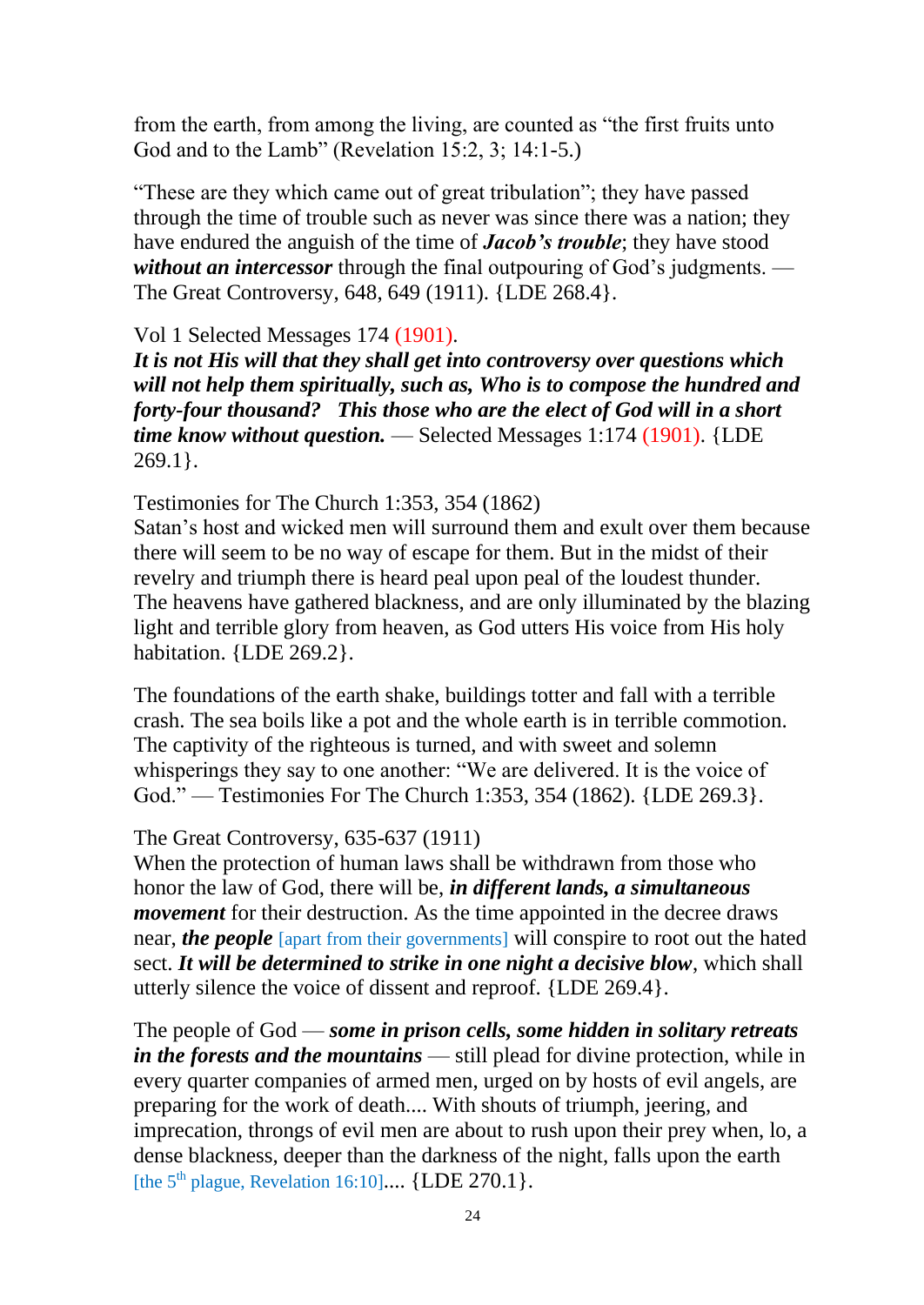It is at midnight [in that time of blackness] that God manifests His power for the deliverance of His people.... In the midst of the angry heavens is one clear space of indescribable glory, whence comes the voice of God like the sound of many waters, saying, "It is done" (Revelation 16:17). That voice shakes the heavens and the earth.... {LDE 270.2}.

The proudest cities of the earth are laid low. The lordly palaces, upon which the world's great men have lavished their wealth in order to glorify themselves, are crumbling to ruin before their eyes. Prison walls are rent asunder, and God's people, who have been held in bondage for their faith, are set free. — The Great Controversy, 635-637 (1911). {LDE 270.3}.

--------------------------------------

{Patriarchs and Prophets 201.2-3}

When Christ shall cease His work as mediator in man's behalf, then this time of trouble will begin. Then the case of every soul will have been decided, and there will be no atoning blood to cleanse from sin.**<sup>14</sup>** When Jesus leaves His position as man's intercessor before God, the solemn announcement is made, "He that is unjust, let him be unjust still: and he which is filthy, let him be filthy still: and he that is righteous, let him be righteous still: and he that is holy, let him be holy still [for their final choices have been made.]" Revelation 22:11. Then the restraining Spirit of God is withdrawn from the earth [for He cannot stay where He is not wanted.]

As Jacob was threatened with death by his angry brother, so the people of God will be in peril from the wicked who are seeking to destroy them. And as the patriarch wrestled all night for deliverance from the hand of Esau, so the righteous will cry to God day and night for deliverance from the enemies that surround them. {PP 201.2}.

Satan had accused Jacob before the angels of God, claiming the right to destroy him because of his sin; he had moved upon Esau to march against him; and during the patriarch's long night of wrestling, Satan endeavored to force upon him a sense of his guilt, in order to discourage him, and break his hold upon God. When in his distress Jacob laid hold of the Angel, and made supplication [for his family] with tears, *the heavenly Messenger, in order to try his faith, also reminded him of his sin, and endeavored to escape from him*. [They will be fighting against God!]

 $14$  They must live as though they were in eternity already – with free will to follow the Lamb into any experience.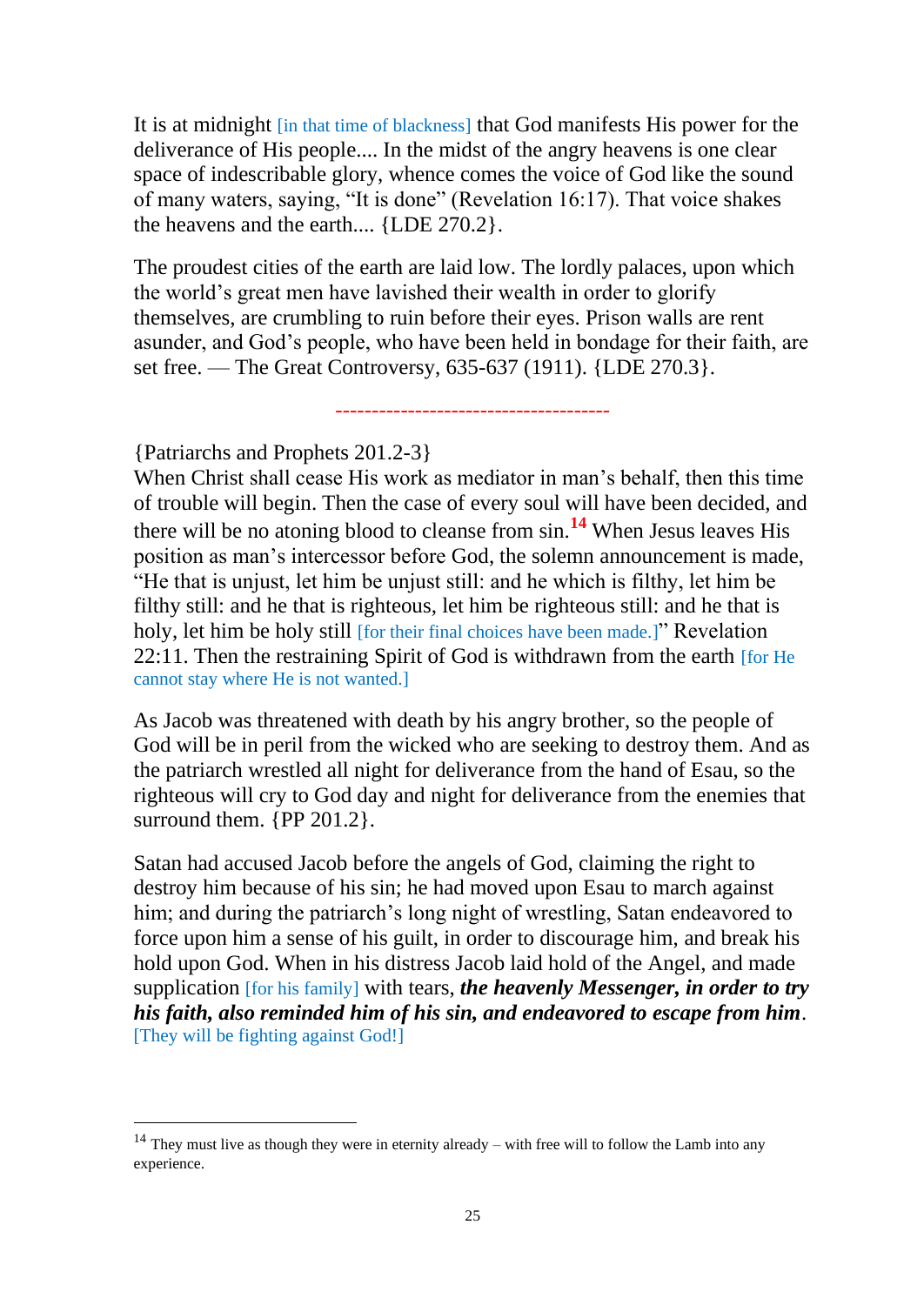But Jacob would not be turned away. He had learned that God is merciful, and he cast himself upon His mercy. He pointed back to his repentance for his sin, and pleaded for deliverance. As he reviewed his life, he was driven almost to despair; but he held fast the Angel, and with earnest, agonizing cries urged his petition until he prevailed. {PP 201.3}.

#### {Patriarchs and Prophets 202.1}. [1890]

*Such will be the experience of God's people in their final struggle with the powers of evil.* God will test their faith, their perseverance, their confidence in His power to deliver them [the ultimate test.]

*Satan will endeavor to terrify them with the thought that their cases are hopeless; that their sins have been too great to receive pardon.* They will have a deep sense of their shortcomings, and as they review their lives their hopes will sink. But remembering the greatness of God's mercy, and their own sincere repentance, they will plead His promises made through Christ to helpless, repenting sinners. *Their faith will not fail because their prayers are not immediately answered.* They will lay hold of the strength of God, as Jacob laid hold of the Angel, and the language of their souls will be, "I will not let Thee go, except Thou bless me." {PP 202.1}.

--------------------------------------

{Vol 1 Spirit of Prophecy 123.3 to 124.1}

Those who have delayed a preparation for the day of God, cannot obtain it in the time of trouble, *or at any future period*.

The righteous will not cease their earnest, agonizing cries for deliverance. They cannot bring to mind any particular sins; but in their whole life they can see but little good [but no particular sins]. Their sins had gone beforehand to judgment, and pardon had been written. Their sins had been borne away into *the land of forgetfulness*, and they could not bring them to remembrance. Certain destruction threatens them, and, like Jacob, they will not suffer their faith to grow weak because their prayers are not immediately answered. Though suffering the pangs of hunger, they will not cease their intercessions. They lay hold of the strength of God, as Jacob laid hold of the angel; and the language of their soul is, "I will not let thee go except thou bless me." The saints at length prevail, like Jacob, and are gloriously delivered by the voice of God. {1SP 123.3}.

That season of distress and anguish will require an effort of earnestness and determined faith that can endure delay and hunger, and will not fail under weakness, though severely tried. *The* [present] *period of probation is the time granted to all to prepare for the day of God.* If any neglect the preparation, and heed not the faithful warnings given, they will be without excuse.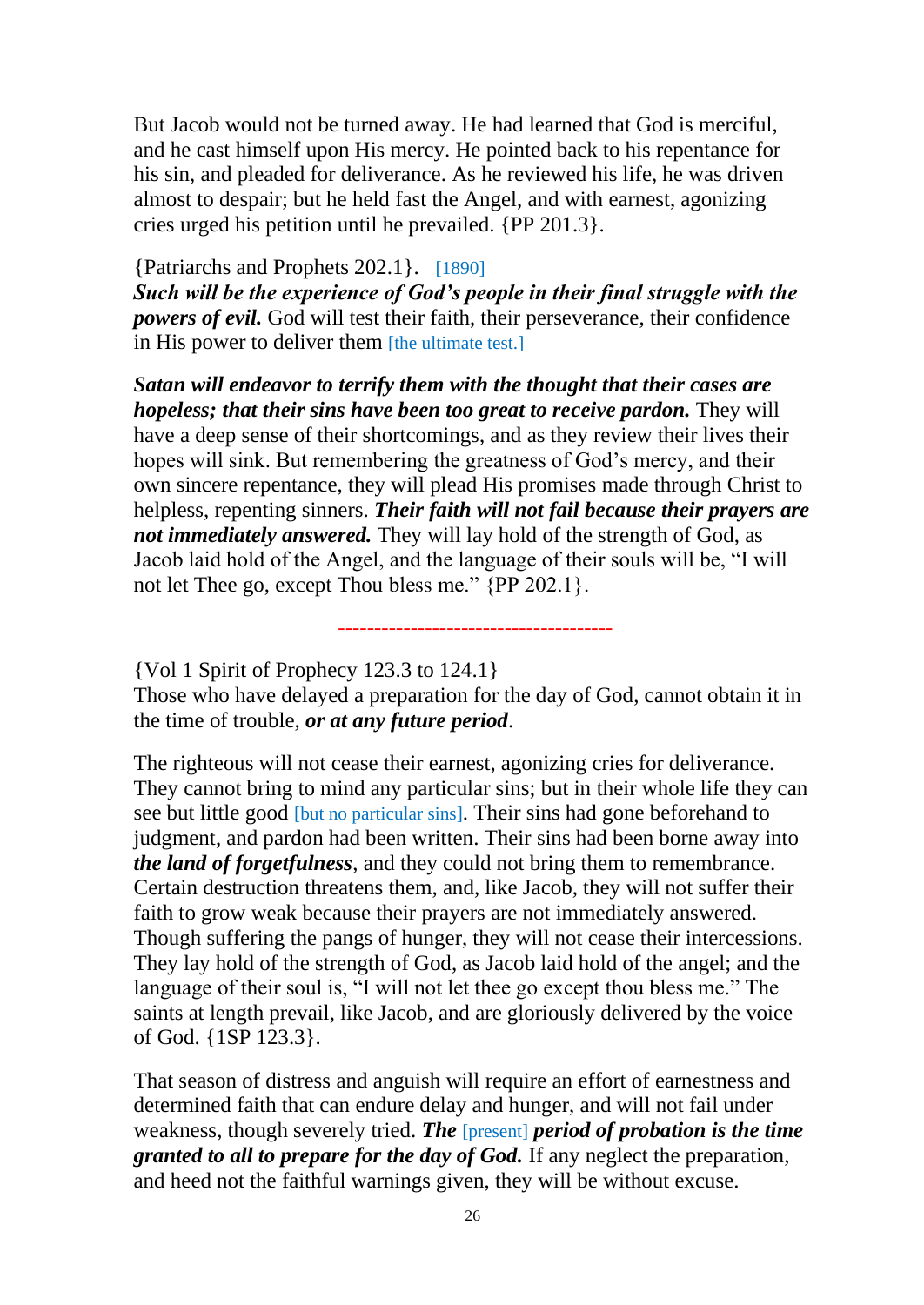# *Jacob's earnest, persevering wrestling with the angel, should be an example for Christians. Jacob prevailed because he was persevering and determined.* **[**See Luke 18:1-8.]

All who desire the blessing of God, as did Jacob, and will lay hold of the promises as he did, and be as earnest and persevering as he was, will succeed as he succeeded. Why there is so little exercise of true faith, and so little of the weight of truth resting upon many professed believers, is because they are indolent in spiritual things. They are unwilling to make exertions, to deny self, to agonize before God, to pray long and earnestly for the blessing, and therefore they do not obtain it.

*That faith which will live through the time of trouble must be daily in exercise now.* Those who do not make strong efforts now to exercise persevering faith, will be wholly unprepared to exercise that faith which will enable them to stand in the day of trouble. {1SP 124.1}.

--------------------------------------

{Counsels for the Church (1991)}. {Pages 38.6 to 39.4} [This is NOT EGW's Counsels for the Church, but a condensation of it.]

The prophecy of the eleventh chapter of Daniel has *nearly* reached its complete fulfillment.**<sup>15</sup>** [We have stalled at verse 40.] Soon the scenes of trouble spoken of in the prophecies will take place. {CCh 38.6}.

"Behold, the Lord maketh the earth empty, and maketh it waste, and turneth it upside down, and scattereth abroad the inhabitants thereof.... Because they have transgressed the laws, changed the ordinance, broken the everlasting covenant. Therefore hath the curse devoured the earth, and they that dwell therein are desolate.... The mirth of tabrets ceaseth, the noise of them that rejoice endeth, the joy of the harp ceaseth." Isaiah 24:1-8. {CCh 38.7}.

"Alas for the day! for the day of the Lord is at hand, and as a destruction from the Almighty shall it come...." Joel 1:15. {CCh 39.1}.

"I beheld the earth, and, lo, it was without form, and void; and the heavens, and they had no light. I beheld the mountains, and, lo, they trembled, and all the hills moved lightly. I beheld, and, lo, there was no man, and all the birds of the heavens were fled. I beheld, and, lo, the fruitful place was a

<sup>15</sup> {Vol 9 Testimonies for the Church 14.2} Published 1909.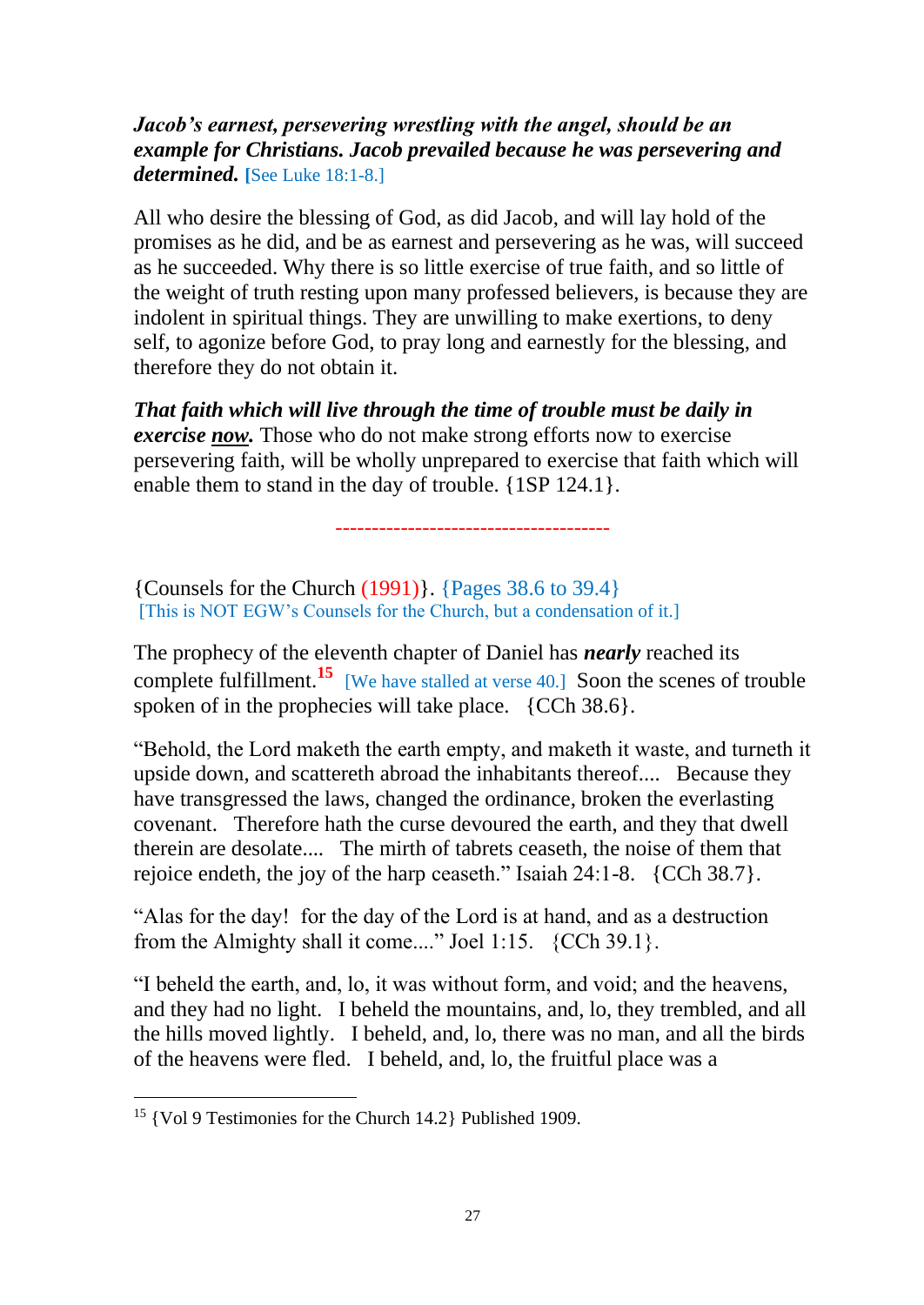wilderness, and all the cities thereof were broken down." Jeremiah 4:23-26. {CCh 39.2}.

"Alas! for that day is great, so that none is like it: it is even the time of Jacob's trouble; but he shall be saved out of it." Jeremiah 30:7. {CCh 39.3}.

Not all in this world have taken sides with the enemy against God. Not all have become disloyal. There are a faithful few who are true to God; for John writes: "Here are they that keep the commandments of God, and the faith of Jesus." Revelation 14:12.

Soon the battle will be waged fiercely between those who serve God and those who serve Him not. Soon everything that can be shaken will be shaken, that those things that cannot be shaken may remain. {CCh 39.4}.

--------------------------------------

{Early Writings 36.1-2}. [1882]

At the commencement of the holy Sabbath, January 5, 1849, we engaged in prayer with Brother Belden's family at Rocky Hill, Connecticut, and the Holy Ghost fell upon us. I was taken off in vision to the most holy place, where I saw Jesus still interceding for Israel. On the bottom of His garment was a bell and a pomegranate. [He was dressed as the High Priest.]

Then I saw that Jesus would not leave the most holy place until every case was decided either for salvation or destruction, and that the wrath of God could not come until Jesus had finished His work in the most holy place, *laid off His priestly attire*, and clothed Himself with the garments of vengeance. .

Then Jesus will step out from between the Father and man, and God will keep silence no longer, but pour out His wrath on those who have rejected His truth. I saw that

the anger of the nations, the wrath of God, and the time to judge the dead  *were separate and distinct*, one following the other, also that Michael had not stood up, *and that the time of trouble, such as never was, had not yet commenced*.

The nations are now getting angry, but when our High Priest has finished His work in the sanctuary, He will stand up, put on the garments of vengeance [His full divinity], and then the seven last plagues will be poured out. {EW 36.1}.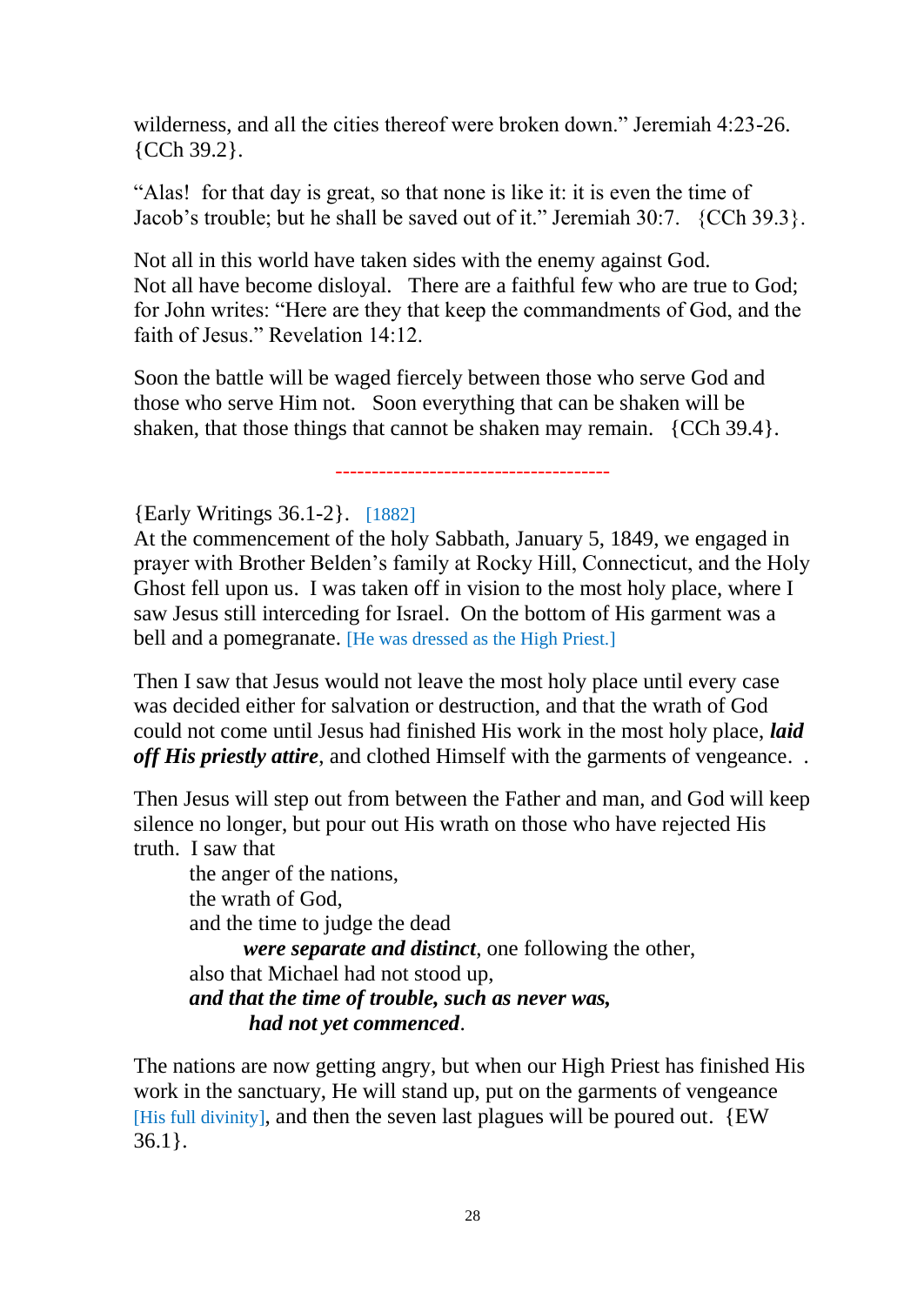# {The Great Controversy 627.3 to 628.2} [1911]

When Christ ceases His intercession in the sanctuary, the unmingled wrath threatened against those who worship the beast and his image and receive his mark (Revelation 14:9, 10), will be poured out. The plagues upon Egypt when God was about to deliver Israel were *similar in character* [but not the same] to those more terrible and extensive judgments which are to fall upon the world just before the final deliverance of God's people.

Says the revelator, in describing those terrific scourges:

- (1) "There fell a noisome [painful] and grievous *sore* upon the men which had the mark of the beast, and upon them which worshiped his image." **. . .**
- (2) The *sea* [salt water] "became as *the blood of a dead man*: and every living soul died in the sea." **. . .**
- (3) And "the rivers and fountains of waters [fresh water] ... became [like] *blood*."

Terrible as these inflictions are, God's justice stands fully vindicated [because it is recognised that He has not caused them.] {GC 627.3} **. . .**

In the plague that follows,

(4) power is given to the sun "to scorch men with fire. And men were *scorched with great heat*." Verses 8, 9. **. . .** {GC 628.1}

These plagues are not universal [world-wide], or the inhabitants of the earth would be wholly cut off. **. . .** {GC 628.2}

I saw that the four angels would hold the four winds until Jesus' work was done in the sanctuary, and *then* will come the seven last plagues. [Revelation 16.] These plagues enraged the wicked against the righteous; **<sup>16</sup>** they thought that we had brought the judgments of God upon them, and that if they could rid the earth of us, the plagues would then be stayed. *A decree went forth* to slay the saints, which caused them to cry day and night for deliverance. *This was the time of Jacob's trouble*.

Then all the saints cried out with anguish of spirit, and were delivered by the voice of God. The 144,000 triumphed. Their faces were lighted up with the glory of God.

<sup>&</sup>lt;sup>16</sup> The first four are not universal [world-wide]. GC 628.2.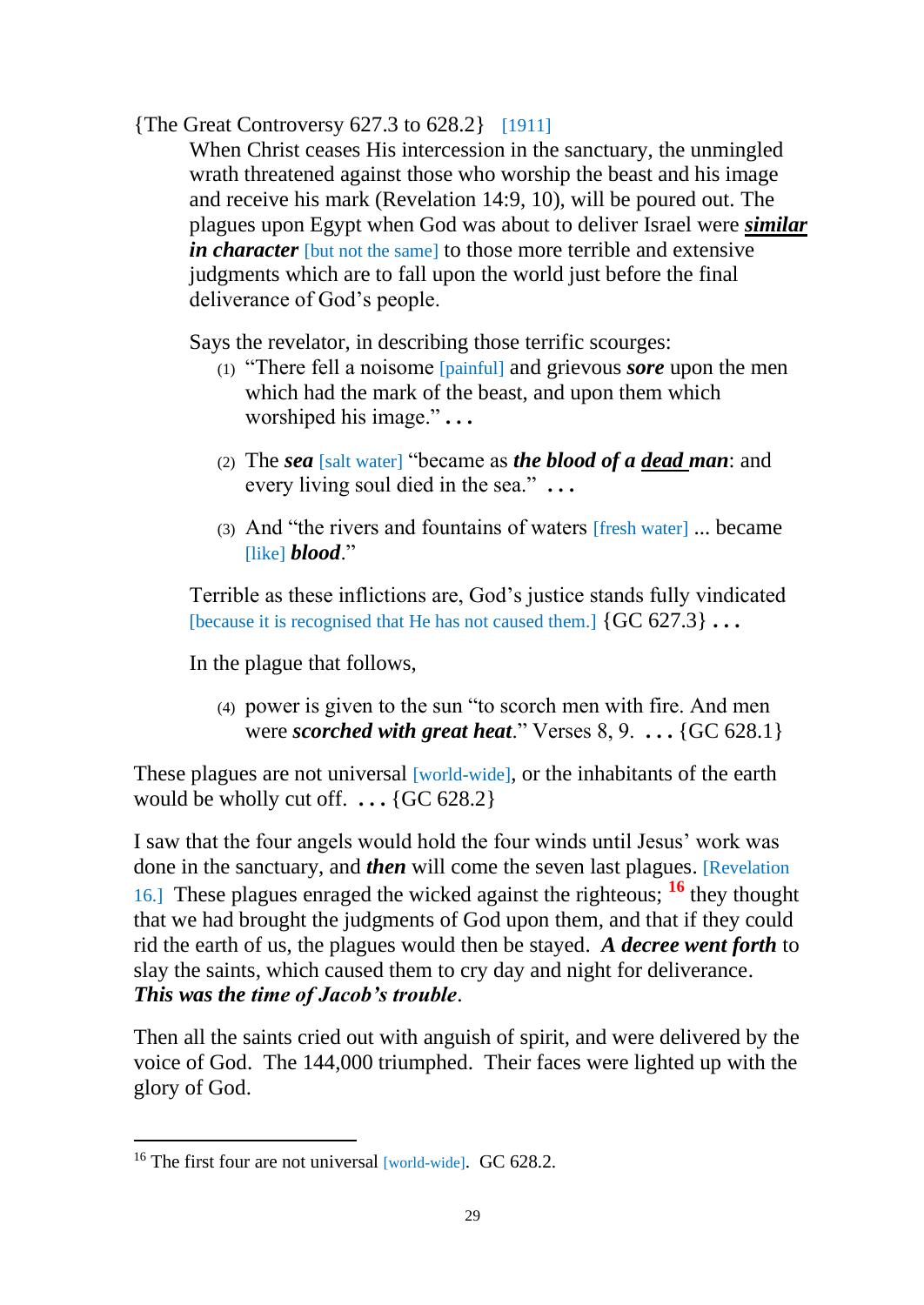Then I was shown a company who were howling in agony. On their garments was written in large characters, "Thou art weighed in the balance, and found wanting." I asked who this company were. The angel said, "These are they who have once kept the Sabbath and have given it up." I heard them cry with a loud voice, "We have believed in Thy coming, and taught it with energy." And while they were speaking, their eyes would fall upon their garments and see the writing, and then they would wail aloud. I saw that they had drunk of the deep waters, and fouled the residue with their feet trodden the Sabbath underfoot — and that was why they were weighed in the balance and found wanting. {EW 36.2}.

--------------------------------------

{Education 179.3 to 181.2} [1903]

*The* [earthly] *crown* **<sup>17</sup>** *removed from Israel passed successively to the kingdoms of Babylon, Medo-Persia, Greece, and Rome* [Pagan and Papal]*.* **18** God says, "It shall be no more, until He come whose right it is; and I will give it Him." {Ed 179.3}.

That time is at hand. Today the signs of the times declare that we are standing on the threshold of great and solemn events. Everything in our world is in agitation. Before our eyes is fulfilling the Saviour's prophecy of the events to precede His coming: "Ye shall hear of wars and rumors of wars.... Nation shall rise against nation, and kingdom against kingdom: and there shall be famines, and pestilences, and earthquakes, in divers places." Matthew 24:6, 7. {Ed 179.4}.

The present [1903] is a time of overwhelming interest to all living. Rulers and statesmen, men who occupy positions of trust and authority, thinking men and women of all classes, have their attention fixed upon the events taking place about us. They are watching the strained, restless relations that exist among the nations. They observe the intensity that is taking possession of every earthly element, and they recognize that something great and decisive is about to take place — that the world is on the verge of a stupendous crisis. {Ed 179.5}. [The 1914-18 conflict was very near.]

Angels are now restraining the winds of strife, that they may not [fully] blow until the world shall be warned of its coming doom; but a storm [of a religious war, Daniel 11:40] is gathering, ready to burst upon the earth; and when God

 $17$  The "crown" of worldly domination. Since Papal Rome lost its political position in 1798, there has been not one, but several nations vying for that position.

 $18$  In their beginnings each was more righteous (i.e. listening to God's advice), than its predecessor.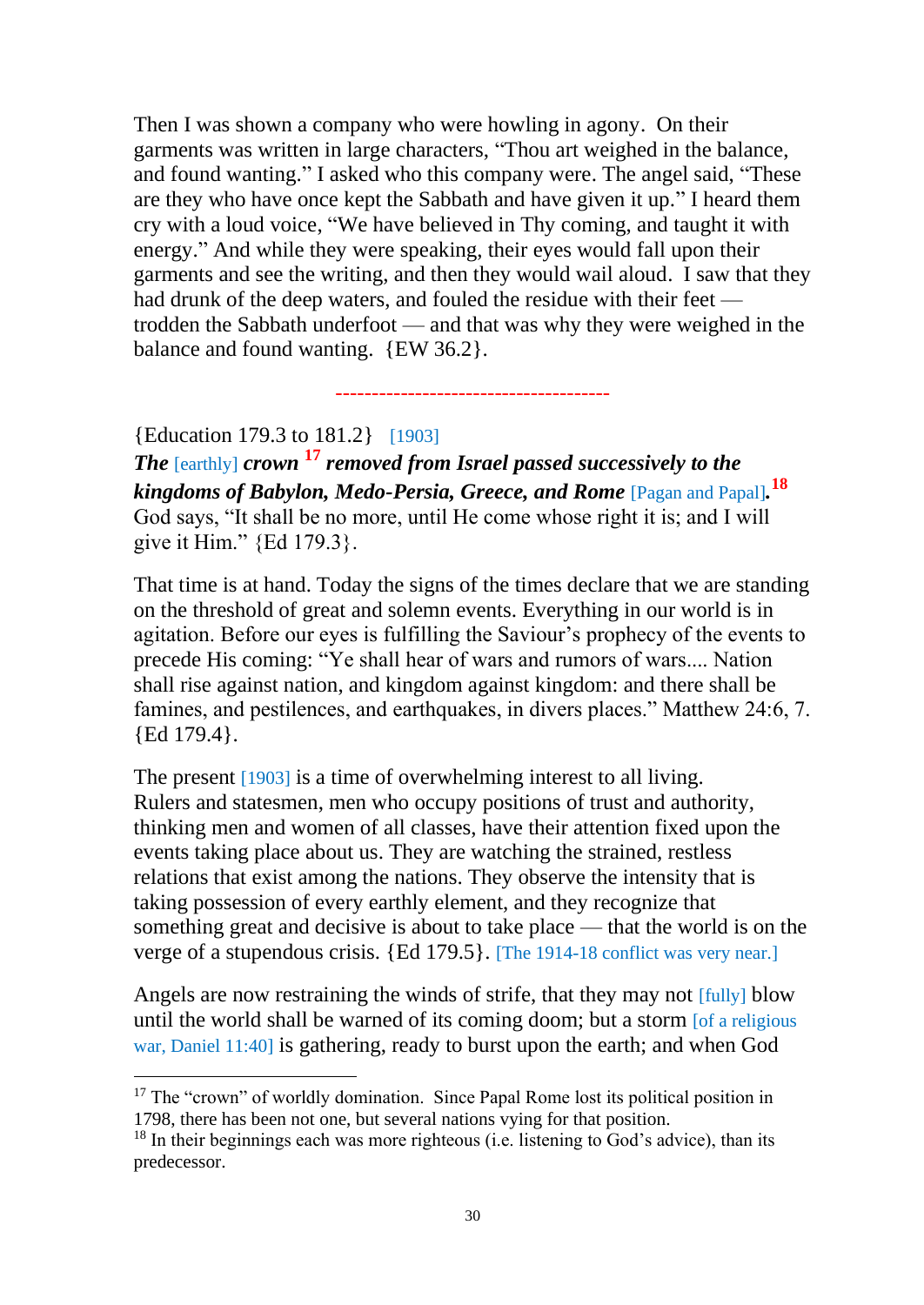shall bid His angels loose the winds, there will be such a scene of strife as no pen can picture. {Ed 179.6}.

#### *The Bible, and the Bible only, gives a correct view of these things.*

Here are revealed the great final scenes in the history of our world, events that already are casting their shadows before, the sound of their approach causing the earth to tremble and men's hearts to fail them for fear. **. . .** {Ed 180.1}.

"Alas! for that day is great, so that none is like it: it is even the time of Jacob's trouble; but he shall be saved out of it." Jeremiah 30:7. {Ed 181.2}.

--------------------------------------

#### {The Great Controversy  $616.1-2$ } [1911]

The people of God will then be plunged into those scenes of affliction and distress described by the prophet as the time of Jacob's trouble. "Thus saith the Lord: We have heard a voice of trembling, of fear, and not of peace.... All faces are turned into paleness. Alas! for that day is great, so that none is like it: it is even the time of Jacob's trouble; but he shall be saved out of it." Jeremiah 30:5-7. {GC 616.1}.

Jacob's night of anguish, when he wrestled in prayer for deliverance from the hand of Esau (Genesis 32:24-30), represents the experience of God's people in the time of trouble. Because of the deception practiced to secure his father's blessing, intended for Esau, Jacob had fled for his life, alarmed by his brother's deadly threats. After remaining for many years an exile, he had set out, *at God's command*, to return with his wives and children, his flocks and herds, to his native country.

On reaching the borders of the land, he was filled with terror by the tidings of Esau's approach at the head of a band of warriors, doubtless bent upon revenge. Jacob's company, unarmed and defenseless, seemed about to fall helpless victims of violence and slaughter. And to the burden of anxiety and fear was added the crushing weight of self-reproach, for it was his own sin that had brought this danger. His only hope was in the mercy of God; his only defense must be prayer [using the promises God has made.]

Yet he leaves nothing undone on his own part to atone for the wrong to his brother and to avert the threatened danger. So should the followers of Christ, as they approach the time of trouble, make every exertion to place themselves in a proper light before the people, to disarm prejudice, and to avert the danger which threatens liberty of conscience. {GC 616.2}.

--------------------------------------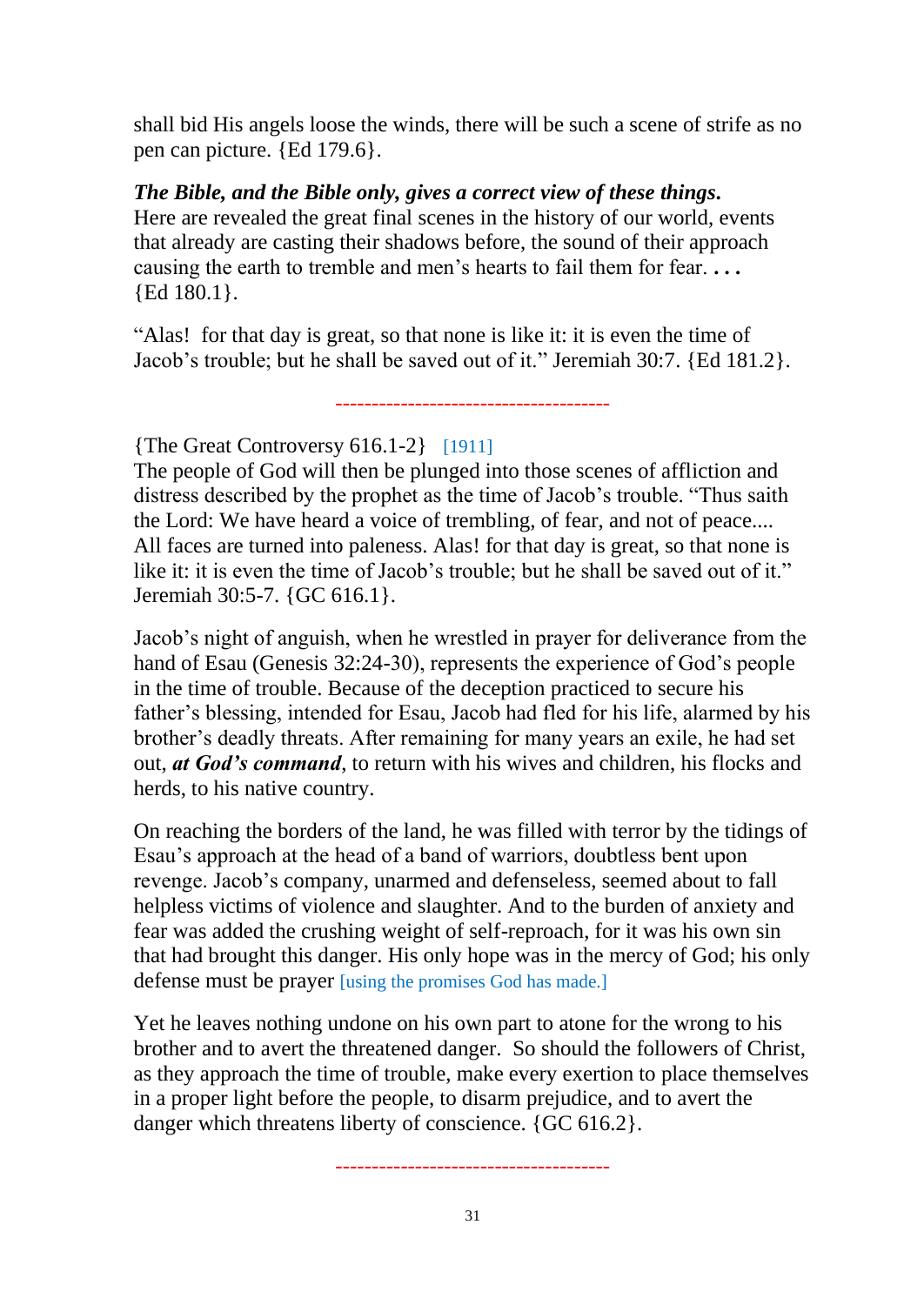{The Great Controversy 618.2} [1911]

As Satan influenced Esau to march against Jacob, so he will stir up the wicked to destroy God's people in the time of trouble. And as he accused Jacob, he will urge his accusations against the people of God. [Compare Zechariah chapter 3.] He numbers the world as his subjects; but *the little* company who keep the commandments of God are resisting his supremacy. If he could blot them from the earth, his triumph would be complete. He sees that holy angels are guarding them, and he infers that their sins have been pardoned; but *he does not know that their cases have been decided in the sanctuary above.* [The investigative judgment is over.]

He has an accurate knowledge of the sins which he has tempted them to commit, and he presents these before God in the most exaggerated light, representing this people to be just as deserving as himself of exclusion from the favor of God. [He does not believe that this is self-chosen.] He declares that the Lord cannot in justice forgive their sins and yet destroy him and his angels. He claims them as his prey and demands that they be given into his hands to destroy. {GC 618.2}. [Satan thinks that God is a destroyer like himself.]

--------------------------------------

{The Great Controversy 620.1-2} [1911]

Had not Jacob previously repented of his sin in obtaining the birthright by fraud, God would not have heard [been able to hear] his prayer and mercifully preserved his life.

So, in the time of trouble, if the people of God had unconfessed sins to appear before them while tortured with fear and anguish, they would be overwhelmed; *despair* [not God] *would cut off their faith*, and they could not have confidence to plead with God for deliverance. But while they have a deep sense of their unworthiness, they have no concealed wrongs to reveal. Their sins have gone beforehand to judgment and have been blotted out, and they cannot bring [the details of] them to remembrance. {GC 620.1}.

Satan leads many to believe that God will overlook their unfaithfulness in the minor affairs of life; but the Lord shows in His dealings with Jacob that He will in no wise sanction or tolerate evil. All who endeavor to excuse or conceal their sins, and permit them to remain upon the books of heaven, unconfessed and unforgiven, will be overcome by Satan. The more exalted their profession and the more honorable the position which they hold, the more grievous is their course in the sight of God and the more sure the triumph of their great adversary.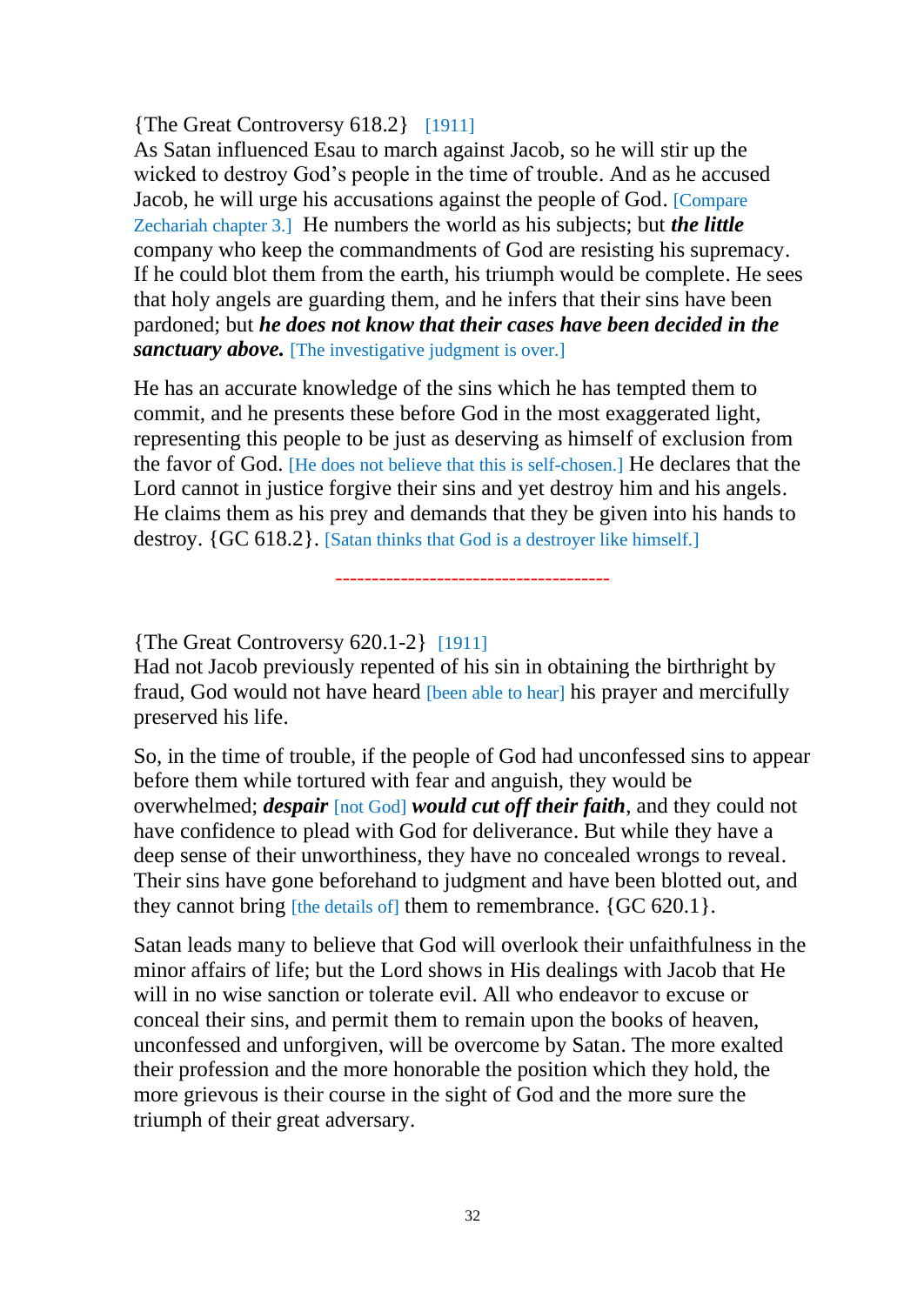*Those who delay a preparation for the day of God cannot obtain it in the time of trouble or at any subsequent time. The case of all such is hopeless.* {GC 620.2}.

--------------------------------------

{The Great Controversy 648.3} [1911]

Upon the crystal sea before the throne, that sea of glass as it were mingled with fire, — so resplendent is it with the glory of God, — are gathered the company that have "gotten the victory over the beast, and over his image, and over his mark, and over the number of his name." With the Lamb upon Mount Zion, "having the harps of God," they stand, the hundred and forty and four thousand that were redeemed from among men; and there is heard, as the sound of many waters, and as the sound of a great thunder, "the voice of harpers harping with their harps." And they sing "a new song" before the throne, a song which no man can learn save the hundred and forty and four thousand.

It is the song of *Moses* and the *Lamb* — a song of deliverance.

None but the hundred and forty-four thousand can learn that song; for it is the song of their experience — *an experience such as no other company have ever had.* 

"These are they which follow the Lamb whithersoever He goeth." These, having been translated from the earth, from among the living, are counted as "the first fruits unto God and to the Lamb." Revelation 15:2, 3;  $14:1-5$ .

"These are they which came out of great tribulation;" they have passed through the time of trouble such as never was since there was a nation; they have endured the anguish of the time of Jacob's trouble; they have stood without an intercessor through the final outpouring of God's judgments.

But they have been delivered, for they have "washed their robes, and made them white in the blood of the Lamb." "In their mouth was found no guile: for they are without fault" before God. "Therefore are they before the throne of God, and serve Him day and night in His temple: and He that sitteth on the throne shall dwell among them." They have seen the earth wasted with famine and pestilence, the sun having power to scorch men with great heat, and they themselves have endured suffering, hunger, and thirst. But "they shall hunger no more, neither thirst any more; neither shall the sun light on them, nor any heat. For the Lamb which is in the midst of the throne shall feed them, and shall lead them unto living fountains of waters: and God shall wipe away all tears from their eyes." Revelation 7:14-17. {GC 648.3}.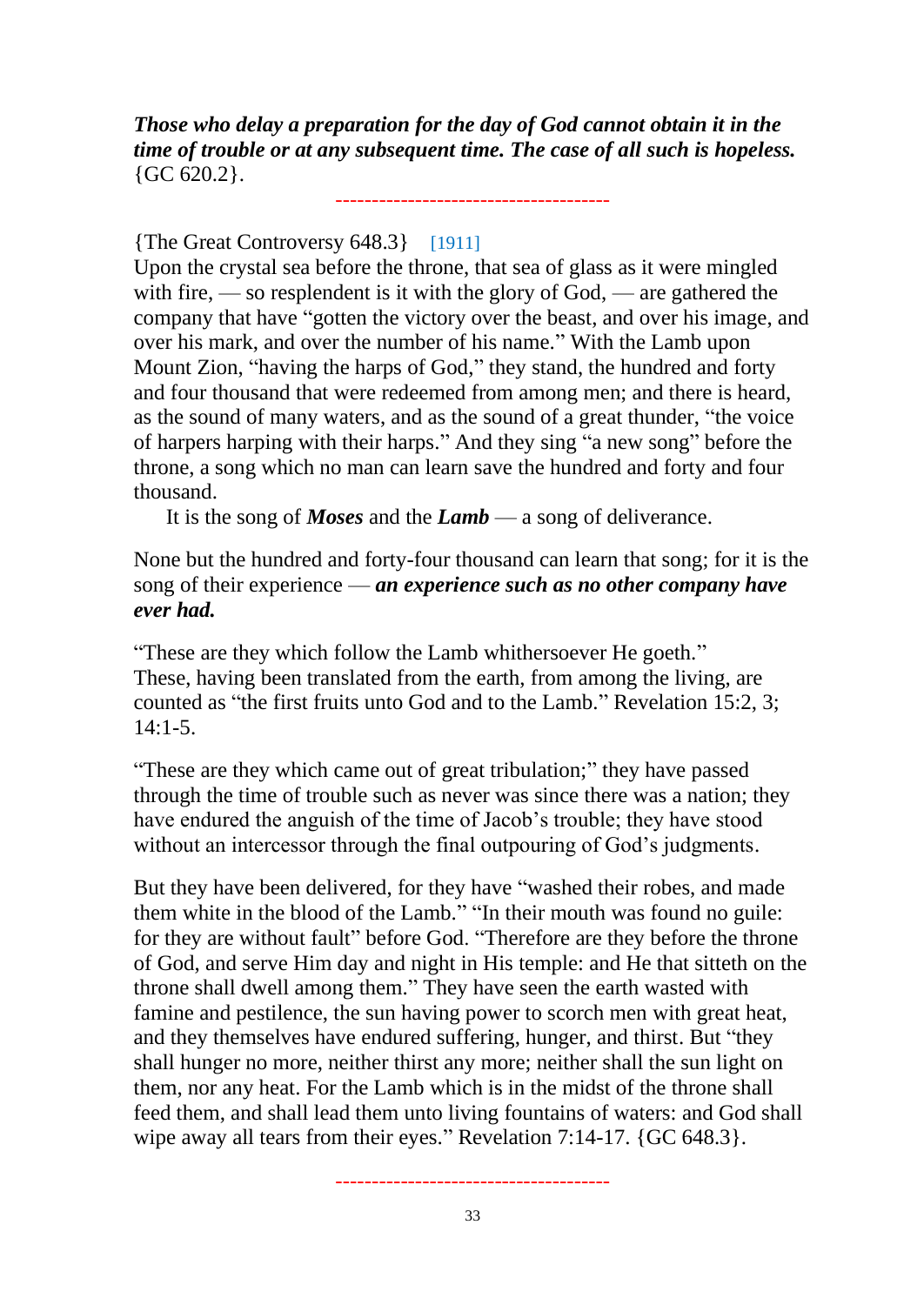{Patriarchs and Prophets 180.3} [1890]

Jacob and Rebekah succeeded in their purpose, but they gained only trouble and sorrow by their deception. God had declared that Jacob should receive the birthright, and *His word would have been fulfilled in His own time had they waited in faith for Him to work for them*. But like many who now profess to be children of God, they were unwilling to leave the matter in His hands. Rebekah bitterly repented the wrong counsel she had given her son; it was the means of separating him from her, and she never saw his face again. From the hour when he received the birthright, Jacob was weighed down with self-condemnation. He had sinned against his father, his brother, his own soul, and against God. In one short hour he had made work for *a lifelong repentance*. This scene was vivid before him in afteryears, when the wicked course of his sons oppressed his soul. {PP 180.3}.

--------------------------------------

{Vol 1 Spiritual Gifts 201.1 to 207.1} [1858]

Chapter 36 — The Time of Jacob's Trouble I saw the saints leaving the cities and villages, and associating in companies together, and living in the most solitary places.

Angels provided them food and water; but the wicked were suffering with hunger and thirst.

Then I saw the leading men of earth consulting together, and Satan and his angels were busy around them. I saw a writing, and copies of it scattered in different parts of the land [the whole world], giving orders, that unless the saints should yield their peculiar faith, give up the Sabbath, and observe the first day, they were at liberty, after such a time, to put them to death.

But in this time the saints were calm and composed, trusting in God, and leaning upon his promise, that a way of escape would be made for them. In some places, *before the time for the writing* [the death decree] *to be executed*, [some of] the wicked rushed upon the saints to slay them; but angels in the form of men of war fought for them [in God's way.]

Satan wished to have the privilege of destroying the saints of the Most High; but Jesus bade his angels watch over them, for God would be honored by making a covenant with those who had kept his law in the sight of the heathen round about them; and Jesus would be honored by translating the faithful, waiting ones, who had so long expected him, without their seeing death. {1SG 201.1}.

Soon I saw the saints suffering great *mental* anguish.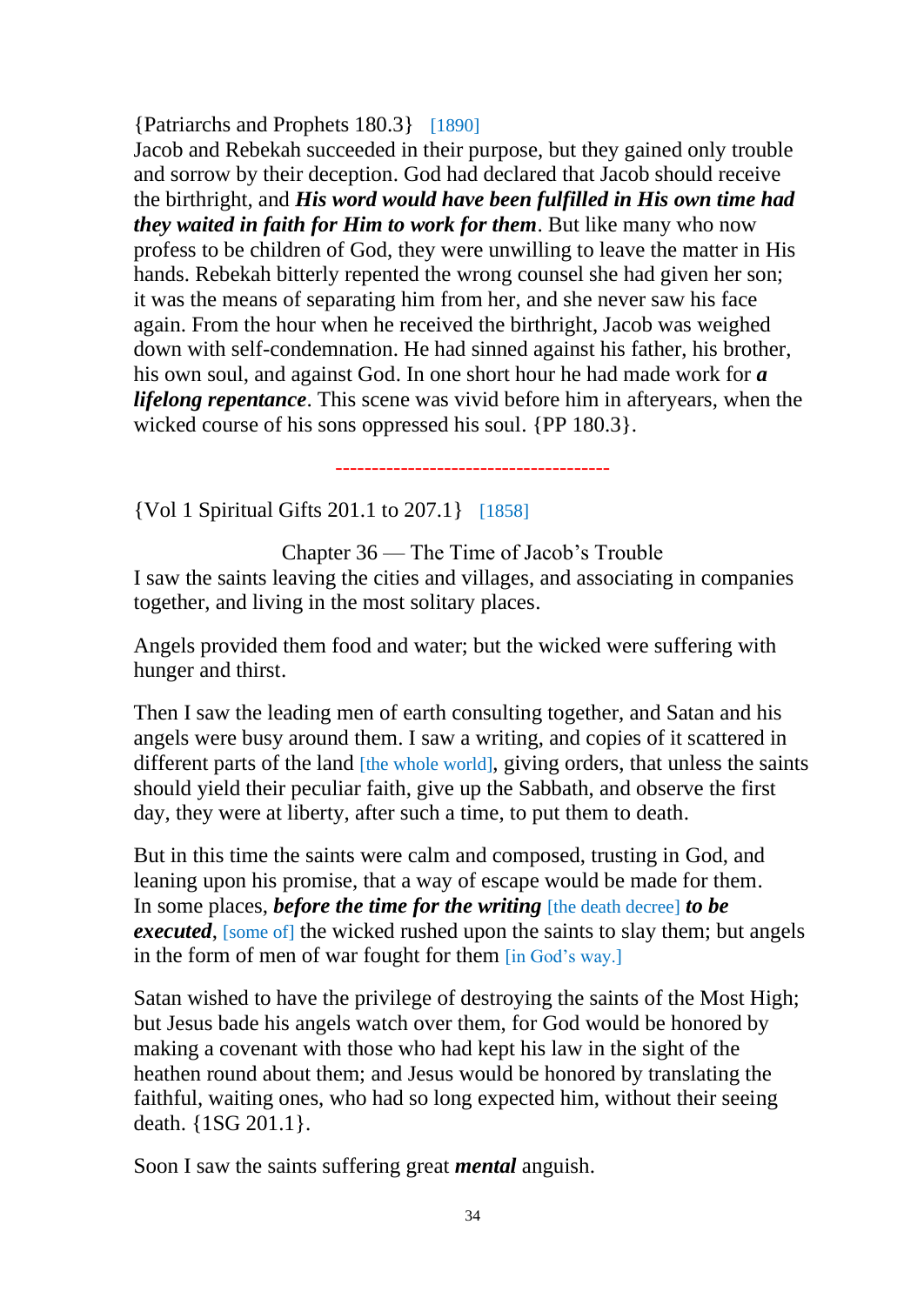They seemed to be surrounded with the wicked inhabitants of earth. Every appearance was against them. Some began to fear that God had left them at last to perish by the hand of the wicked. But if their eyes could have been opened, they would have seen themselves surrounded by angels of God. Next came the multitude of the angry wicked, and next a mass of evil angels, hurrying on the wicked to slay the saints. But as they would attempt to approach them, they would first have to pass this company of mighty, holy angels, which was impossible. *The angels of God were causing them to recede, and also causing the evil angels who were pressing around them, to fall back* [not killing or hurting them.] **19**

It was an hour of terrible, fearful agony to the saints. They cried *day and night* unto God for deliverance. It will NOT be a short time (to them).]

To outward appearance, there was no possibility of their escape. The wicked had already commenced their triumphing, and were crying out, Why don't your God deliver you out of our hands? Why don't you go up [be translated], and save your lives? The saints heeded them not. *They were wrestling with God like Jacob.* 

The angels longed to deliver them [as Gabriel had comforted Christ]; but they must wait a little longer, and drink of the cup, and be baptized with the baptism. The angels, faithful to their trust, kept their watch. The time had about come when God was to manifest his mighty power, and gloriously deliver them. God would not suffer [allow] his name [character] to be reproached among the heathen. For his name's [character's] glory he would deliver every one of those who had patiently waited for him, and whose names were written in the book. {1SG 202.1}.

I was pointed back to faithful Noah. The rain descended, the floods came, Noah, and his family had entered the ark, and God shut them in [for seven days, Genesis 7:1-4.] Noah had faithfully warned the inhabitants of the old world, while they had mocked and derided him. And as the waters descended upon the earth, and as one after another were being drowned, they beheld that ark that they had made so much sport of, riding safely upon the waters, preserving the faithful Noah and his family.

So I saw that the people of God, who had warned the world of his coming wrath, would be delivered. They had faithfully warned the inhabitants of the earth, and God would not suffer the wicked to destroy those who were expecting translation, and who would not bow to the decree of the beast, or

<sup>&</sup>lt;sup>19</sup> The goodness (righteousness) of the protecting angels is like a wall of iron – it repulses those who are evil. (Like the opposite ends of a bar magnet.)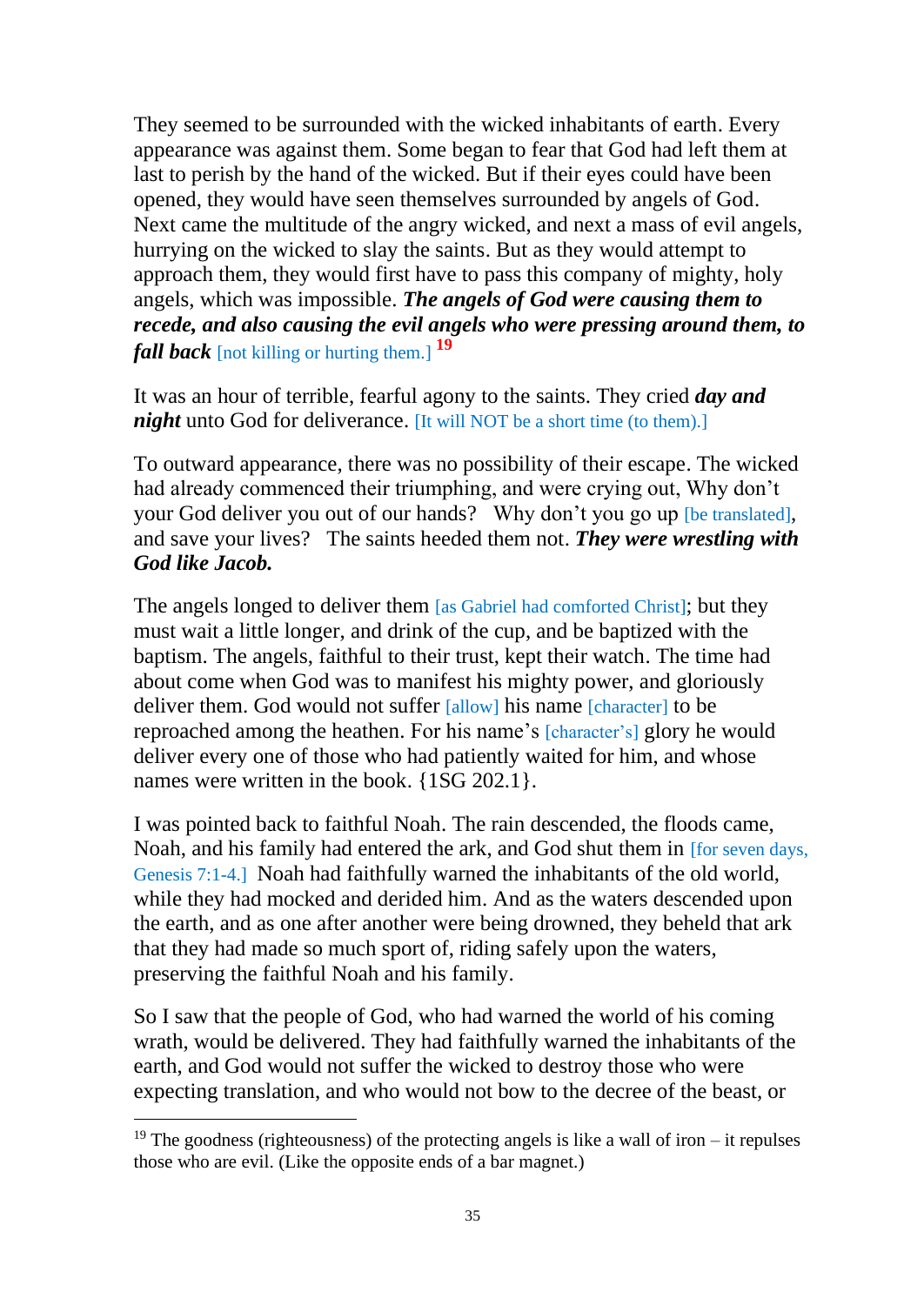receive his mark. I saw that if the wicked were permitted to slay the saints, Satan and all his evil host, and all who hate God, would be gratified. And O, what a time of triumph it would be for his Satanic majesty, to have power, in the last closing struggle, over those who had so long waited to behold Him whom they loved. Those who have mocked at the idea of the saints going up [being translated], will witness the care of God for his people, and their glorious deliverance. {1SG 203.1}.

As the saints left the cities and villages, they were pursued by [some of] the wicked. They raised their swords to kill the saints, but they broke, and fell as powerless as a straw. Angels of God shielded the saints. As they cried day and night for deliverance, their cry came up before God. {1SG 204.1}.

# Chapter 37 — Deliverance of the Saints

It was at midnight that God chose to deliver his people [for the sun has gone right out.] **<sup>20</sup>** As the wicked were mocking around them, suddenly the sun [re]appeared, shining in his strength, and the moon stood still. The wicked beheld the scene with amazement. Signs and wonders followed in quick succession. Every thing seemed turned out of its natural course. The saints beheld the tokens of their deliverance with solemn joy. {1SG 205.1}.

The streams ceased to flow. Dark, heavy clouds came up, and clashed against each other. But there was one clear place of settled glory, from whence came the voice of God, like many waters, which shook the heavens and the earth. There was a mighty earthquake [as the Son of man approached the earth.] *The graves were shaken open, and those who had died in faith under the third angel's message, keeping the Sabbath, came forth from their dusty beds, glorified, to hear the covenant of peace that God was to make with those who had kept his law.* [A special resurrection. Daniel 12:2.]  $\{1SG\ 205.2\}$ .

The sky opened and shut, and was in commotion. The mountains shook like a reed in the wind, and cast out ragged rocks all around. The sea boiled like a pot, and cast out stones upon the land. And as *God spake the day and hour of Jesus' coming*, and delivered the everlasting covenant *[the Ten Commandments]* to his people, he spake one sentence, and then paused, while the words were rolling through the earth [for all to hear.]

The Israel of God stood with their eyes fixed upwards, listening to the words as they came from the mouth of Jehovah, and rolled through the earth like peals of loudest thunder. It was awfully solemn. At the end of every sentence the saints shouted, Glory! Hallelujah! Their countenances were lighted up

<sup>&</sup>lt;sup>20</sup> When the darkness of the *fifth* of the seven last plague is on the world.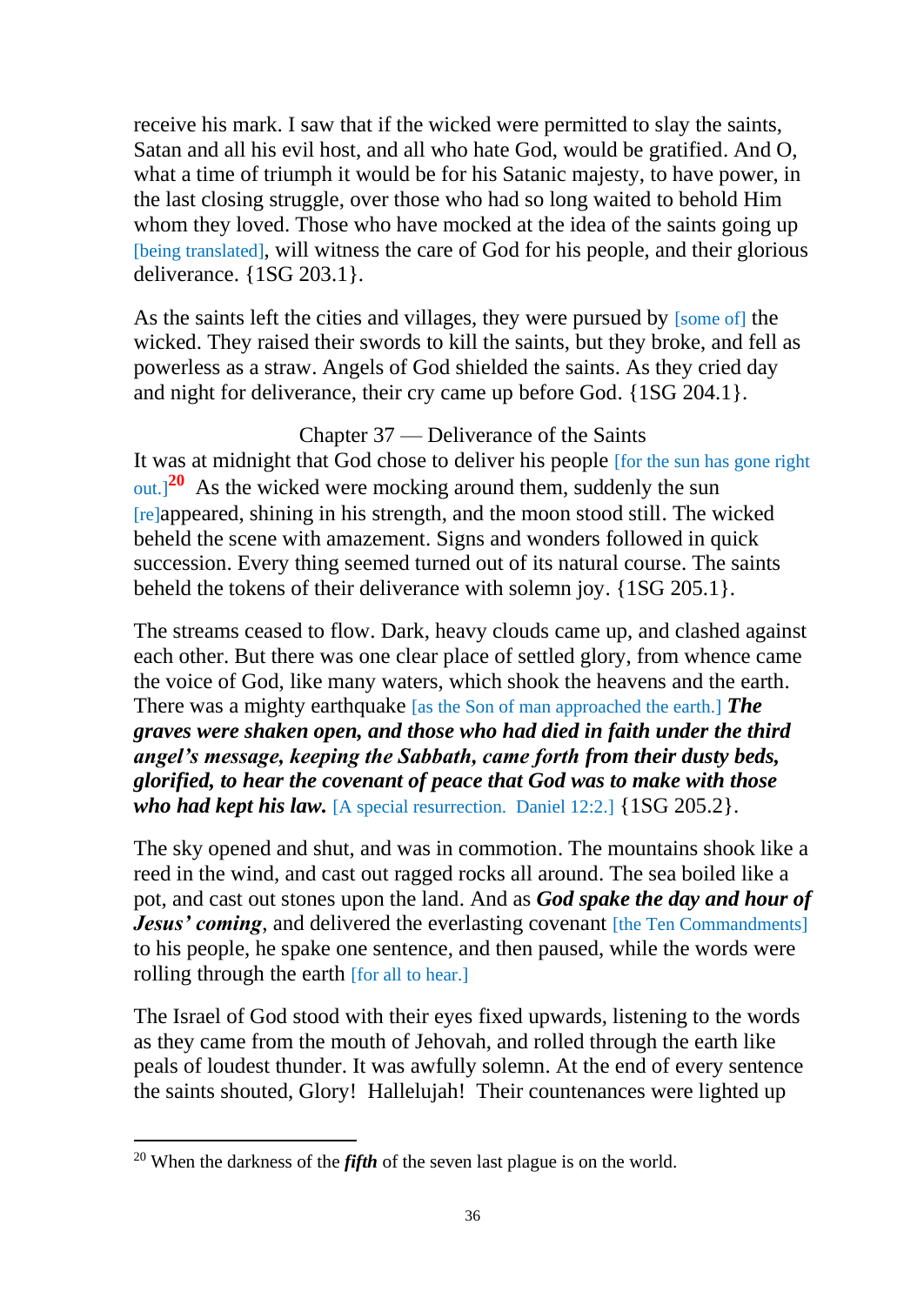with the glory of God; and they shone with the glory as did Moses' face when he came down from Sinai. The wicked could not look on them for the glory. And when the never-ending blessing was pronounced on those who had honored God, in keeping his Sabbath holy, there was a mighty shout of victory over the beast, and over his image. {1SG 205.3}.

Then commenced the jubilee [the 1,000 years], when the land should rest. [Leviticus 25:8-13.] I saw the pious slave rise in triumph and victory, and shake off the chains that bound him, while his wicked master was in confusion, and knew not what to do; for the wicked could not understand the words of the voice of God. Soon appeared the great white cloud. On it sat the Son of man. {1SG 206.1}.

This cloud when it first appeared in the distance, looked very small. The angel said that it was the sign of the Son of man. And as the cloud [slowly] approached nearer to the earth, we could behold the excellent glory and majesty of Jesus as he rode forth to conquer. A holy retinue of angels, with their bright, glittering crowns upon their heads, escorted him on his way. No language can describe the glory of the scene. The living cloud of majesty, and unsurpassed glory, came still nearer, and we could clearly behold the lovely person of Jesus. He did not wear a crown of thorns; but a crown of glory decked his holy brow. Upon his vesture and thigh was a name written, King of kings and Lord of lords. His eyes were as a flame of fire, his feet had the appearance of fine brass, and his voice sounded like many musical instruments. *His countenance was as bright as the noon-day sun*.

Then He will pause and appear to be waiting! Revelation 14:14.

The earth trembled before him, and the heavens departed as a scroll when it is rolled together, and every mountain and island were moved out of their places. And the kings of the earth, and the great men, and the rich men, and the chief captains, and the mighty men, and every bondman, and every freeman, hid themselves in the dens and in the rocks of the mountains. And said to the mountains and rocks, Fall on us, and hide us from the face of him that sitteth on the throne, and from the wrath of the Lamb: for the great day of his wrath is come; and who shall be able to stand? [Compare Revelation 5:14-17.] {1SG 206.2}.

Those who a little before would have destroyed God's faithful children from the earth, had to witness the glory of God which rested upon them. They had seen them glorified. And amid all the terrible scenes they had heard the voices of the saints in joyful strains, saying, Lo, this is our God, we have waited for him, and he will save us. [Isaiah 25:9.]

The earth mightily shook as the voice of the Son of God called forth the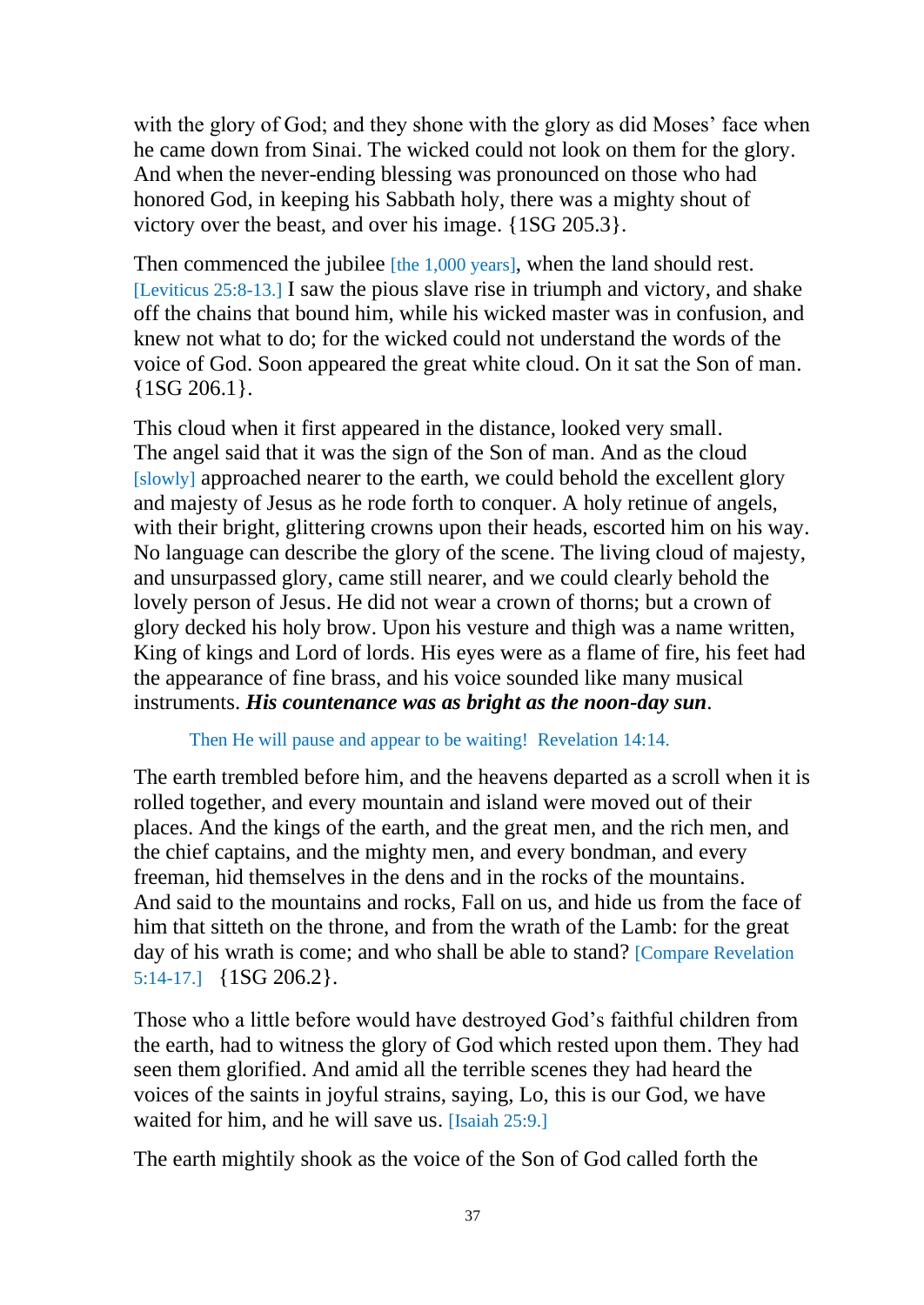sleeping saints. They responded to the call, and came forth clothed with glorious immortality, crying, Victory! victory! over death and the grave. O death, where is thy sting? O grave, where is thy victory? [1 Corinthians 15:54-55.] Then the living saints, and the resurrected ones, raised their voices in a long, transporting shout of victory. Those sickly bodies that had gone down into the grave came up in immortal health and vigor.

The living saints were changed in a moment, in the twinkling of an eye, and caught up with the resurrected ones, and together they meet their Lord in the air. O what a glorious meeting. Friends whom death had separated, were united, never more to part. {1SG 207.1}.

--------------------------------------

Note 1: [From p19] {Great Controversy 561.2} [Published 1911] Satan has long been preparing for his *final effort* to deceive the world.

The foundation of his work was laid by the assurance given to Eve in Eden: "Ye shall not surely die." "In the day ye eat thereof, then your eyes shall be opened, and ye shall be as gods, knowing good and evil." Genesis 3:4, 5.

*Little by little he has prepared the way for his masterpiece of deception in the development of spiritualism* [in the forms of a life after death]*.* He has not yet reached the full accomplishment of his designs; but it will be reached in the last remnant of time [in]

every medium possible]. Says the prophet: "I saw *three* unclean spirits like frogs;<sup>21</sup> ... they are the spirits of devils, working miracles, which go forth unto the kings of the earth and of the whole world, [to force them] to gather them to the battle of that great day of God Almighty." Revelation 16:13, 14.

Except those who are kept by the power of God, through faith in His word [which tells us that the dead are "sleeping" in Christ's memory], the whole world will be swept into the ranks of this delusion. The people are fast being lulled to a fatal security, to be awakened only by the outpouring of the wrath of God. {GC 561.2}

#### {The Great Controversy 588.1}

Through the *two* great errors, the immortality of the soul and Sunday sacredness, Satan will bring the people under his deceptions. While the former lays the foundation of spiritualism, the latter creates a bond of sympathy with Rome. *The Protestants of the United States will be foremost* in stretching their hands across the gulf *to grasp the hand of spiritualism*; [then] they will reach over the abyss to clasp hands with the Roman power; and *under the influence of this threefold union*, this country [the USA] will follow in the steps of Rome in trampling on the rights of conscience. {GC 588.1}

<sup>21</sup> Romanism, Protestantism, and Spiritualism.

Manuscript 30, 1889. {Vol 3 Selected Messages 387.1}

<sup>&</sup>quot;The persecutions of Protestants by Romanism, by which the religion of Jesus Christ was almost annihilated, *will be more than rivaled*, when Protestantism and popery are combined" .... {3SM 387.1}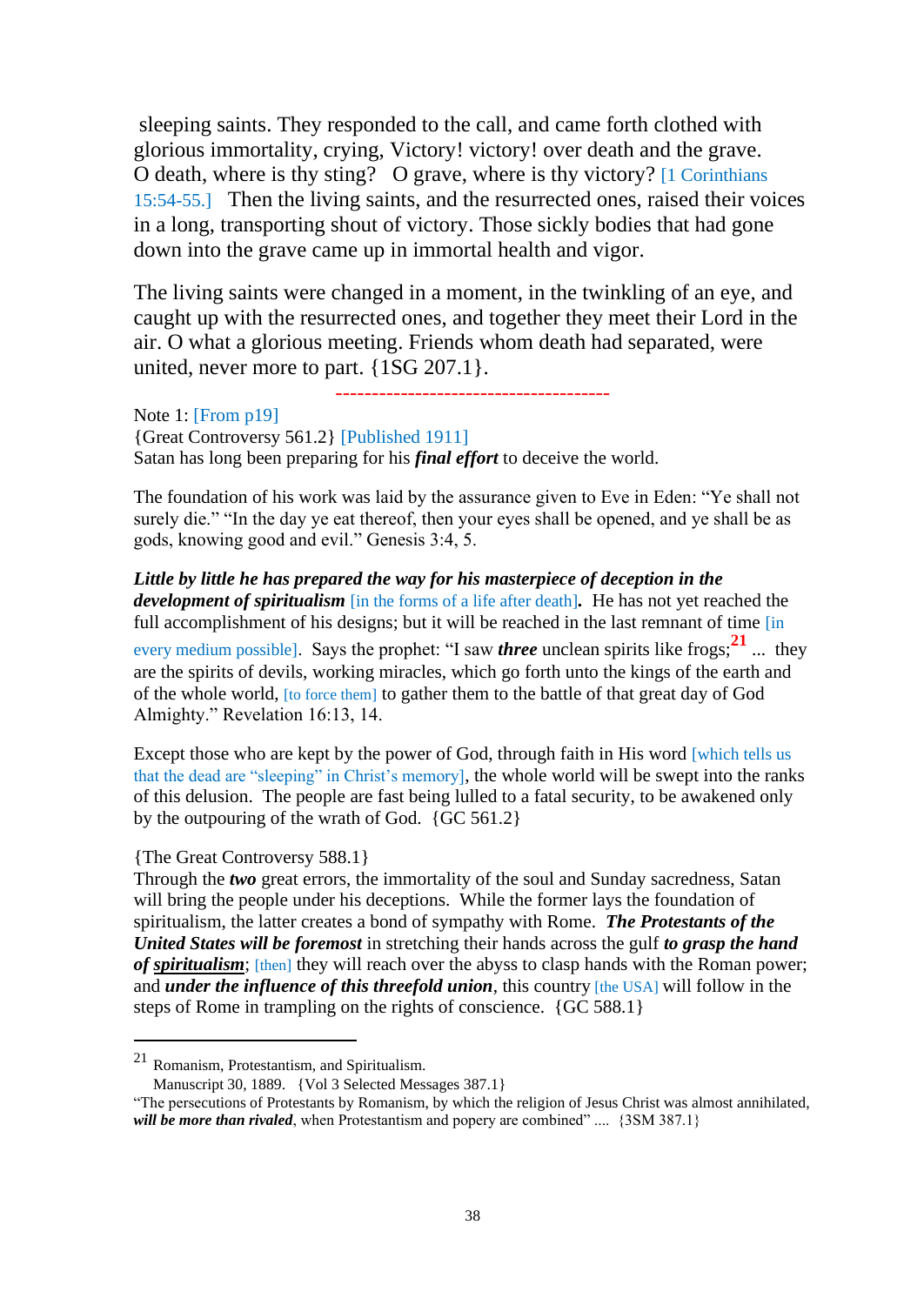# Repelation 14

#### The story of seven angels

#### Revelation 14:

<sup>1</sup> And I looked, and, lo  $\left[ \text{in } \text{my } \text{vision} \right]$ , a Lamb stood on the mount Sion  $\left[ \text{in } \text{New } \right]$ Jerusalem], and with Him a hundred and forty-four thousand, having His Father's name [character] written in their foreheads [in their minds, for they are like Him.]

(The Review and Herald, March 19, 1889)

John saw a Lamb on Mount Zion, and with Him 144,000 having His Father's name written in their foreheads. They bore the signet of heaven. They reflected the image of God. *They were full of the light and the glory of the Holy One*.

If we would have the image and superscription of God upon us, we must separate ourselves from all iniquity. We must forsake every evil way, and then we must trust our cases in the hands of Christ. While we are working out our own salvation with fear and trembling  $\overline{\text{in}}$  the strength of the LORD]. God will work in us to will and to do of His own good pleasure (The Review and Herald, March 19, 1889). {7BC 978.1}

(Manuscript 13, 1888)

Why were they so specially singled out? Because they had to stand with a wonderful truth right before the whole world, and receive their opposition, and while receiving this opposition they were to remember that they were sons and daughters of God, that they must have Christ formed within them the *hope* of glory. (Manuscript 13, 1888). {7BC 978.2}

<sup>2</sup> And I heard a Voice [of a certain Person] from heaven, as the voice of many waters, and as the voice of a great thunder: and I heard the voice of harpers harping with their harps:  $3$  and they [the 12 groups of 12,000] sung as it were a *new* song before the throne, and before [in front of] the four beasts, and the elders:**<sup>22</sup>** and no man could learn that song but the hundred and forty-four thousand [for it was the song of their experience], which were redeemed [translated] from the earth [not the grave.]

<sup>4</sup> These are they which were not defiled with women; for they are virgins.

[They have never given up on their Bridegroom as they have searched for Him. Song of Solomon, chapter 3. See note 1, page 47.]

 $22$  The "beasts" or "living creatures" are pictures of the redeemed. Revelation 5:8-10. The twenty-four elders are the ones who guide the redeemed. Matthew 19:28.

Twelve from the New Testament and twelve from the Old Testament times. See note 2, page 45.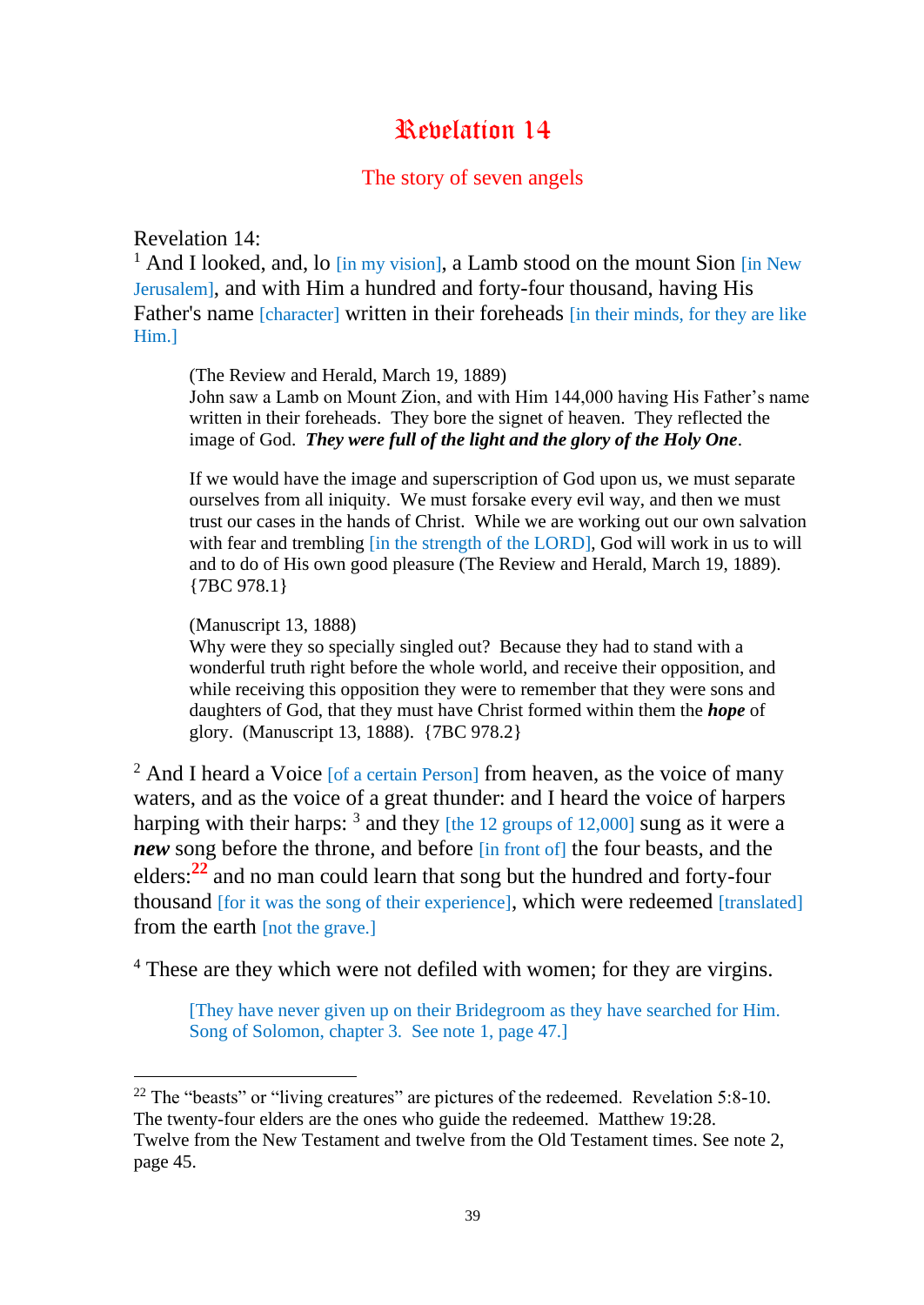These are they which follow the Lamb whithersoever He goes *in obedience to* His call, Matthew 4:19.]

These were redeemed from among men, being the firstfruits **<sup>23</sup>** to God and to the Lamb.  $5$  And in their mouth was found no guile [trickery]: for they are without fault before the throne of God.

Now the scene changes:

{Testimonies for the Church 6:456, 457 (1900)}

Human agencies are the hands of heavenly instrumentalities, for heavenly angels employ human hands in *practical* ministry. Human agencies as hand helpers are to work out the knowledge and use the facilities of heavenly beings. By uniting with these powers that are omnipotent, we are benefited by their higher education and experience. Thus as we become partakers of the divine nature and separate selfishness from our lives, special talents for helping one another are granted us. *This is Heaven's way of administering saving power* **<sup>24</sup>** — Testimonies for the Church 6:456, 457 (1900).

{The Acts of the Apostles 330.2}

"We have this treasure," the apostle continued, "in earthen vessels [weak human bodies], that the excellency of the power may be of God, and not of us." *God could have proclaimed His truth through sinless angels, but this is not His plan.* He chooses human beings, men [and women] compassed with infirmity, as instruments in the working out of His designs.

The priceless treasure is placed in earthen *[defective]* vessels. Through men His blessings are to be conveyed to the world. Through them His glory is to shine forth into the darkness of sin. In loving ministry they are to meet the sinful and the needy, and lead them to the cross. And in all their work they are to ascribe glory, honor, and praise to Him who is above all and over all. {AA 330.2}

[The first angel, representing a group of human volunteers 1842-1844]

<sup>6</sup> And I saw another angel fly in the midst of heaven, *having the everlasting gospel to preach* to them that dwell on the earth, and to every nation, and kindred, and tongue, and people, [this must always ACCOMPANY a "present truth" message.]

<sup>&</sup>lt;sup>23</sup> First fruits are a SPECIAL part of the harvest which is presented the LORD BEFORE the main harvest is gathered in. Leviticus 23:10-13.

 $24$  Only where there are no human volunteers will the Spirit or the angels do it.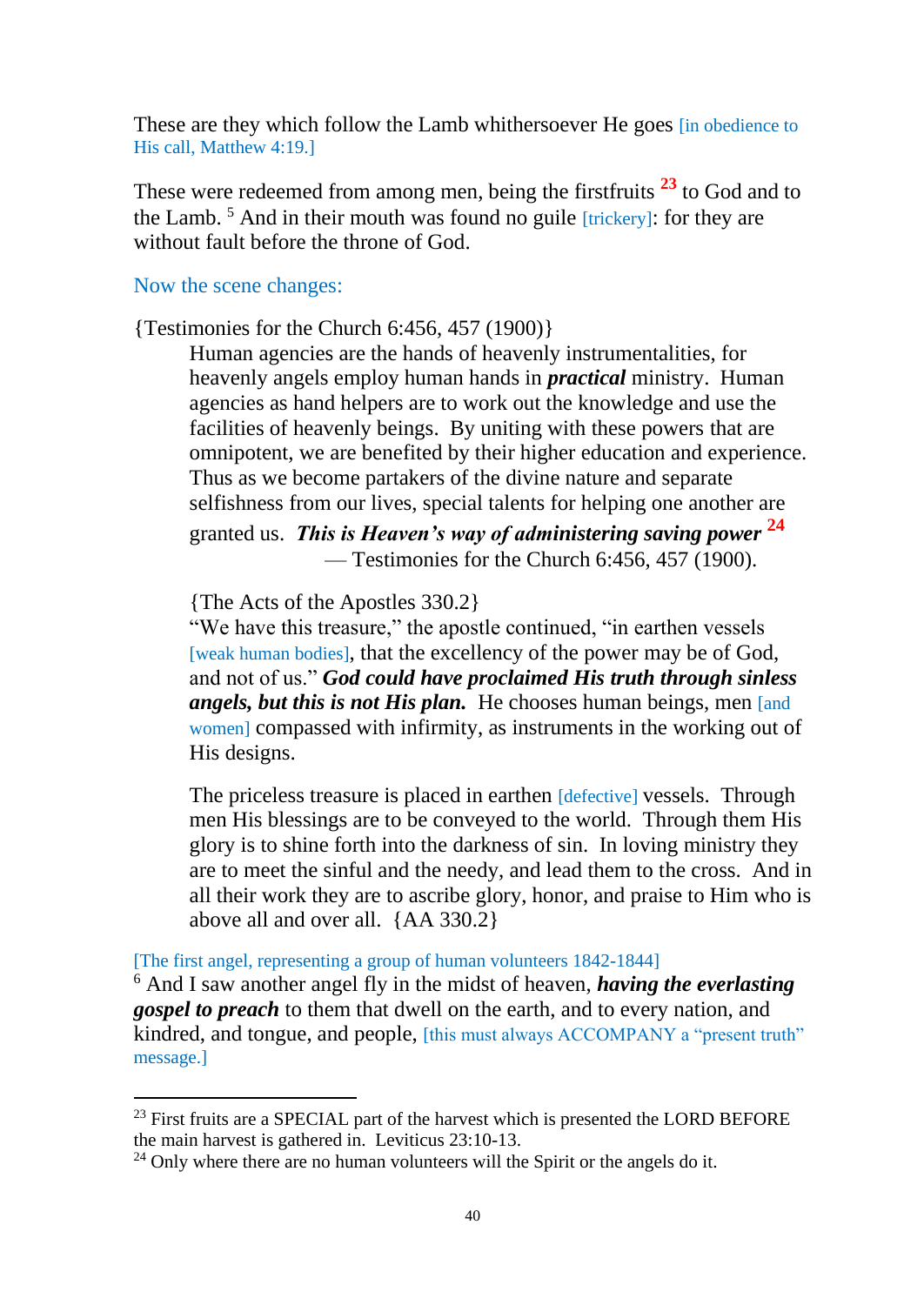7 [And] Saying with a loud voice [the present truth], *Fear* [respect] *God* [the Father]*, and give glory to Him; for the hour of His judgment is come* [1844]*: and worship Him that made heaven, and earth, and the sea, and the fountains of waters* [God the Son.]

#### [The second angel]

<sup>8</sup> And there followed another angel [a group of people, not necessarily all the same as the first], saying, [Another part of] *Babylon* [Protestantism] *is fallen, is fallen, that great city, because she made all nations drink of the wine of the wrath of her fornication* [her false doctrines.]

#### [The third angel]

<sup>9</sup> And the third angel [a group of people, not necessarily the same as the first and second, but repeating their messages too, Revelation 10:11] followed them, saying with *a loud* voice [all over the world], If any man worship the **beast** and [or] his *image, and receive his mark in his forehead* [believing it]*, or in his hand* [using it]*, <sup>10</sup> the same shall drink of the wine of the wrath of God, which is poured out without mixture* [without mercy] *into the cup of His indignation* [His lack of protection]*; and he shall be tormented with fire and brimstone in the presence of the holy angels, and in the presence of the Lamb.* [They have to watch their end in helpless sorrow.]

11 And the smoke of their torment ascends up for ever and ever [as long as they last]: and they have no rest day nor night [for they are not satisfied with their lives even now], who worship the beast and his image, and whosoever receives the mark of his name [character].

<sup>12</sup> *Here* [in this waiting] *is the patience* [and watching] *of the saints: here are they that keep the commandments of God, and the faith of* [not IN] *Jesus.*

{Early Writings 254.1} [1882] This message was designed to put the children of God upon their guard, by showing them the hour of temptation and anguish that was before them.

Said the angel, *"They will be brought into close combat with the beast and his image. Their only hope of eternal life is to remain steadfast. Although their lives are at stake, they must hold fast the truth."*

The third angel closes his message thus: *"Here is the patience of the saints: here are they that keep the commandments of God, and the faith of Jesus."*

*As he repeated these words, he pointed to the heavenly sanctuary.* 

The minds of all who embrace this message are directed to the most holy place, where Jesus stands before the ark, making His final intercession for all those for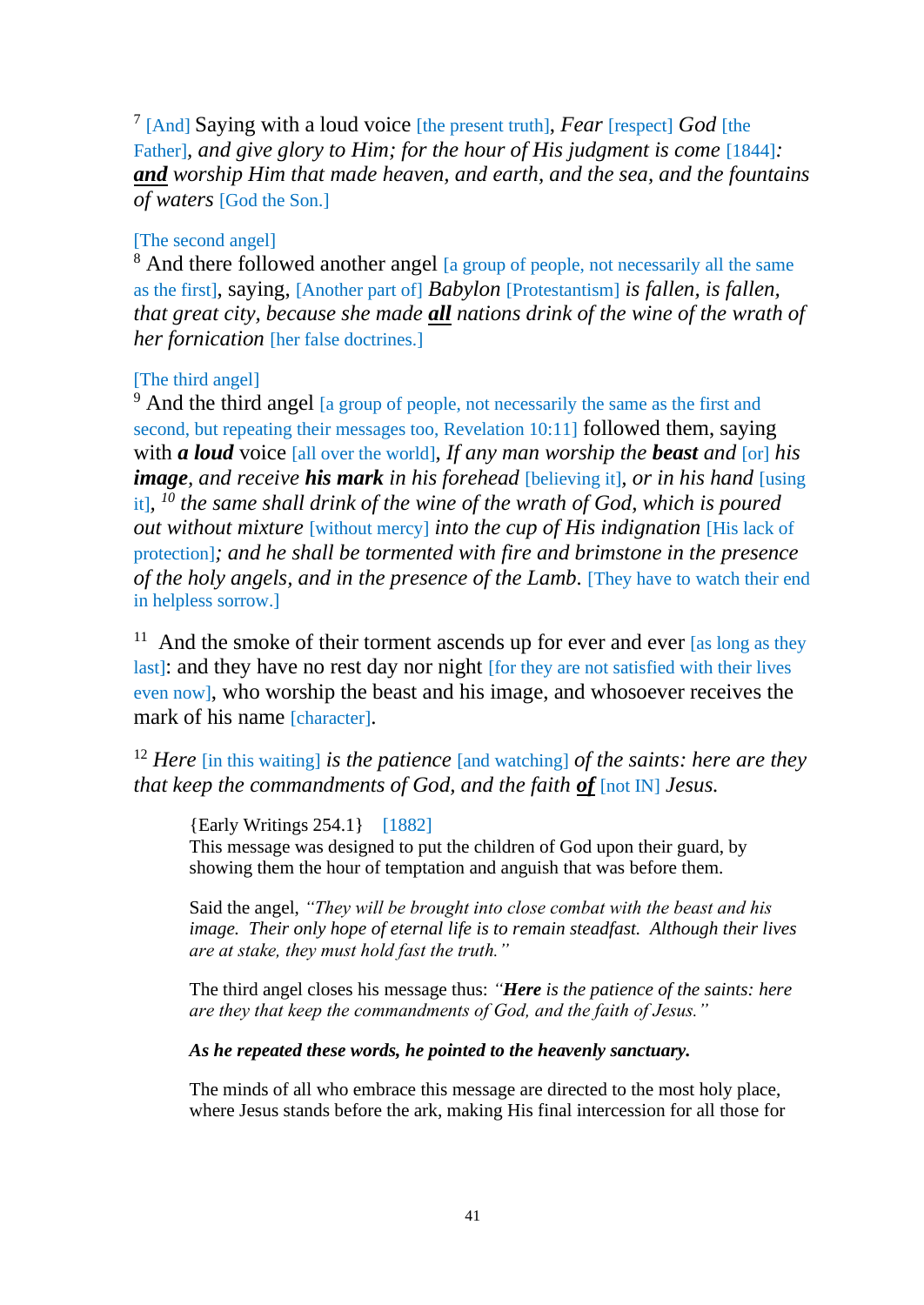whom mercy still lingers and for those who have ignorantly broken the law of God.**<sup>25</sup>**

This atonement is made for the righteous dead as well as for the righteous living. It includes all who died trusting in Christ, but who, not having received the light upon God's commandments, had sinned ignorantly in transgressing its precepts. {EW 254.1}

<sup>13</sup> And I heard a Voice from heaven saying to me, *Write, Blessed are the dead which die in the LORD from henceforth* [1844]*: Yea, says the Spirit, that they may rest from their labours; and their works do follow them.* [See note 3, page] 44.]

(The Review and Herald, April 12, 1898)

We must choose to follow Him. In daily life we must follow His example, as a flock trustfully follows its shepherd. We are to follow Him by suffering for His sake, saying, at every step, "Though he slay me, yet will I trust in him." [Job 13:15.] His life practice must be our life practice. And as we thus seek to be like Him, and to bring our wills into conformity to His will, we shall reveal Him [to] those around us.] (The Review and Herald, April 12, 1898. {7BC 978.8}

(The Review and Herald, July 13, 1897)

The third angel's message has been sent forth to the world, warning men against receiving the mark of the beast or of his image in their foreheads or in their hands. *To receive this mark means to come to the same decision as the beast has done, and to advocate the same ideas, in direct opposition to the Word of God.* Of all who receive this mark, God says, "The same shall drink of the wine of the wrath of God, which is poured out without mixture into the cup of his indignation; and he shall be tormented with fire and brimstone in the presence of the holy angels, and in the presence of the Lamb." ... {7BC 979.12}

If the light of truth has been presented to you, revealing the Sabbath of the fourth commandment, and showing that there is no foundation in the Word of God for Sunday observance, and yet you still cling to the false sabbath, *refusing to keep holy the Sabbath* which God calls "My holy day," *you receive the mark of the beast*. [You can still change in this time of probation. But it will be hard.]

*When does this take place? When you obey the decree that commands you to cease from labor on Sunday and worship God, while you know that there is not a word in the Bible showing Sunday to be other than a common working day, you consent to receive the mark of the beast, and refuse the seal of God.* {7BC 980.1}

If we receive this mark in our foreheads or in our hands, the judgments pronounced against the disobedient must fall upon us. But the seal of the living God is placed upon those who conscientiously keep the Sabbath of the Lord. (The Review and Herald, July 13, 1897). {7BC 980.2}

<sup>&</sup>lt;sup>25</sup> We should study this aspect of the heavenly sanctuary intently, with the purpose of discovering what part we are to play in those events.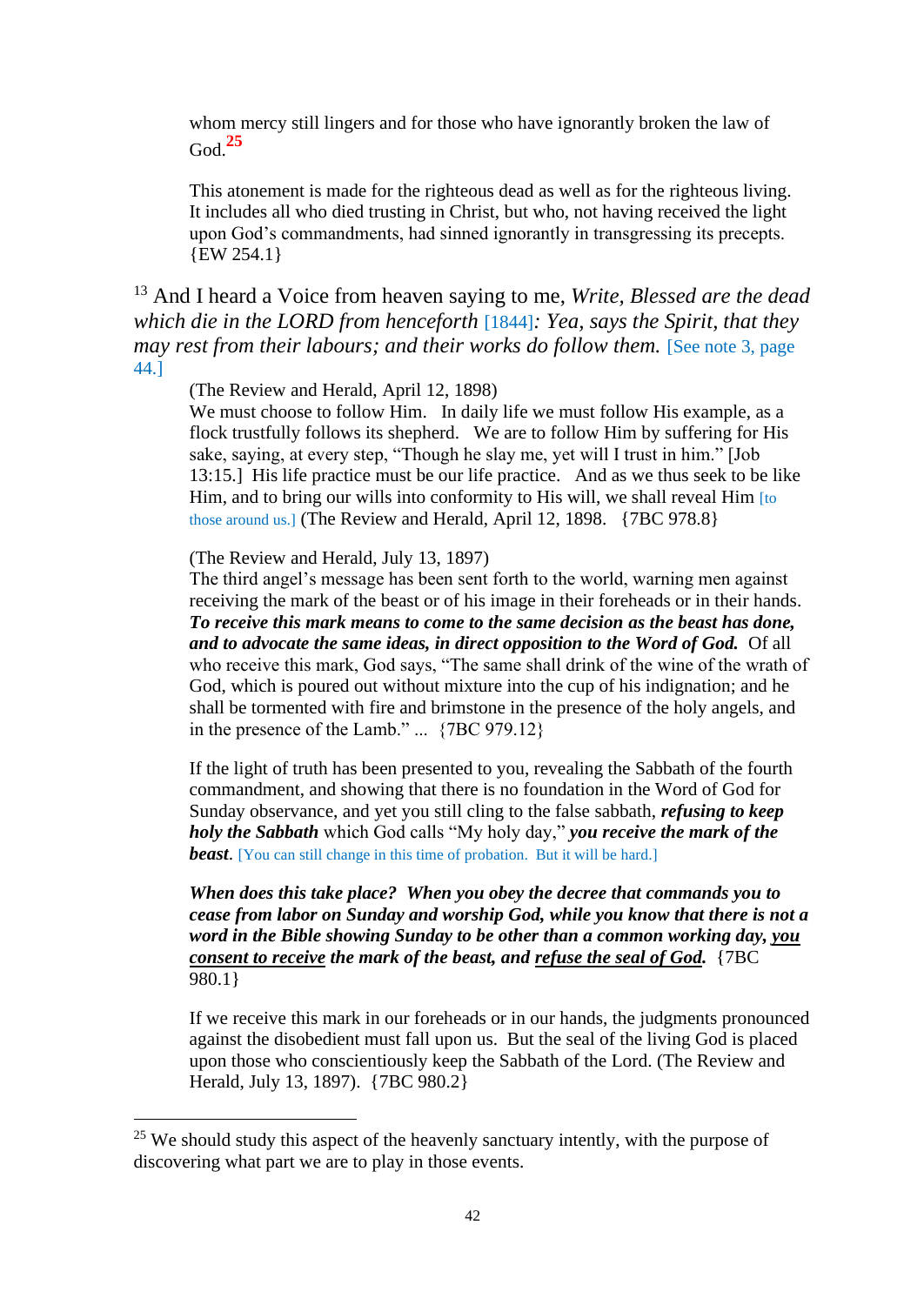At this point the fourth angel from Revelation 18 gives his special warning.**<sup>26</sup>** Then we are directed to the Second Coming procession.

#### [The fourth angel]

Revelation 18:

<sup>1</sup> And *after these things* I saw another angel [again a group of humans] come down from heaven [from the second apartment where their minds have been], having **great power** [from that experience]; and the earth was lightened with his glory.  $<sup>2</sup>$  And he cried mightily with a strong voice, saying,</sup>

*Babylon the great* [all three parts of it] *is fallen, is fallen, and is become the habitation of devils, and the hold of every foul spirit, and a cage of every unclean and hateful bird. <sup>3</sup> For all nations have drunk* [are drinking] *of the wine* [of Roman Babylon] *of the wrath of her fornication* [her false ideas]*, and the kings of the earth* [the politicians] *have committed fornication with her, and the merchants of the earth* [the business men] *are waxed rich through the abundance of her delicacies.* 

<sup>4</sup> And I heard another Voice from heaven, saying, *Come out of her, My people, that you be not partakers of her sins, and that you receive not of her plagues. <sup>5</sup> For her sins have reached to heaven, and God has remembered her iniquities. <sup>6</sup> Reward her even as she rewarded you* [give her love and mercy in place of persecution and death]*, and double to her double according to her works: in the cup which she has filled fill to her double.* 

#### (Manuscript 135, 1902)

God has presented to me the dangers that are threatening those who have been given the sacred work of proclaiming the third angel's message. They are to remember that this message is of the utmost consequence to the whole world. They need to search the Scriptures diligently, that they may learn how to guard against the *mystery* of iniquity [her mysterious ways], which plays so large a part in the closing scenes of this earth's history. {7BC 980.6}

There will be more and still more external parade by worldly powers. Under different symbols, God presented to John the wicked character and seductive influence of those who have been distinguished for their persecution of His people. *The eighteenth chapter of Revelation speaks of mystic Babylon, fallen from her high estate to become a persecuting power.* Those who keep the commandments of God and have the faith of Jesus are the object of the wrath of this power. [Revelation 18:1-8 quoted]. {7BC 980.7}

Now we are directed to the Second Advent:

<sup>&</sup>lt;sup>26</sup> Between these two messages there are three chapters – all of which need to be understood BEFORE the fourth can come on the scene in the form of human messengers like the rest. Try reading the *Book of the Future,* [Chap 15.](https://ancient-sda.com/future_dan_rev/rev_15.html#.) [Chap 16.](https://ancient-sda.com/future_dan_rev/rev_16.html#.) [Chap 17.](https://ancient-sda.com/future_dan_rev/rev_17.html#.)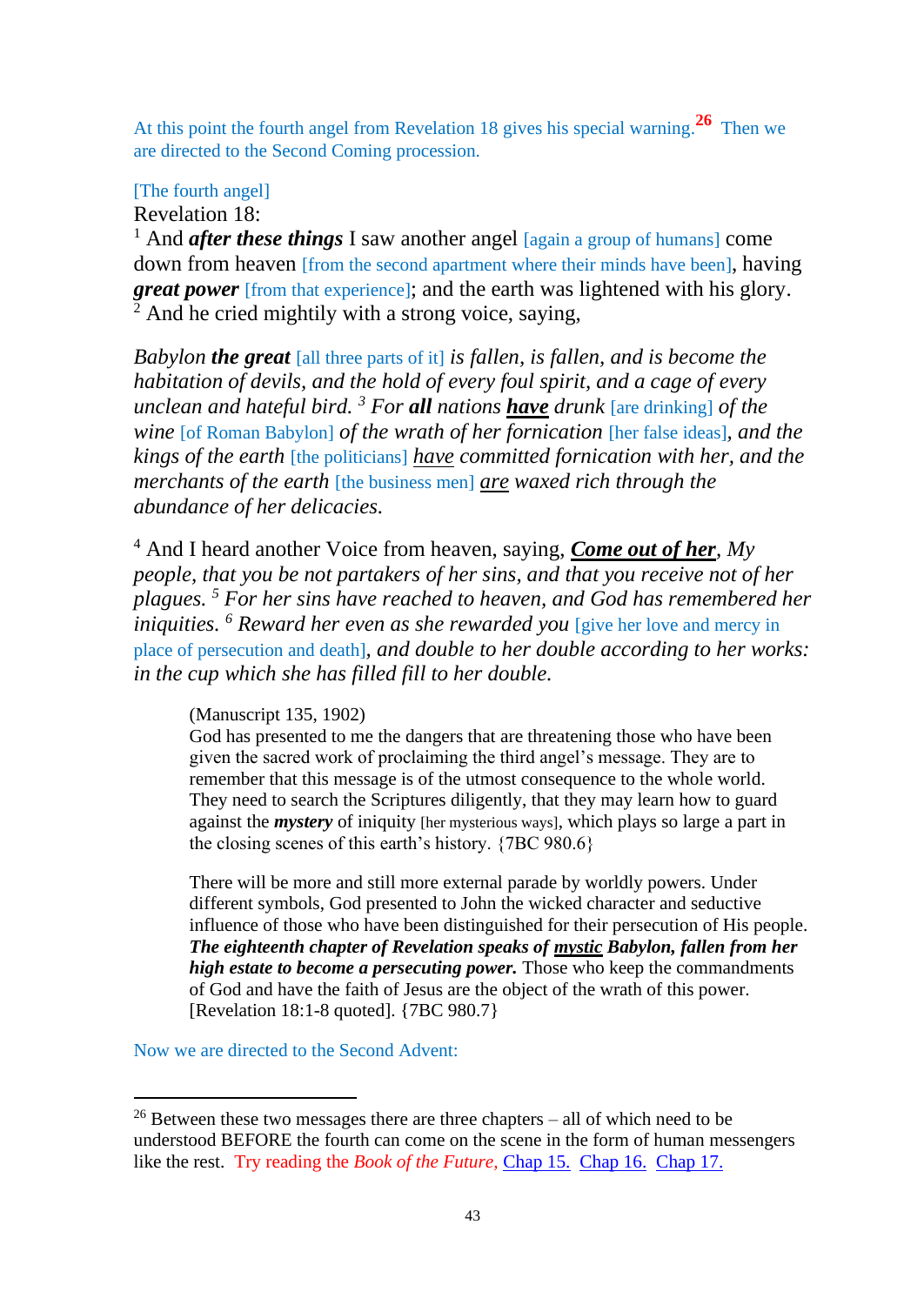<sup>14</sup> And I looked, and behold a white cloud, and upon the cloud One sat like to the Son of man, having on His head a golden crown, and in His hand a sharp sickle. [He was slowly approaching from outer space and then He pauses for a time.]

#### [The *fifth* angel]

<sup>15</sup> And another angel [a group of people, not necessarily the same as the others] came out of the temple [where their minds have been], crying with a loud voice to Him that sat on the cloud, *Thrust in Your sickle, and reap: for the time is come for You to reap; for the harvest of the earth is ripe.*

<sup>16</sup> And He that sat on the cloud thrust in His sickle on the earth; and the earth was reaped.

#### Then He hears what He has been waiting for:

ALL His living followers are calling for their loved ones to be raised and are willing to die for them if necessary. Consider the man of God, Moses, when he followed his LORD and *". . . said, Oh, this people have sinned a great sin, and have made them gods of gold. Yet now, if You will forgive their sin--* [his words were never completed]*; and if not, blot me, I pray You, out of Your book* [of Life] *which You have written.* 

*"And the LORD said to Moses, Whosoever has sinned against Me, him [only] will I blot out of My Book". Exodus 32:31-33.* 

Then, at the end of the 1,000 years:

#### [The sixth angel]

<sup>17</sup> And another angel [representing *most* of the redeemed] came out of the temple which is in heaven [where they have been shown all the truth], he also having a sharp sickle [for a resurrection of the rejecters. All the doings of God since the beginning had been revealed by that time. But not all are convinced even then!]

So there is one more truth to be *demonstrated*, and this will take 100 years to be displayed. Right click [this link](file:///C:/Users/Ron%20Parsons/Downloads/2014%2012%20lake_of_fire_dec_14.html) for more.

#### [The seventh angel]

<sup>18</sup> And another angel [this time, the formerly unconvinced] came out *from the altar* [of incense/prayer], which had power over fire [the energy of God]; and cried with a loud cry to him *[the 6<sup>th</sup> angel]* that had the sharp sickle, saying, *Thrust in your sharp sickle, and gather the clusters of the vine of the earth; for her grapes are fully ripe.* [All were now fully agreed.]

<sup>19</sup> And the angel [not the Son of man, but the redeemed]<sup>27</sup> thrust in his sickle into the earth, and gathered the vine of the earth, and cast it into the great winepress of the wrath of God. <sup>20</sup> And the winepress was trodden without

 $27$  This is not an act of revenge, but of mercy, reluctantly agreeing with them that they should have what they want.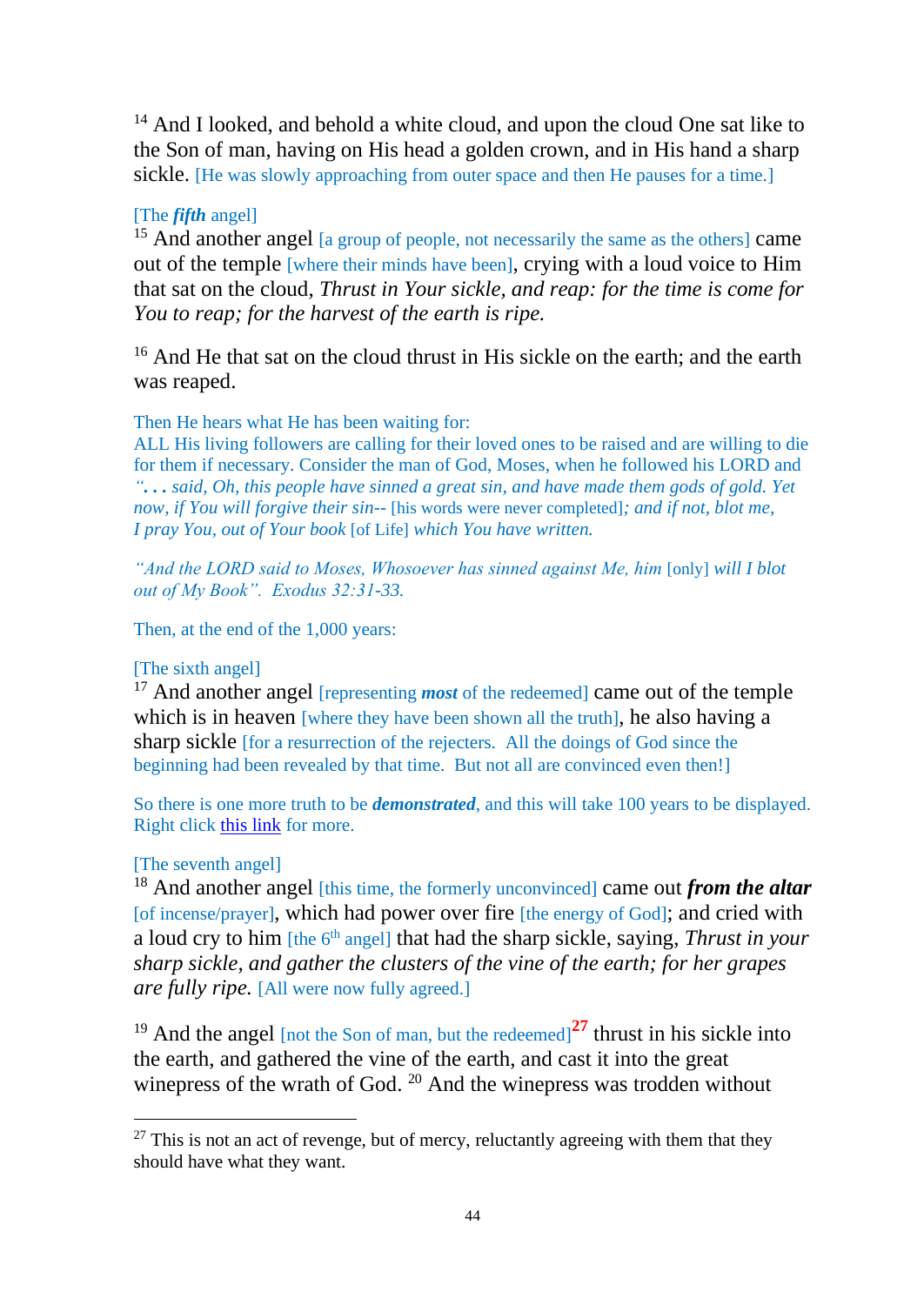[outside] the city, and blood came out of the winepress, even to the horse bridles, by the space of a thousand and six hundred furlongs [about 200 miles or 321km to illustrate the enormity of the disaster!]

---------------------------------------

Of course, no angel or group of humans has the power to give life, but the sixth angel pictures the fact that ALL the redeemed want a resurrection of their former friends and family, to be able to see for themselves that EVERY ONE of them rejects the offer of living in the new world on God's terms. They want their own way, and they are prepared to fight for it. And after 100 years of growing up so that there are no babies left, they put that desire into action. We call it the Lake of Fire.

---------------------------------------

Note 1: [From p39.] Song of Solomon 5:

<sup>6</sup> I opened to my Beloved; but my Beloved had withdrawn Himself, and was gone [He is teaching us to live without Him for a while]: my soul failed when He spoke [not]: I sought Him, but I could not find Him; I called Him, but He gave me no answer.

 $<sup>7</sup>$  The watchmen that went about the city found me, they smote [persecuted] me, they</sup> wounded me; the keepers of the walls took away my veil from me. [That's what we may expect too.]

---------------------------------------

Note 2: [From footnote page 39.]

Matthew 19:

<sup>27</sup> Then answered Peter and said to Him, *Behold, we have forsaken all, and followed You; what shall we have therefore?* 

<sup>28</sup> And Jesus said to them, V*erily I say to you, That you which have followed Me, in the regeneration* [the New World] *when the Son of man shall sit in the throne of His glory, you also shall sit upon twelve thrones, judging* [guiding] *the twelve tribes of Israel.* 

*<sup>29</sup> And every one that has forsaken houses, or brethren, or sisters, or father, or mother, or wife, or children, or lands, for my name's sake, shall receive a hundredfold, and shall inherit everlasting life.* 

*<sup>30</sup> But many that are first shall be last; and the last shall be first* [for positions will change there.]

What John saw "in heaven" in Revelation chapters 4:1; 6-11; and 5:8-10 was the 10,000 martyrs who were resurrected with Christ. Matthew 27:51- 53.

#### {Desire of Ages 786.1}

As Christ arose, He brought from the grave a multitude of captives. The earthquake at His death had rent open their graves, and when He arose, they came forth with Him. [Matthew 27:51-53.] They were those who had been co-laborers with God, and *who at the cost of their lives* [through the ages] had borne testimony to the truth. Now they were to be witnesses for Him who had raised them from the dead. {DA 786.1}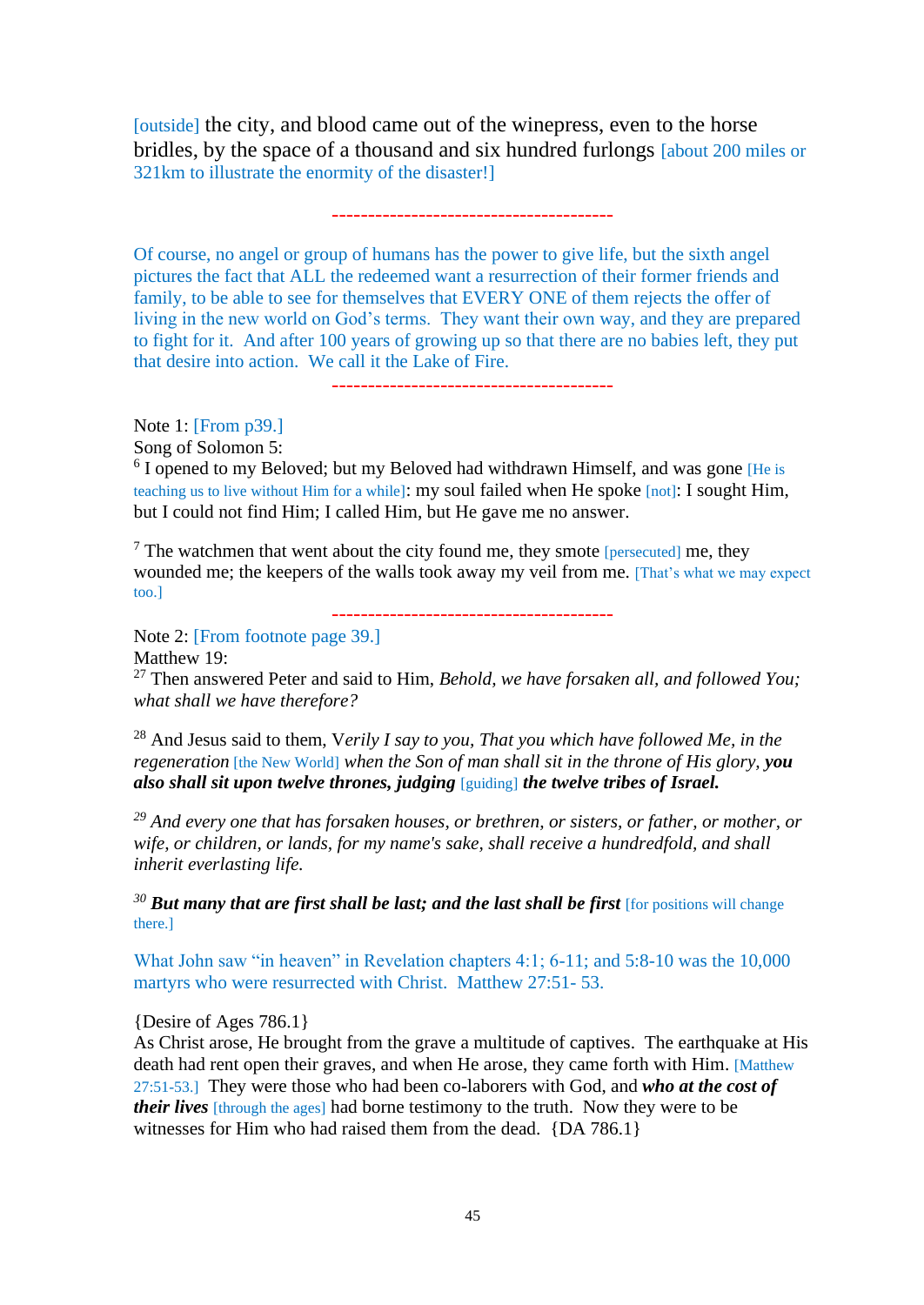Jude 1:

<sup>14</sup> And Enoch also, the seventh from Adam, prophesied of these, saying, Behold, the LORD comes [the second time] with ten thousands of His *saints* [not just angels], <sup>15</sup> to execute judgment upon all, and to convince all that are ungodly among them of all their ungodly deeds which they have ungodly committed, and of all their hard speeches which ungodly sinners have spoken against Him.

---------------------------------------

Note 3: [From page 42.]

{Ministry of Healing 230.3 to 231.1} [1905]

There are cases where God works decidedly by His divine power in the restoration of health. But not all the sick are healed. Many are laid away to sleep in Jesus. John on the Isle of Patmos was bidden to write: "Blessed are the dead which die in the Lord from henceforth: Yea, saith the Spirit, that they may rest from their labors; and their works do follow them." Revelation 14:13. From this we see that if persons are not raised to health, they should not on this account be judged as wanting in faith. {MH 230.3}

We all desire immediate and direct answers to our prayers, and are tempted to become discouraged when the answer is delayed or comes in an unlooked-for form. *But God is too wise and good to answer our prayers always at just the time and in just the manner we desire.* He will do more and better for us than to accomplish all our wishes. And because we can trust His wisdom and love, we should not ask Him to concede to our will, but should seek to enter into and accomplish His purpose.

Our desires and interests should be lost in His will. These experiences that test faith are for our benefit. By them it is made manifest [to ourselves] whether our faith is true and sincere, resting on the word of God alone, or whether depending on circumstances, it is uncertain and changeable. Faith is strengthened by exercise. We must let patience have its perfect work, remembering that there are precious promises in the Scriptures for those who wait upon the Lord. {MH 230.4}

Not all understand these principles.

Many who seek the Lord's healing mercy think that they must have a direct and immediate answer to their prayers or their faith is defective. For this reason, those who are weakened by disease need to be counseled wisely, that they may act with discretion. They should not disregard their duty to the friends who may survive them, or neglect to employ nature's agencies for the restoration of health. {MH 231.1}

{Prophets and Kings 263.3} [1917 posthumously]

It was not given Elisha to follow his master in a fiery chariot. Upon him the Lord permitted to come a lingering illness. [2 Kings 13:14-20.] During the long hours of human weakness and suffering his faith laid fast hold on the promises of God, and he beheld ever about him heavenly messengers of comfort and peace. As on the heights of Dothan he had seen the encircling hosts of heaven, the fiery chariots of Israel and the horsemen thereof, so now he was conscious of the presence of sympathizing angels, and he was sustained. Throughout his life he had exercised strong faith, and as he had advanced in a knowledge of God's providences and of His merciful kindness, faith had ripened into an abiding trust in his God, and when death called him he was ready to rest from his labors. {PK 263.3}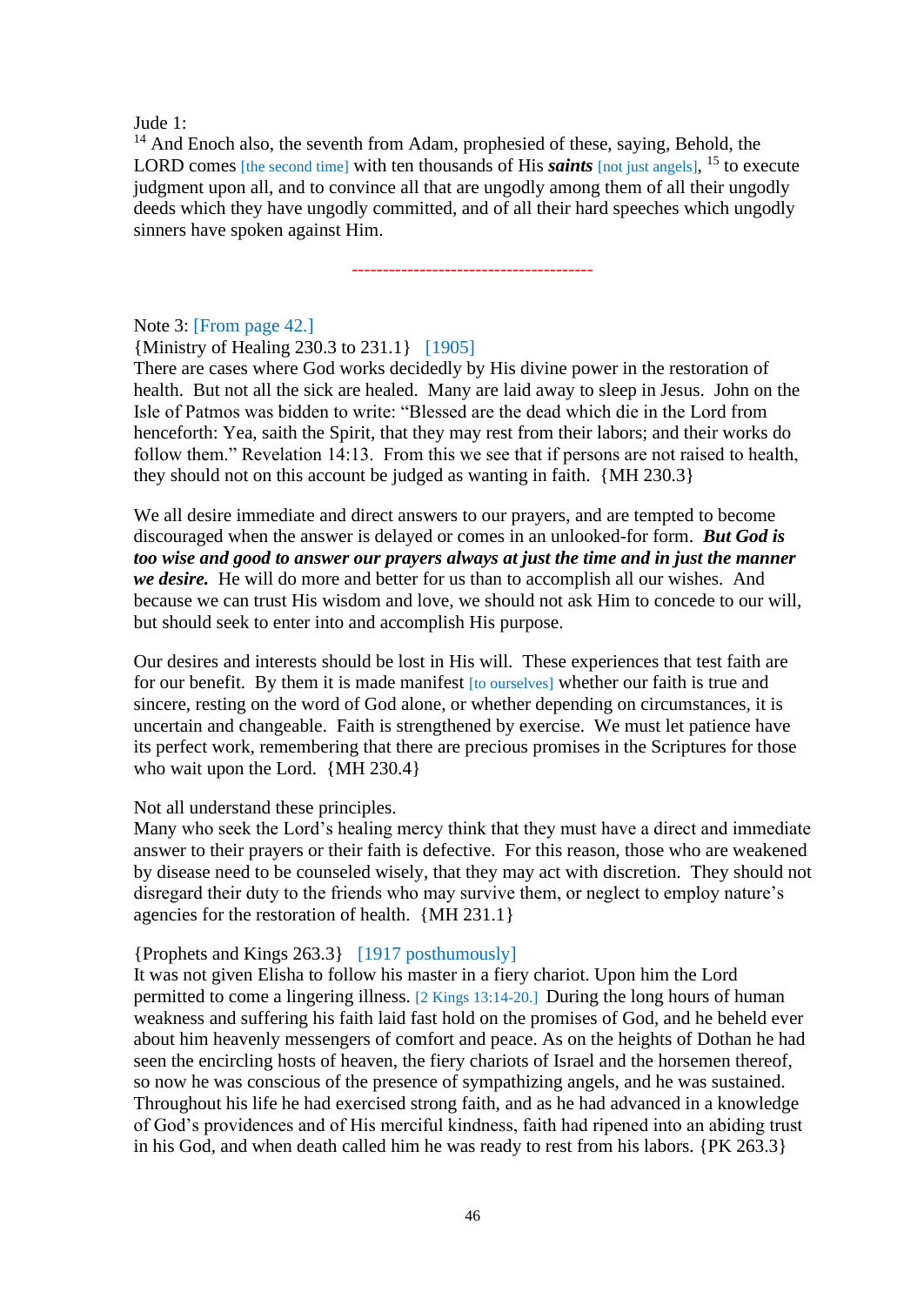{Letter 98, 1903.} Dear Sister,

I have read the letter ... in regard to your mother's death, and I could but say, "Blessed are the dead which die in the Lord" (Revelation 14:13). For a long time your mother had been very feeble. You have cared constantly for her. To see her face no more will be a great grief to you. Were we living nearer you, we would say, Come apart, and rest awhile. But your duties claim your time. I would say to you, Trust in the Lord. {2SM 261.2}

You will feel the death of your mother very keenly; but let me tell you that I sorrow not for the righteous dead, but for the living. I know that you have laid your mother in the tomb in the full hope that she will come forth when the trump of God shall sound.... I know what it means to bury loved ones. My father, mother, brothers and sisters, my husband and two of my sons, are sleeping in their graves. My sister Mary and I and my two sons are all that are left. — Letter 98, 1903. {2SM 261.3}

(Letter 207, 1899)

There are living upon our earth men who have passed the age of fourscore and ten [90]. The natural results of old age are seen in their feebleness. But they believe God, and God loves them. The seal of God is upon them, and they will be among the number of whom the Lord has said, "Blessed are the dead which die in the Lord." With Paul they can say, "I have fought a good fight, I have finished by course, I have kept the faith: henceforth there is laid up for me a crown of righteousness, which the Lord, the righteous judge, shall give me at that day: and not to me only, but unto all them also which love his appearing." There are many whose grey hairs God honors because they have fought a good fight and kept the faith (Letter 207, 1899). {7BC 982.1}

---------------------------------------

If God gives us all the blessings we need when we become Christians, and proves it by giving us His only beloved Son to bear our guilt, what blessing could Jacob ask for that he didn't already have?

What does love want more than anything else?